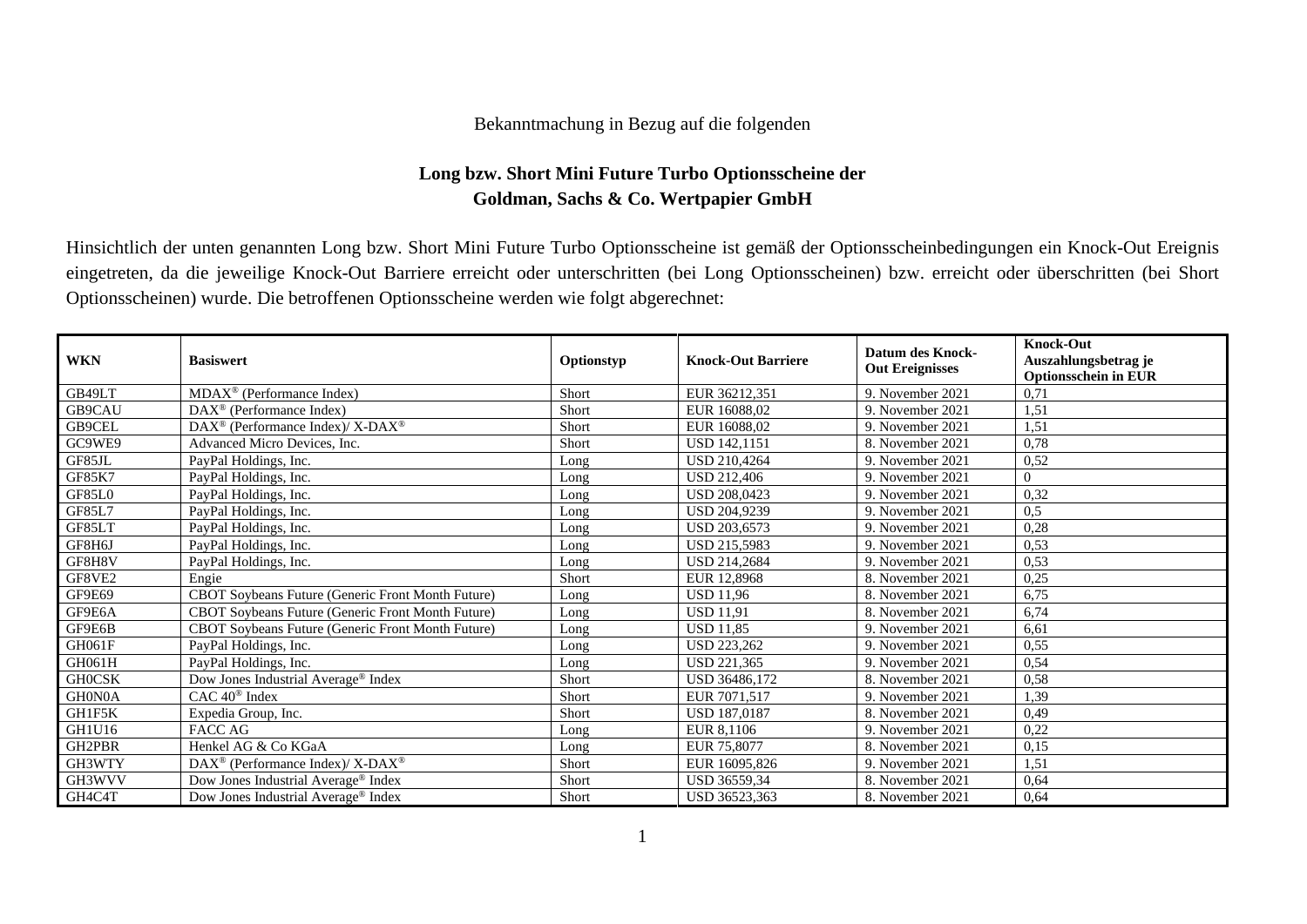| <b>Out Ereignisses</b><br><b>Optionsschein in EUR</b><br>GH5CE1<br>Fresenius SE & Co KGaA<br>EUR 38,0049<br>0,11<br>9. November 2021<br>Long<br>GH5CE2<br>0,11<br>Fresenius SE & Co KGaA<br>EUR 37,7957<br>9. November 2021<br>Long<br>Fresenius SE & Co KGaA<br>GH5CEK<br>EUR 38,6218<br>9. November 2021<br>0,08<br>Long<br>GH5CEP<br>EUR 38,4232<br>9. November 2021<br>0,11<br>Fresenius SE & Co KGaA<br>Long<br>GH5CEQ<br>EUR 38,214<br>Fresenius SE & Co KGaA<br>9. November 2021<br>0,11<br>Long<br>GH63WR<br>EUR 6,9233<br>0,28<br>Commerzbank AG<br>Short<br>10. November 2021<br>GH6XMM<br>GBP 7340<br>1,84<br>FTSE 100 Index<br>Short<br>10. November 2021<br><b>GBP 7340</b><br>GH6XMN<br>FTSE 100 Index<br>Short<br>10. November 2021<br>1,76<br>GH751Q<br>LVMH Moët Hennessy Louis Vuitton SE<br>Short<br>EUR 712,1982<br>8. November 2021<br>1,4<br><b>GH751U</b><br>EUR 716,7583<br>LVMH Moët Hennessy Louis Vuitton SE<br>Short<br>8. November 2021<br>1,41<br>GH7C1B<br>EUR 6,9672<br>0,28<br>Commerzbank AG<br>Short<br>10. November 2021<br>GH7FP8<br>1 Feinunze Gold, Feinheit mind. 0,995, LBMA<br>Short<br><b>USD 1845</b><br>3,16<br>10. November 2021<br>GH7G2N<br>$\overline{\text{DAX}^{\circledast}}$ (Performance Index)<br>Short<br>EUR 16098,118<br>9. November 2021<br>1,51<br>GH7JER<br>1 Feinunze Gold, Feinheit mind. 0,995, LBMA<br>Short<br><b>USD 1837</b><br>3,15<br>10. November 2021<br>GH7K2K<br>$MDAX^{\circledR}$ (Performance Index)<br>Short<br>EUR 36231,402<br>0,71<br>9. November 2021<br>GH7MKH<br>General Electric Company<br>USD 113,0259<br>Short<br>9. November 2021<br>0,5<br>GH7MRA<br>1 Feinunze Gold, Feinheit mind. 0,995, LBMA<br>Short<br><b>USD 1866</b><br>3,16<br>10. November 2021<br><b>GH7MRE</b><br><b>USD 1861</b><br>3,2<br>1 Feinunze Gold, Feinheit mind. 0,995, LBMA<br>Short<br>10. November 2021<br><b>GH7MRN</b><br><b>USD 1852</b><br>3,19<br>1 Feinunze Gold, Feinheit mind. 0,995, LBMA<br>Short<br>10. November 2021<br>3,22<br>GH7MRT<br>1 Feinunze Gold, Feinheit mind. 0,995, LBMA<br>Short<br><b>USD 1825</b><br>8. November 2021<br><b>USD 1857</b><br>3,15<br>GH7MSV<br>1 Feinunze Gold, Feinheit mind. 0,995, LBMA<br>Short<br>10. November 2021<br>GH7MT3<br><b>USD 1830</b><br>3,15<br>1 Feinunze Gold, Feinheit mind. 0,995, LBMA<br>Short<br>9. November 2021<br>GH7TN6<br>Schaeffler AG<br>Short<br>EUR 7,9492<br>9. November 2021<br>0,32<br><b>GH7TPU</b><br>EUR 7,9116<br>Schaeffler AG<br>Short<br>9. November 2021<br>0,32<br>GH83MD<br>0,2<br><b>Chevron Corporation</b><br>Short<br>USD 116,1736<br>10. November 2021<br>GH8DTU<br>USD 186,3775<br>8. November 2021<br>0,49<br>Expedia Group, Inc.<br>Short<br>GH8J8Y<br><b>USD 66,1942</b><br><b>Exxon Mobil Corporation</b><br>Short<br>8. November 2021<br>0,11<br>GH8P0Y<br>EUR 51,3895<br>0,15<br><b>Baver AG</b><br>Short<br>9. November 2021<br><b>GH8P10</b><br>EUR 51,6289<br><b>Bayer AG</b><br>Short<br>9. November 2021<br>0,16<br>GH8P1C<br>Bayer AG<br>EUR 51,1501<br>Short<br>9. November 2021<br>0,15<br>GH8XC7<br>Siemens Energy AG<br>Short<br>EUR 25,5179<br>0,1<br>10. November 2021<br>GH8ZHG<br>EUR 7,5456<br>0,31<br>Schaeffler AG<br>Short<br>9. November 2021<br>GH8ZHQ<br>Schaeffler AG<br>Short<br>EUR 7,6495<br>9. November 2021<br>0,31<br>GH9C7H<br>Short<br>USD 146,9238<br>10. November 2021<br>0,25<br>The Procter & Gamble Company<br><b>GH9K81</b><br>Koninklijke Vopak N.V.<br>EUR 33,3273<br>9. November 2021<br>0,06<br>Long<br>Short<br>USD 3569,4488<br>0,94<br>GH9NGU<br>Amazon.com, Inc.<br>8. November 2021<br>GH9NJ4<br><b>USD 20,2092</b><br>0,53<br>Ford Motor Company<br>Short<br>8. November 2021 |            |                  |            |                           | <b>Datum des Knock-</b> | <b>Knock-Out</b>     |
|------------------------------------------------------------------------------------------------------------------------------------------------------------------------------------------------------------------------------------------------------------------------------------------------------------------------------------------------------------------------------------------------------------------------------------------------------------------------------------------------------------------------------------------------------------------------------------------------------------------------------------------------------------------------------------------------------------------------------------------------------------------------------------------------------------------------------------------------------------------------------------------------------------------------------------------------------------------------------------------------------------------------------------------------------------------------------------------------------------------------------------------------------------------------------------------------------------------------------------------------------------------------------------------------------------------------------------------------------------------------------------------------------------------------------------------------------------------------------------------------------------------------------------------------------------------------------------------------------------------------------------------------------------------------------------------------------------------------------------------------------------------------------------------------------------------------------------------------------------------------------------------------------------------------------------------------------------------------------------------------------------------------------------------------------------------------------------------------------------------------------------------------------------------------------------------------------------------------------------------------------------------------------------------------------------------------------------------------------------------------------------------------------------------------------------------------------------------------------------------------------------------------------------------------------------------------------------------------------------------------------------------------------------------------------------------------------------------------------------------------------------------------------------------------------------------------------------------------------------------------------------------------------------------------------------------------------------------------------------------------------------------------------------------------------------------------------------------------------------------------------------------------------------------------------------------------------------------------------------------------------------------------------------------------------------------------------------------------------------------------------------------------------------------------------------------------------------------------------------------------------------------------------------------------------------------------------------------------------------------------------------------------------------------------------------------------------|------------|------------------|------------|---------------------------|-------------------------|----------------------|
|                                                                                                                                                                                                                                                                                                                                                                                                                                                                                                                                                                                                                                                                                                                                                                                                                                                                                                                                                                                                                                                                                                                                                                                                                                                                                                                                                                                                                                                                                                                                                                                                                                                                                                                                                                                                                                                                                                                                                                                                                                                                                                                                                                                                                                                                                                                                                                                                                                                                                                                                                                                                                                                                                                                                                                                                                                                                                                                                                                                                                                                                                                                                                                                                                                                                                                                                                                                                                                                                                                                                                                                                                                                                                                      | <b>WKN</b> | <b>Basiswert</b> | Optionstyp | <b>Knock-Out Barriere</b> |                         | Auszahlungsbetrag je |
|                                                                                                                                                                                                                                                                                                                                                                                                                                                                                                                                                                                                                                                                                                                                                                                                                                                                                                                                                                                                                                                                                                                                                                                                                                                                                                                                                                                                                                                                                                                                                                                                                                                                                                                                                                                                                                                                                                                                                                                                                                                                                                                                                                                                                                                                                                                                                                                                                                                                                                                                                                                                                                                                                                                                                                                                                                                                                                                                                                                                                                                                                                                                                                                                                                                                                                                                                                                                                                                                                                                                                                                                                                                                                                      |            |                  |            |                           |                         |                      |
|                                                                                                                                                                                                                                                                                                                                                                                                                                                                                                                                                                                                                                                                                                                                                                                                                                                                                                                                                                                                                                                                                                                                                                                                                                                                                                                                                                                                                                                                                                                                                                                                                                                                                                                                                                                                                                                                                                                                                                                                                                                                                                                                                                                                                                                                                                                                                                                                                                                                                                                                                                                                                                                                                                                                                                                                                                                                                                                                                                                                                                                                                                                                                                                                                                                                                                                                                                                                                                                                                                                                                                                                                                                                                                      |            |                  |            |                           |                         |                      |
|                                                                                                                                                                                                                                                                                                                                                                                                                                                                                                                                                                                                                                                                                                                                                                                                                                                                                                                                                                                                                                                                                                                                                                                                                                                                                                                                                                                                                                                                                                                                                                                                                                                                                                                                                                                                                                                                                                                                                                                                                                                                                                                                                                                                                                                                                                                                                                                                                                                                                                                                                                                                                                                                                                                                                                                                                                                                                                                                                                                                                                                                                                                                                                                                                                                                                                                                                                                                                                                                                                                                                                                                                                                                                                      |            |                  |            |                           |                         |                      |
|                                                                                                                                                                                                                                                                                                                                                                                                                                                                                                                                                                                                                                                                                                                                                                                                                                                                                                                                                                                                                                                                                                                                                                                                                                                                                                                                                                                                                                                                                                                                                                                                                                                                                                                                                                                                                                                                                                                                                                                                                                                                                                                                                                                                                                                                                                                                                                                                                                                                                                                                                                                                                                                                                                                                                                                                                                                                                                                                                                                                                                                                                                                                                                                                                                                                                                                                                                                                                                                                                                                                                                                                                                                                                                      |            |                  |            |                           |                         |                      |
|                                                                                                                                                                                                                                                                                                                                                                                                                                                                                                                                                                                                                                                                                                                                                                                                                                                                                                                                                                                                                                                                                                                                                                                                                                                                                                                                                                                                                                                                                                                                                                                                                                                                                                                                                                                                                                                                                                                                                                                                                                                                                                                                                                                                                                                                                                                                                                                                                                                                                                                                                                                                                                                                                                                                                                                                                                                                                                                                                                                                                                                                                                                                                                                                                                                                                                                                                                                                                                                                                                                                                                                                                                                                                                      |            |                  |            |                           |                         |                      |
|                                                                                                                                                                                                                                                                                                                                                                                                                                                                                                                                                                                                                                                                                                                                                                                                                                                                                                                                                                                                                                                                                                                                                                                                                                                                                                                                                                                                                                                                                                                                                                                                                                                                                                                                                                                                                                                                                                                                                                                                                                                                                                                                                                                                                                                                                                                                                                                                                                                                                                                                                                                                                                                                                                                                                                                                                                                                                                                                                                                                                                                                                                                                                                                                                                                                                                                                                                                                                                                                                                                                                                                                                                                                                                      |            |                  |            |                           |                         |                      |
|                                                                                                                                                                                                                                                                                                                                                                                                                                                                                                                                                                                                                                                                                                                                                                                                                                                                                                                                                                                                                                                                                                                                                                                                                                                                                                                                                                                                                                                                                                                                                                                                                                                                                                                                                                                                                                                                                                                                                                                                                                                                                                                                                                                                                                                                                                                                                                                                                                                                                                                                                                                                                                                                                                                                                                                                                                                                                                                                                                                                                                                                                                                                                                                                                                                                                                                                                                                                                                                                                                                                                                                                                                                                                                      |            |                  |            |                           |                         |                      |
|                                                                                                                                                                                                                                                                                                                                                                                                                                                                                                                                                                                                                                                                                                                                                                                                                                                                                                                                                                                                                                                                                                                                                                                                                                                                                                                                                                                                                                                                                                                                                                                                                                                                                                                                                                                                                                                                                                                                                                                                                                                                                                                                                                                                                                                                                                                                                                                                                                                                                                                                                                                                                                                                                                                                                                                                                                                                                                                                                                                                                                                                                                                                                                                                                                                                                                                                                                                                                                                                                                                                                                                                                                                                                                      |            |                  |            |                           |                         |                      |
|                                                                                                                                                                                                                                                                                                                                                                                                                                                                                                                                                                                                                                                                                                                                                                                                                                                                                                                                                                                                                                                                                                                                                                                                                                                                                                                                                                                                                                                                                                                                                                                                                                                                                                                                                                                                                                                                                                                                                                                                                                                                                                                                                                                                                                                                                                                                                                                                                                                                                                                                                                                                                                                                                                                                                                                                                                                                                                                                                                                                                                                                                                                                                                                                                                                                                                                                                                                                                                                                                                                                                                                                                                                                                                      |            |                  |            |                           |                         |                      |
|                                                                                                                                                                                                                                                                                                                                                                                                                                                                                                                                                                                                                                                                                                                                                                                                                                                                                                                                                                                                                                                                                                                                                                                                                                                                                                                                                                                                                                                                                                                                                                                                                                                                                                                                                                                                                                                                                                                                                                                                                                                                                                                                                                                                                                                                                                                                                                                                                                                                                                                                                                                                                                                                                                                                                                                                                                                                                                                                                                                                                                                                                                                                                                                                                                                                                                                                                                                                                                                                                                                                                                                                                                                                                                      |            |                  |            |                           |                         |                      |
|                                                                                                                                                                                                                                                                                                                                                                                                                                                                                                                                                                                                                                                                                                                                                                                                                                                                                                                                                                                                                                                                                                                                                                                                                                                                                                                                                                                                                                                                                                                                                                                                                                                                                                                                                                                                                                                                                                                                                                                                                                                                                                                                                                                                                                                                                                                                                                                                                                                                                                                                                                                                                                                                                                                                                                                                                                                                                                                                                                                                                                                                                                                                                                                                                                                                                                                                                                                                                                                                                                                                                                                                                                                                                                      |            |                  |            |                           |                         |                      |
|                                                                                                                                                                                                                                                                                                                                                                                                                                                                                                                                                                                                                                                                                                                                                                                                                                                                                                                                                                                                                                                                                                                                                                                                                                                                                                                                                                                                                                                                                                                                                                                                                                                                                                                                                                                                                                                                                                                                                                                                                                                                                                                                                                                                                                                                                                                                                                                                                                                                                                                                                                                                                                                                                                                                                                                                                                                                                                                                                                                                                                                                                                                                                                                                                                                                                                                                                                                                                                                                                                                                                                                                                                                                                                      |            |                  |            |                           |                         |                      |
|                                                                                                                                                                                                                                                                                                                                                                                                                                                                                                                                                                                                                                                                                                                                                                                                                                                                                                                                                                                                                                                                                                                                                                                                                                                                                                                                                                                                                                                                                                                                                                                                                                                                                                                                                                                                                                                                                                                                                                                                                                                                                                                                                                                                                                                                                                                                                                                                                                                                                                                                                                                                                                                                                                                                                                                                                                                                                                                                                                                                                                                                                                                                                                                                                                                                                                                                                                                                                                                                                                                                                                                                                                                                                                      |            |                  |            |                           |                         |                      |
|                                                                                                                                                                                                                                                                                                                                                                                                                                                                                                                                                                                                                                                                                                                                                                                                                                                                                                                                                                                                                                                                                                                                                                                                                                                                                                                                                                                                                                                                                                                                                                                                                                                                                                                                                                                                                                                                                                                                                                                                                                                                                                                                                                                                                                                                                                                                                                                                                                                                                                                                                                                                                                                                                                                                                                                                                                                                                                                                                                                                                                                                                                                                                                                                                                                                                                                                                                                                                                                                                                                                                                                                                                                                                                      |            |                  |            |                           |                         |                      |
|                                                                                                                                                                                                                                                                                                                                                                                                                                                                                                                                                                                                                                                                                                                                                                                                                                                                                                                                                                                                                                                                                                                                                                                                                                                                                                                                                                                                                                                                                                                                                                                                                                                                                                                                                                                                                                                                                                                                                                                                                                                                                                                                                                                                                                                                                                                                                                                                                                                                                                                                                                                                                                                                                                                                                                                                                                                                                                                                                                                                                                                                                                                                                                                                                                                                                                                                                                                                                                                                                                                                                                                                                                                                                                      |            |                  |            |                           |                         |                      |
|                                                                                                                                                                                                                                                                                                                                                                                                                                                                                                                                                                                                                                                                                                                                                                                                                                                                                                                                                                                                                                                                                                                                                                                                                                                                                                                                                                                                                                                                                                                                                                                                                                                                                                                                                                                                                                                                                                                                                                                                                                                                                                                                                                                                                                                                                                                                                                                                                                                                                                                                                                                                                                                                                                                                                                                                                                                                                                                                                                                                                                                                                                                                                                                                                                                                                                                                                                                                                                                                                                                                                                                                                                                                                                      |            |                  |            |                           |                         |                      |
|                                                                                                                                                                                                                                                                                                                                                                                                                                                                                                                                                                                                                                                                                                                                                                                                                                                                                                                                                                                                                                                                                                                                                                                                                                                                                                                                                                                                                                                                                                                                                                                                                                                                                                                                                                                                                                                                                                                                                                                                                                                                                                                                                                                                                                                                                                                                                                                                                                                                                                                                                                                                                                                                                                                                                                                                                                                                                                                                                                                                                                                                                                                                                                                                                                                                                                                                                                                                                                                                                                                                                                                                                                                                                                      |            |                  |            |                           |                         |                      |
|                                                                                                                                                                                                                                                                                                                                                                                                                                                                                                                                                                                                                                                                                                                                                                                                                                                                                                                                                                                                                                                                                                                                                                                                                                                                                                                                                                                                                                                                                                                                                                                                                                                                                                                                                                                                                                                                                                                                                                                                                                                                                                                                                                                                                                                                                                                                                                                                                                                                                                                                                                                                                                                                                                                                                                                                                                                                                                                                                                                                                                                                                                                                                                                                                                                                                                                                                                                                                                                                                                                                                                                                                                                                                                      |            |                  |            |                           |                         |                      |
|                                                                                                                                                                                                                                                                                                                                                                                                                                                                                                                                                                                                                                                                                                                                                                                                                                                                                                                                                                                                                                                                                                                                                                                                                                                                                                                                                                                                                                                                                                                                                                                                                                                                                                                                                                                                                                                                                                                                                                                                                                                                                                                                                                                                                                                                                                                                                                                                                                                                                                                                                                                                                                                                                                                                                                                                                                                                                                                                                                                                                                                                                                                                                                                                                                                                                                                                                                                                                                                                                                                                                                                                                                                                                                      |            |                  |            |                           |                         |                      |
|                                                                                                                                                                                                                                                                                                                                                                                                                                                                                                                                                                                                                                                                                                                                                                                                                                                                                                                                                                                                                                                                                                                                                                                                                                                                                                                                                                                                                                                                                                                                                                                                                                                                                                                                                                                                                                                                                                                                                                                                                                                                                                                                                                                                                                                                                                                                                                                                                                                                                                                                                                                                                                                                                                                                                                                                                                                                                                                                                                                                                                                                                                                                                                                                                                                                                                                                                                                                                                                                                                                                                                                                                                                                                                      |            |                  |            |                           |                         |                      |
|                                                                                                                                                                                                                                                                                                                                                                                                                                                                                                                                                                                                                                                                                                                                                                                                                                                                                                                                                                                                                                                                                                                                                                                                                                                                                                                                                                                                                                                                                                                                                                                                                                                                                                                                                                                                                                                                                                                                                                                                                                                                                                                                                                                                                                                                                                                                                                                                                                                                                                                                                                                                                                                                                                                                                                                                                                                                                                                                                                                                                                                                                                                                                                                                                                                                                                                                                                                                                                                                                                                                                                                                                                                                                                      |            |                  |            |                           |                         |                      |
|                                                                                                                                                                                                                                                                                                                                                                                                                                                                                                                                                                                                                                                                                                                                                                                                                                                                                                                                                                                                                                                                                                                                                                                                                                                                                                                                                                                                                                                                                                                                                                                                                                                                                                                                                                                                                                                                                                                                                                                                                                                                                                                                                                                                                                                                                                                                                                                                                                                                                                                                                                                                                                                                                                                                                                                                                                                                                                                                                                                                                                                                                                                                                                                                                                                                                                                                                                                                                                                                                                                                                                                                                                                                                                      |            |                  |            |                           |                         |                      |
|                                                                                                                                                                                                                                                                                                                                                                                                                                                                                                                                                                                                                                                                                                                                                                                                                                                                                                                                                                                                                                                                                                                                                                                                                                                                                                                                                                                                                                                                                                                                                                                                                                                                                                                                                                                                                                                                                                                                                                                                                                                                                                                                                                                                                                                                                                                                                                                                                                                                                                                                                                                                                                                                                                                                                                                                                                                                                                                                                                                                                                                                                                                                                                                                                                                                                                                                                                                                                                                                                                                                                                                                                                                                                                      |            |                  |            |                           |                         |                      |
|                                                                                                                                                                                                                                                                                                                                                                                                                                                                                                                                                                                                                                                                                                                                                                                                                                                                                                                                                                                                                                                                                                                                                                                                                                                                                                                                                                                                                                                                                                                                                                                                                                                                                                                                                                                                                                                                                                                                                                                                                                                                                                                                                                                                                                                                                                                                                                                                                                                                                                                                                                                                                                                                                                                                                                                                                                                                                                                                                                                                                                                                                                                                                                                                                                                                                                                                                                                                                                                                                                                                                                                                                                                                                                      |            |                  |            |                           |                         |                      |
|                                                                                                                                                                                                                                                                                                                                                                                                                                                                                                                                                                                                                                                                                                                                                                                                                                                                                                                                                                                                                                                                                                                                                                                                                                                                                                                                                                                                                                                                                                                                                                                                                                                                                                                                                                                                                                                                                                                                                                                                                                                                                                                                                                                                                                                                                                                                                                                                                                                                                                                                                                                                                                                                                                                                                                                                                                                                                                                                                                                                                                                                                                                                                                                                                                                                                                                                                                                                                                                                                                                                                                                                                                                                                                      |            |                  |            |                           |                         |                      |
|                                                                                                                                                                                                                                                                                                                                                                                                                                                                                                                                                                                                                                                                                                                                                                                                                                                                                                                                                                                                                                                                                                                                                                                                                                                                                                                                                                                                                                                                                                                                                                                                                                                                                                                                                                                                                                                                                                                                                                                                                                                                                                                                                                                                                                                                                                                                                                                                                                                                                                                                                                                                                                                                                                                                                                                                                                                                                                                                                                                                                                                                                                                                                                                                                                                                                                                                                                                                                                                                                                                                                                                                                                                                                                      |            |                  |            |                           |                         |                      |
|                                                                                                                                                                                                                                                                                                                                                                                                                                                                                                                                                                                                                                                                                                                                                                                                                                                                                                                                                                                                                                                                                                                                                                                                                                                                                                                                                                                                                                                                                                                                                                                                                                                                                                                                                                                                                                                                                                                                                                                                                                                                                                                                                                                                                                                                                                                                                                                                                                                                                                                                                                                                                                                                                                                                                                                                                                                                                                                                                                                                                                                                                                                                                                                                                                                                                                                                                                                                                                                                                                                                                                                                                                                                                                      |            |                  |            |                           |                         |                      |
|                                                                                                                                                                                                                                                                                                                                                                                                                                                                                                                                                                                                                                                                                                                                                                                                                                                                                                                                                                                                                                                                                                                                                                                                                                                                                                                                                                                                                                                                                                                                                                                                                                                                                                                                                                                                                                                                                                                                                                                                                                                                                                                                                                                                                                                                                                                                                                                                                                                                                                                                                                                                                                                                                                                                                                                                                                                                                                                                                                                                                                                                                                                                                                                                                                                                                                                                                                                                                                                                                                                                                                                                                                                                                                      |            |                  |            |                           |                         |                      |
|                                                                                                                                                                                                                                                                                                                                                                                                                                                                                                                                                                                                                                                                                                                                                                                                                                                                                                                                                                                                                                                                                                                                                                                                                                                                                                                                                                                                                                                                                                                                                                                                                                                                                                                                                                                                                                                                                                                                                                                                                                                                                                                                                                                                                                                                                                                                                                                                                                                                                                                                                                                                                                                                                                                                                                                                                                                                                                                                                                                                                                                                                                                                                                                                                                                                                                                                                                                                                                                                                                                                                                                                                                                                                                      |            |                  |            |                           |                         |                      |
|                                                                                                                                                                                                                                                                                                                                                                                                                                                                                                                                                                                                                                                                                                                                                                                                                                                                                                                                                                                                                                                                                                                                                                                                                                                                                                                                                                                                                                                                                                                                                                                                                                                                                                                                                                                                                                                                                                                                                                                                                                                                                                                                                                                                                                                                                                                                                                                                                                                                                                                                                                                                                                                                                                                                                                                                                                                                                                                                                                                                                                                                                                                                                                                                                                                                                                                                                                                                                                                                                                                                                                                                                                                                                                      |            |                  |            |                           |                         |                      |
|                                                                                                                                                                                                                                                                                                                                                                                                                                                                                                                                                                                                                                                                                                                                                                                                                                                                                                                                                                                                                                                                                                                                                                                                                                                                                                                                                                                                                                                                                                                                                                                                                                                                                                                                                                                                                                                                                                                                                                                                                                                                                                                                                                                                                                                                                                                                                                                                                                                                                                                                                                                                                                                                                                                                                                                                                                                                                                                                                                                                                                                                                                                                                                                                                                                                                                                                                                                                                                                                                                                                                                                                                                                                                                      |            |                  |            |                           |                         |                      |
|                                                                                                                                                                                                                                                                                                                                                                                                                                                                                                                                                                                                                                                                                                                                                                                                                                                                                                                                                                                                                                                                                                                                                                                                                                                                                                                                                                                                                                                                                                                                                                                                                                                                                                                                                                                                                                                                                                                                                                                                                                                                                                                                                                                                                                                                                                                                                                                                                                                                                                                                                                                                                                                                                                                                                                                                                                                                                                                                                                                                                                                                                                                                                                                                                                                                                                                                                                                                                                                                                                                                                                                                                                                                                                      |            |                  |            |                           |                         |                      |
|                                                                                                                                                                                                                                                                                                                                                                                                                                                                                                                                                                                                                                                                                                                                                                                                                                                                                                                                                                                                                                                                                                                                                                                                                                                                                                                                                                                                                                                                                                                                                                                                                                                                                                                                                                                                                                                                                                                                                                                                                                                                                                                                                                                                                                                                                                                                                                                                                                                                                                                                                                                                                                                                                                                                                                                                                                                                                                                                                                                                                                                                                                                                                                                                                                                                                                                                                                                                                                                                                                                                                                                                                                                                                                      |            |                  |            |                           |                         |                      |
|                                                                                                                                                                                                                                                                                                                                                                                                                                                                                                                                                                                                                                                                                                                                                                                                                                                                                                                                                                                                                                                                                                                                                                                                                                                                                                                                                                                                                                                                                                                                                                                                                                                                                                                                                                                                                                                                                                                                                                                                                                                                                                                                                                                                                                                                                                                                                                                                                                                                                                                                                                                                                                                                                                                                                                                                                                                                                                                                                                                                                                                                                                                                                                                                                                                                                                                                                                                                                                                                                                                                                                                                                                                                                                      |            |                  |            |                           |                         |                      |
|                                                                                                                                                                                                                                                                                                                                                                                                                                                                                                                                                                                                                                                                                                                                                                                                                                                                                                                                                                                                                                                                                                                                                                                                                                                                                                                                                                                                                                                                                                                                                                                                                                                                                                                                                                                                                                                                                                                                                                                                                                                                                                                                                                                                                                                                                                                                                                                                                                                                                                                                                                                                                                                                                                                                                                                                                                                                                                                                                                                                                                                                                                                                                                                                                                                                                                                                                                                                                                                                                                                                                                                                                                                                                                      |            |                  |            |                           |                         |                      |
|                                                                                                                                                                                                                                                                                                                                                                                                                                                                                                                                                                                                                                                                                                                                                                                                                                                                                                                                                                                                                                                                                                                                                                                                                                                                                                                                                                                                                                                                                                                                                                                                                                                                                                                                                                                                                                                                                                                                                                                                                                                                                                                                                                                                                                                                                                                                                                                                                                                                                                                                                                                                                                                                                                                                                                                                                                                                                                                                                                                                                                                                                                                                                                                                                                                                                                                                                                                                                                                                                                                                                                                                                                                                                                      |            |                  |            |                           |                         |                      |
|                                                                                                                                                                                                                                                                                                                                                                                                                                                                                                                                                                                                                                                                                                                                                                                                                                                                                                                                                                                                                                                                                                                                                                                                                                                                                                                                                                                                                                                                                                                                                                                                                                                                                                                                                                                                                                                                                                                                                                                                                                                                                                                                                                                                                                                                                                                                                                                                                                                                                                                                                                                                                                                                                                                                                                                                                                                                                                                                                                                                                                                                                                                                                                                                                                                                                                                                                                                                                                                                                                                                                                                                                                                                                                      |            |                  |            |                           |                         |                      |
|                                                                                                                                                                                                                                                                                                                                                                                                                                                                                                                                                                                                                                                                                                                                                                                                                                                                                                                                                                                                                                                                                                                                                                                                                                                                                                                                                                                                                                                                                                                                                                                                                                                                                                                                                                                                                                                                                                                                                                                                                                                                                                                                                                                                                                                                                                                                                                                                                                                                                                                                                                                                                                                                                                                                                                                                                                                                                                                                                                                                                                                                                                                                                                                                                                                                                                                                                                                                                                                                                                                                                                                                                                                                                                      |            |                  |            |                           |                         |                      |
|                                                                                                                                                                                                                                                                                                                                                                                                                                                                                                                                                                                                                                                                                                                                                                                                                                                                                                                                                                                                                                                                                                                                                                                                                                                                                                                                                                                                                                                                                                                                                                                                                                                                                                                                                                                                                                                                                                                                                                                                                                                                                                                                                                                                                                                                                                                                                                                                                                                                                                                                                                                                                                                                                                                                                                                                                                                                                                                                                                                                                                                                                                                                                                                                                                                                                                                                                                                                                                                                                                                                                                                                                                                                                                      | GH9NJE     | Amazon.com, Inc. | Short      | USD 3588,6129             | 9. November 2021        | 0,94                 |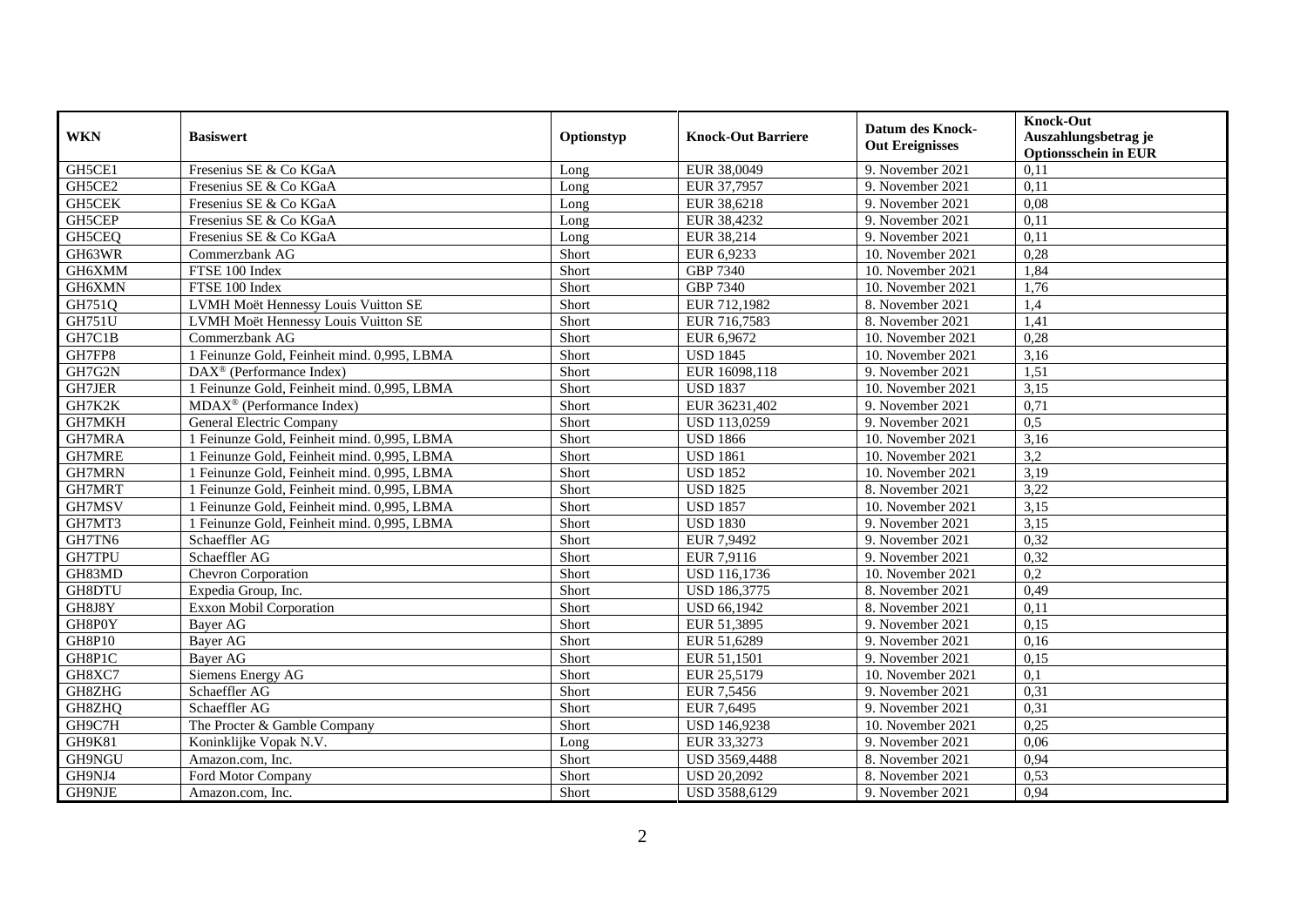| <b>WKN</b>    | <b>Basiswert</b>                | Optionstyp | <b>Knock-Out Barriere</b> | <b>Datum des Knock-</b><br><b>Out Ereignisses</b> | <b>Knock-Out</b><br>Auszahlungsbetrag je<br><b>Optionsschein in EUR</b> |
|---------------|---------------------------------|------------|---------------------------|---------------------------------------------------|-------------------------------------------------------------------------|
| GH9NMR        | <b>LINDE PLC</b>                | Short      | EUR 293,1003              | 9. November 2021                                  | 0,58                                                                    |
| GH9TE5        | STMicroelectronics N.V.         | Short      | EUR 44,6099               | 8. November 2021                                  | 1,83                                                                    |
| <b>GH9U12</b> | <b>LINDE PLC</b>                | Short      | USD 335,5034              | 8. November 2021                                  | 0,58                                                                    |
| GH9VS8        | Schaeffler AG                   | Short      | EUR 7,7371                | 9. November 2021                                  | 0,31                                                                    |
| GH9VUL        | Schaeffler AG                   | Short      | <b>EUR 7,595</b>          | 9. November 2021                                  | 0,31                                                                    |
| GH9VUP        | Schaeffler AG                   | Short      | EUR 7,8318                | 9. November 2021                                  | 0,32                                                                    |
| GH9W9L        | Advanced Micro Devices, Inc.    | Short      | <b>USD 147,958</b>        | 8. November 2021                                  | 0,81                                                                    |
| GH9WBM        | Pan American Silver Corp        | Short      | <b>USD 27,4339</b>        | 10. November 2021                                 | 0,08                                                                    |
| GH9WBP        | Pan American Silver Corp        | Short      | <b>USD 27,7975</b>        | 10. November 2021                                 | 0,09                                                                    |
| GX0204        | <b>Barrick Gold Corporation</b> | Short      | <b>USD 20,5525</b>        | 10. November 2021                                 | 0,53                                                                    |
| GX0218        | <b>Barrick Gold Corporation</b> | Short      | <b>USD 20,4563</b>        | 10. November 2021                                 | 0,53                                                                    |
| GX0602        | General Electric Company        | Short      | <b>USD 115,2329</b>       | 9. November 2021                                  | 0,41                                                                    |
| <b>GX060C</b> | General Electric Company        | Short      | USD 111,4939              | 9. November 2021                                  | 0,39                                                                    |
| <b>GX060J</b> | General Electric Company        | Short      | USD 112,0933              | 9. November 2021                                  | 0,4                                                                     |
| GX060U        | Lam Research Corporation        | Short      | USD 620,1261              | 9. November 2021                                  | 2,19                                                                    |
| <b>GX07N7</b> | Pan American Silver Corp        | Short      | <b>USD 27,596</b>         | 10. November 2021                                 | 0,08                                                                    |
| GX09UJ        | Schaeffler AG                   | Short      | <b>EUR 7,787</b>          | 9. November 2021                                  | 0,32                                                                    |
| GX09UX        | MTU Aero Engines AG             | Short      | EUR 206,1688              | 10. November 2021                                 | 0,4                                                                     |
| GX09V0        | MTU Aero Engines AG             | Short      | EUR 205,1683              | 9. November 2021                                  | 0,4                                                                     |
| GX09WH        | Schaeffler AG                   | Short      | EUR 7,5119                | 9. November 2021                                  | 0,3                                                                     |
| <b>GX0LPX</b> | <b>FACC AG</b>                  | Long       | EUR 8,2989                | 9. November 2021                                  | 0,23                                                                    |
| <b>GX0LVU</b> | Caterpillar Inc.                | Short      | <b>USD 214,21</b>         | 8. November 2021                                  | 0,56                                                                    |
| <b>GX0LVX</b> | Caterpillar Inc.                | Short      | USD 215,3275              | 8. November 2021                                  | 0,57                                                                    |
| <b>GX0LWQ</b> | <b>LINDE PLC</b>                | Short      | EUR 289,0418              | 8. November 2021                                  | 0,57                                                                    |
| <b>GX0PAB</b> | Schaeffler AG                   | Short      | EUR 7,3883                | 9. November 2021                                  | 0,3                                                                     |
| <b>GX0PCA</b> | Schaeffler AG                   | Short      | EUR 7,4263                | 9. November 2021                                  | 0,3                                                                     |
| <b>GX0PCG</b> | Schaeffler AG                   | Short      | EUR 7,4643                | 9. November 2021                                  | 0,3                                                                     |
| <b>GX0PNC</b> | <b>LINDE PLC</b>                | Short      | EUR 290,5984              | 8. November 2021                                  | 0.58                                                                    |
| <b>GX0PTX</b> | <b>LINDE PLC</b>                | Short      | USD 337,8986              | 9. November 2021                                  | 0,58                                                                    |
| <b>GX0UXU</b> | Pfizer Inc.                     | Short      | <b>USD 48,8448</b>        | 10. November 2021                                 | 0.08                                                                    |
| <b>GX0UZM</b> | Pfizer Inc.                     | Short      | <b>USD 49,0882</b>        | 10. November 2021                                 | 0,08                                                                    |
| <b>GX0VBB</b> | Wacker Chemie AG                | Short      | EUR 162,3763              | 8. November 2021                                  | 0,66                                                                    |
| GX0VC9        | Applied Materials, Inc.         | Short      | USD 156,3786              | 9. November 2021                                  | 0,55                                                                    |
| GX0WG3        | Renault S.A.                    | Short      | EUR 34,1558               | 10. November 2021                                 | 0,1                                                                     |
| <b>GX0WHM</b> | Renault S.A.                    | Short      | EUR 33,7033               | 9. November 2021                                  | 0,1                                                                     |
| <b>GX0WHN</b> | Renault S.A.                    | Short      | EUR 33,9247               | 9. November 2021                                  | 0,1                                                                     |
| <b>GX0WKG</b> | Renault S.A.                    | Short      | EUR 33,4819               | 9. November 2021                                  | 0,1                                                                     |
| GX0XH9        | Roblox Corporation - Class A    | Short      | <b>USD 99,7505</b>        | 9. November 2021                                  | 0,64                                                                    |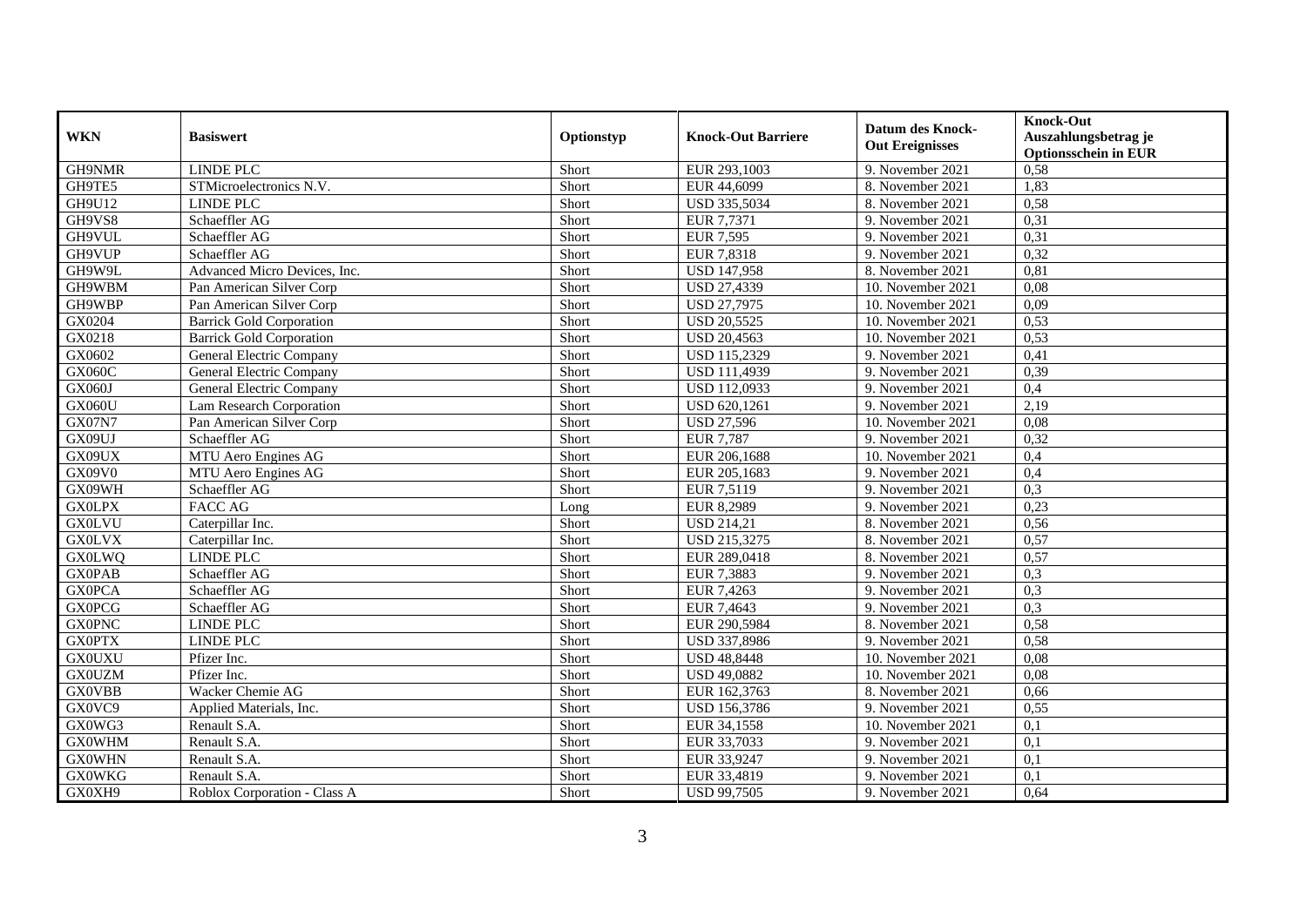| <b>WKN</b>    | <b>Basiswert</b>                                | Optionstyp | <b>Knock-Out Barriere</b> | <b>Datum des Knock-</b><br><b>Out Ereignisses</b> | <b>Knock-Out</b><br>Auszahlungsbetrag je<br><b>Optionsschein in EUR</b> |
|---------------|-------------------------------------------------|------------|---------------------------|---------------------------------------------------|-------------------------------------------------------------------------|
| GX0XL2        | Micron Technology, Inc.                         | Short      | <b>USD 76,0982</b>        | 9. November 2021                                  | 0,34                                                                    |
| <b>GX0XLB</b> | Micron Technology, Inc.                         | Short      | <b>USD 75,3525</b>        | 9. November 2021                                  | 0,34                                                                    |
| <b>GX0XLD</b> | Micron Technology, Inc.                         | Short      | <b>USD 75,7017</b>        | 9. November 2021                                  | 0,34                                                                    |
| <b>GX10C5</b> | Roblox Corporation - Class A                    | Short      | USD 91,7734               | 9. November 2021                                  | 0,59                                                                    |
| GX10EL        | Autodesk, Inc.                                  | Short      | USD 334,3075              | 9. November 2021                                  | 1,18                                                                    |
| GX10EY        | Autodesk, Inc.                                  | Short      | <b>USD 326,4528</b>       | 8. November 2021                                  | 1,16                                                                    |
| <b>GX10F2</b> | Autodesk, Inc.                                  | Short      | USD 329,9268              | 8. November 2021                                  | 1,17                                                                    |
| GX10GA        | Zoom Video Communications, Inc.                 | Long       | <b>USD 250,6703</b>       | 10. November 2021                                 | 1,4                                                                     |
| GX12YC        | Roblox Corporation - Class A                    | Short      | <b>USD 94,0383</b>        | 9. November 2021                                  | 0.6                                                                     |
| GX12ZV        | Koninklijke Philips N.V.                        | Short      | EUR 41,5533               | 8. November 2021                                  | 0,08                                                                    |
| GX15HF        | Roblox Corporation - Class A                    | Short      | <b>USD 105,0258</b>       | 9. November 2021                                  | 0,68                                                                    |
| GX15HH        | Roblox Corporation - Class A                    | Short      | <b>USD 90,0234</b>        | 9. November 2021                                  | 0,58                                                                    |
| GX15HN        | Covestro AG                                     | Long       | EUR 53,5607               | 8. November 2021                                  | 0,15                                                                    |
| <b>GX17U8</b> | Pan American Silver Corp                        | Short      | <b>USD 26,9904</b>        | 10. November 2021                                 | 0,08                                                                    |
| GX19TY        | Wacker Chemie AG                                | Short      | EUR 164,1218              | 8. November 2021                                  | 0,67                                                                    |
| GX19U1        | Wacker Chemie AG                                | Short      | EUR 165,1411              | 8. November 2021                                  | 0,67                                                                    |
| GX19Y9        | Pan American Silver Corp                        | Short      | <b>USD 27,185</b>         | 10. November 2021                                 | 0.08                                                                    |
| GX1BF8        | MDAX <sup>®</sup> (Performance Index)           | Short      | EUR 36197,315             | 9. November 2021                                  | 0,71                                                                    |
| GX1BJV        | 1 Feinunze Gold, Feinheit mind. 0,995, LBMA     | Short      | <b>USD 1809</b>           | 5. November 2021                                  | 3,22                                                                    |
| <b>GX1BRC</b> | Air Liquide SA                                  | Short      | EUR 150,9752              | 9. November 2021                                  | 0,3                                                                     |
| <b>GX1BRE</b> | Air Liquide SA                                  | Short      | EUR 151,7057              | 9. November 2021                                  | 0,3                                                                     |
| GX1BU6        | Siemens Energy AG                               | Short      | EUR 25,3804               | 10. November 2021                                 | 0,1                                                                     |
| GX1BUT        | Siemens Energy AG                               | Short      | EUR 25,2658               | 10. November 2021                                 | 0,1                                                                     |
| GX1BZ2        | <b>Barrick Gold Corporation</b>                 | Short      | <b>USD 20,2165</b>        | 10. November 2021                                 | 0,53                                                                    |
| GX1BZF        | <b>Barrick Gold Corporation</b>                 | Short      | <b>USD 20.12</b>          | 10. November 2021                                 | 0,52                                                                    |
| GX1BZW        | Orange SA                                       | Short      | EUR 9,7305                | 10. November 2021                                 | 0,19                                                                    |
| GX1C0H        | <b>Barrick Gold Corporation</b>                 | Short      | <b>USD 20,0235</b>        | 10. November 2021                                 | 0,52                                                                    |
| GX1C0S        | <b>Barrick Gold Corporation</b>                 | Short      | <b>USD 20,313</b>         | 10. November 2021                                 | 0,53                                                                    |
| GX1EW9        | Henkel AG & Co KGaA                             | Long       | EUR 75,3064               | 9. November 2021                                  | 0,14                                                                    |
| GX1GZA        | Roblox Corporation - Class A                    | Short      | <b>USD 97,7105</b>        | 9. November 2021                                  | 0.63                                                                    |
| GX1GZH        | Roblox Corporation - Class A                    | Short      | <b>USD 88,2134</b>        | 9. November 2021                                  | 0,57                                                                    |
| GX1GZJ        | Roblox Corporation - Class A                    | Short      | <b>USD 88,9725</b>        | 9. November 2021                                  | 0,57                                                                    |
| <b>GX1GZK</b> | Roblox Corporation - Class A                    | Short      | USD 93,0638               | 9. November 2021                                  | 0.6                                                                     |
| <b>GX1N39</b> | Roblox Corporation - Class A                    | Short      | <b>USD 86,9981</b>        | 9. November 2021                                  | 0,56                                                                    |
| <b>GX1NQC</b> | Taiwan Semiconductor Manufacturing Company Ltd. | Short      | USD 123,0627              | 9. November 2021                                  | 0,38                                                                    |
| <b>GX1NQK</b> | Taiwan Semiconductor Manufacturing Company Ltd. | Short      | USD 121,3237              | 8. November 2021                                  | 0,37                                                                    |
| <b>GX1NQL</b> | Taiwan Semiconductor Manufacturing Company Ltd. | Short      | <b>USD 122,4862</b>       | 9. November 2021                                  | 0,38                                                                    |
| <b>GX1NQP</b> | Kering S.A.                                     | Short      | EUR 678,3428              | 9. November 2021                                  | 0,2                                                                     |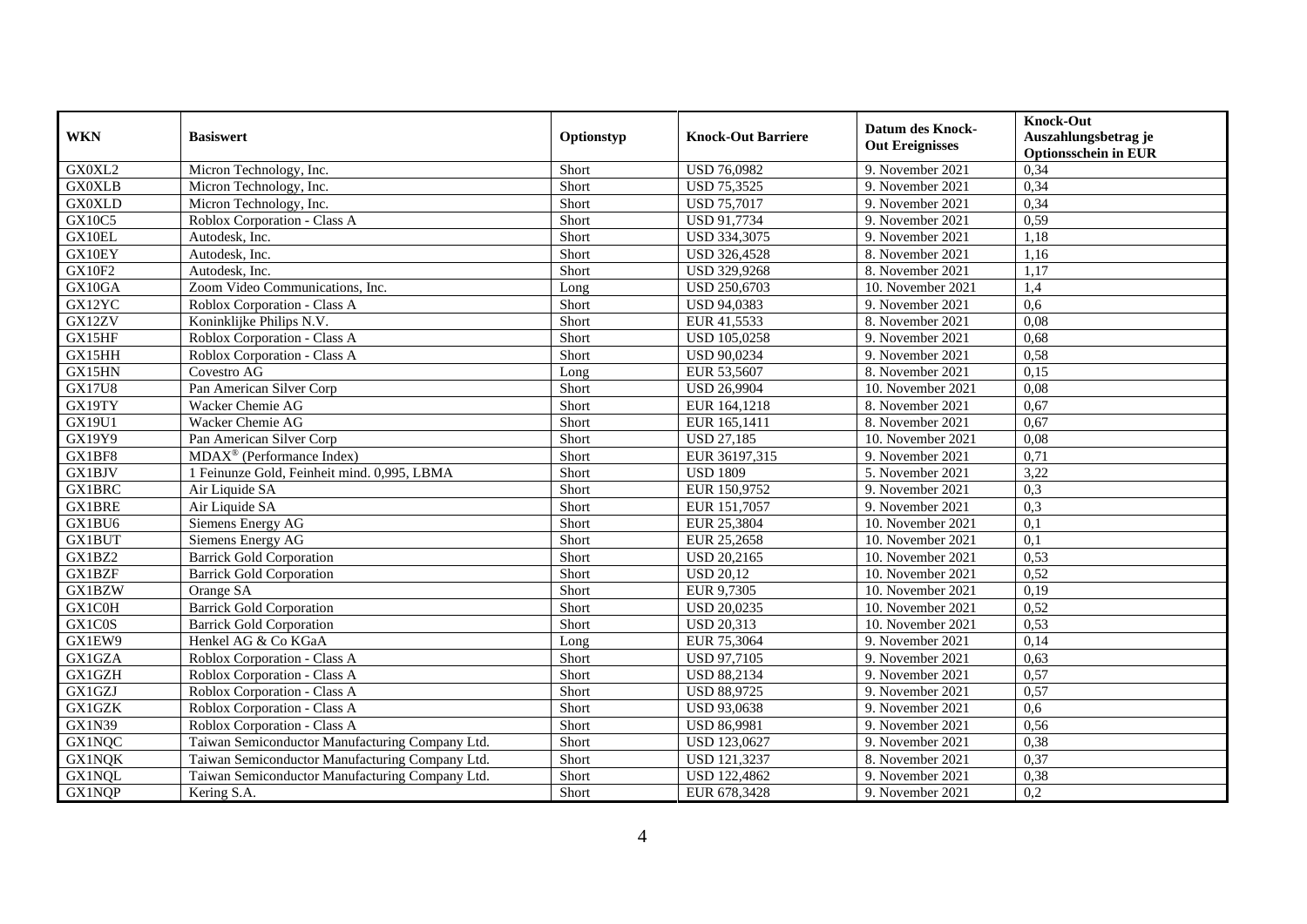| <b>WKN</b>    | <b>Basiswert</b>                                              | Optionstyp | <b>Knock-Out Barriere</b> | <b>Datum des Knock-</b><br><b>Out Ereignisses</b> | <b>Knock-Out</b><br>Auszahlungsbetrag je<br><b>Optionsschein in EUR</b> |
|---------------|---------------------------------------------------------------|------------|---------------------------|---------------------------------------------------|-------------------------------------------------------------------------|
| <b>GX1NQU</b> | Kering S.A.                                                   | Short      | EUR 683,3992              | 9. November 2021                                  | 0,21                                                                    |
| <b>GX1NQZ</b> | Kering S.A.                                                   | Short      | EUR 688,4846              | 9. November 2021                                  | 0,21                                                                    |
| GX1NR2        | Taiwan Semiconductor Manufacturing Company Ltd.               | Short      | USD 121,9002              | 8. November 2021                                  | 0,38                                                                    |
| <b>GX1NRT</b> | Schaeffler AG                                                 | Short      | EUR 7,2633                | 9. November 2021                                  | 0,29                                                                    |
| <b>GX1NRV</b> | Schaeffler AG                                                 | Short      | EUR 7,1965                | 9. November 2021                                  | 0,29                                                                    |
| <b>GX1NRX</b> | Schaeffler AG                                                 | Short      | EUR 7,3204                | 9. November 2021                                  | 0,3                                                                     |
| <b>GX1NRY</b> | Schaeffler AG                                                 | Short      | EUR 7,1393                | 9. November 2021                                  | 0,29                                                                    |
| GX1Q6E        | Cisco Systems, Inc.                                           | Short      | <b>USD 58,0662</b>        | 10. November 2021                                 | 0,15                                                                    |
| GX1Q6K        | Cisco Systems, Inc.                                           | Short      | <b>USD 58,3367</b>        | 10. November 2021                                 | 0,15                                                                    |
| GX1Q7P        | Cisco Systems, Inc.                                           | Short      | <b>USD 58,6168</b>        | 10. November 2021                                 | 0,15                                                                    |
| GX1QDC        | Applied Materials, Inc.                                       | Short      | USD 153,9621              | 8. November 2021                                  | 0,55                                                                    |
| GX1QEC        | Applied Materials, Inc.                                       | Short      | <b>USD 155,052</b>        | 9. November 2021                                  | 0,55                                                                    |
| <b>GX1ZHC</b> | Shop Apotheke Europe NV                                       | Short      | EUR 154,9313              | 9. November 2021                                  | 1,15                                                                    |
| GX1ZP9        | 1 Feinunze Silber, Feinheit mind. 0,999                       | Short      | <b>USD 24,8</b>           | 10. November 2021                                 | 0,68                                                                    |
| GX217T        | <b>EUREX Euro Bund Future (Generic Front Month</b><br>Future) | Short      | EUR 171,24293             | 9. November 2021                                  | 3,44                                                                    |
| GX23RJ        | Continental AG                                                | Short      | EUR 107,6503              | 10. November 2021                                 | 0,32                                                                    |
| GX24XZ        | 1 Feinunze Silber, Feinheit mind. 0,999                       | Short      | <b>USD 25,1</b>           | 10. November 2021                                 | 0,66                                                                    |
| GX24Z9        | Siemens AG                                                    | Short      | EUR 147,246               | 9. November 2021                                  | 0,29                                                                    |
| GX25BZ        | Expedia Group, Inc.                                           | Short      | USD 184,9463              | 8. November 2021                                  | 0,48                                                                    |
| GX25DA        | Expedia Group, Inc.                                           | Short      | USD 189,2157              | 8. November 2021                                  | 0,49                                                                    |
| GX29ST        | Airbus SE                                                     | Short      | EUR 117,136               | 9. November 2021                                  | 0,23                                                                    |
| GX2BP6        | $\overline{\text{MDAX}^{\circledast}$ (Performance Index)     | Short      | EUR 35987,024             | 8. November 2021                                  | 0,71                                                                    |
| GX2BP7        | MDAX <sup>®</sup> (Performance Index)                         | Short      | EUR 36054,528             | 8. November 2021                                  | 0,71                                                                    |
| GX2BPA        | $MDAX^{\circledR}$ (Performance Index)                        | Short      | EUR 36087,703             | 8. November 2021                                  | 0,71                                                                    |
| GX2BPC        | MDAX <sup>®</sup> (Performance Index)                         | Short      | EUR 36020,316             | 8. November 2021                                  | 0,71                                                                    |
| GX2BPD        | MDAX <sup>®</sup> (Performance Index)                         | Short      | EUR 36154,64              | 9. November 2021                                  | 0,71                                                                    |
| GX2BPZ        | MDAX <sup>®</sup> (Performance Index)                         | Short      | EUR 36121,758             | 8. November 2021                                  | 0,72                                                                    |
| GX2G71        | Nordex SE                                                     | Long       | EUR 12,9833               | 9. November 2021                                  | 0,61                                                                    |
| GX2G76        | Nordex SE                                                     | Long       | EUR 12,9096               | 9. November 2021                                  | 0,61                                                                    |
| GX2GBT        | Square Inc                                                    | Long       | <b>USD 226,592</b>        | 10. November 2021                                 | 0,92                                                                    |
| GX2GBV        | Square Inc                                                    | Long       | <b>USD 229,0764</b>       | 10. November 2021                                 | 0,87                                                                    |
| GX2GBX        | Square Inc                                                    | Long       | <b>USD 225,3498</b>       | 10. November 2021                                 | 0,91                                                                    |
| GX2GC4        | Square Inc                                                    | Long       | USD 227,8237              | 10. November 2021                                 | 0,92                                                                    |
| GX2GCL        | Square Inc                                                    | Long       | USD 230,3185              | 9. November 2021                                  | 0,93                                                                    |
| GX2GCN        | Square Inc                                                    | Long       | USD 231,5607              | 9. November 2021                                  | 0,94                                                                    |
| GX2JHF        | Airbus SE                                                     | Short      | EUR 115,8314              | 9. November 2021                                  | 0,23                                                                    |
| GX2JHM        | Airbus SE                                                     | Short      | EUR 115,2744              | 8. November 2021                                  | 0,23                                                                    |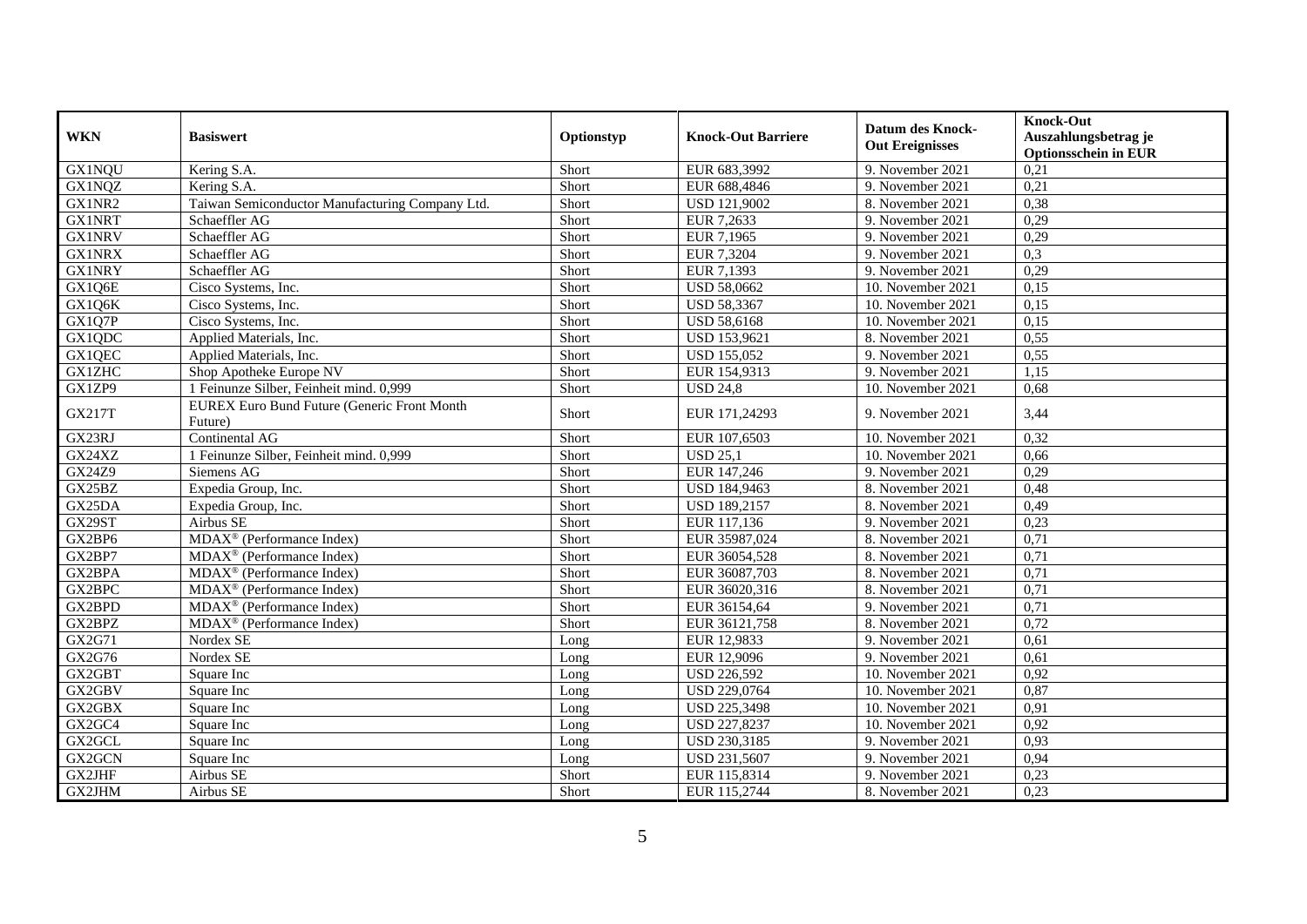| <b>WKN</b>    | <b>Basiswert</b>                                 | Optionstyp | <b>Knock-Out Barriere</b> | <b>Datum des Knock-</b><br><b>Out Ereignisses</b> | <b>Knock-Out</b><br>Auszahlungsbetrag je<br><b>Optionsschein in EUR</b> |
|---------------|--------------------------------------------------|------------|---------------------------|---------------------------------------------------|-------------------------------------------------------------------------|
| <b>GX2JHN</b> | Airbus SE                                        | Short      | EUR 116,3786              | 9. November 2021                                  | 0,23                                                                    |
| GX2N3H        | Orange SA                                        | Short      | EUR 9,7951                | 10. November 2021                                 | 0,19                                                                    |
| GX2P5G        | 1 Feinunze Silber, Feinheit mind. 0,999          | Short      | <b>USD 24,9</b>           | 10. November 2021                                 | 0,72                                                                    |
| GX2P67        | 1 Feinunze Silber, Feinheit mind. 0,999          | Short      | <b>USD 24,9</b>           | 10. November 2021                                 | 0,67                                                                    |
| GX2QHJ        | Airbnb, Inc.                                     | Short      | <b>USD 209,7309</b>       | 8. November 2021                                  | 1,35                                                                    |
| GX2QNX        | JD.com Inc                                       | Long       | USD 77,2236               | 8. November 2021                                  | 0,25                                                                    |
| GX2QP9        | JD.com Inc                                       | Long       | <b>USD 76,8067</b>        | 9. November 2021                                  | 0,25                                                                    |
| GX2QSD        | Continental AG                                   | Short      | EUR 105,5275              | 9. November 2021                                  | 0,32                                                                    |
| GX2QT5        | Continental AG                                   | Short      | EUR 104,8211              | 9. November 2021                                  | 0,32                                                                    |
| GX2T3S        | Vonovia SE                                       | Long       | EUR 51,0524               | 9. November 2021                                  | 0,1                                                                     |
| GX2T6A        | Vonovia SE                                       | Long       | EUR 51,3181               | 8. November 2021                                  | 0,1                                                                     |
| GX2TAT        | 1 Feinunze Platin, Feinheit mind. 0,9995         | Short      | <b>USD 1089</b>           | 10. November 2021                                 | 0,49                                                                    |
| <b>GX2UCB</b> | GBP/USD (WM-Fixing)                              | Long       | <b>USD 1,34163</b>        | 10. November 2021                                 | 1,07                                                                    |
| GX2W1A        | 1 Feinunze Silber, Feinheit mind. 0,999          | Short      | <b>USD 25,1</b>           | 10. November 2021                                 | 0,73                                                                    |
| GX2WRY        | Eckert & Ziegler Strahlen- und Medizintechnik AG | Long       | EUR 116,6507              | 9. November 2021                                  | 0,44                                                                    |
| GX2WRZ        | Eckert & Ziegler Strahlen- und Medizintechnik AG | Long       | EUR 116,0362              | 9. November 2021                                  | 0,44                                                                    |
| GX2WS1        | Eckert & Ziegler Strahlen- und Medizintechnik AG | Long       | EUR 113,5886              | 9. November 2021                                  | 0,43                                                                    |
| GX2WS2        | Eckert & Ziegler Strahlen- und Medizintechnik AG | Long       | EUR 115,4321              | 9. November 2021                                  | 0,44                                                                    |
| GX2WS3        | Eckert & Ziegler Strahlen- und Medizintechnik AG | Long       | EUR 111,7451              | 9. November 2021                                  | 0,42                                                                    |
| GX2WS4        | Eckert & Ziegler Strahlen- und Medizintechnik AG | Long       | EUR 114,2031              | 9. November 2021                                  | 0,43                                                                    |
| GX2WS5        | Eckert & Ziegler Strahlen- und Medizintechnik AG | Long       | EUR 114,8176              | 9. November 2021                                  | 0,44                                                                    |
| GX2WS6        | Eckert & Ziegler Strahlen- und Medizintechnik AG | Long       | EUR 112,3596              | 9. November 2021                                  | 0,43                                                                    |
| GX2WS8        | Eckert & Ziegler Strahlen- und Medizintechnik AG | Long       | EUR 111,141               | 10. November 2021                                 | 0,42                                                                    |
| GX2WS9        | Eckert & Ziegler Strahlen- und Medizintechnik AG | Long       | EUR 112,9741              | 9. November 2021                                  | 0,43                                                                    |
| GX2WSC        | Zalando SE                                       | Long       | EUR 75,0085               | 10. November 2021                                 | 0,28                                                                    |
| GX2WSE        | Zalando SE                                       | Long       | EUR 74,6126               | 10. November 2021                                 | 0,28                                                                    |
| GX2WSJ        | Eckert & Ziegler Strahlen- und Medizintechnik AG | Long       | EUR 110,5265              | 10. November 2021                                 | 0,42                                                                    |
| GX2WTS        | Zoom Video Communications, Inc.                  | Long       | USD 255,0146              | 10. November 2021                                 | 1,42                                                                    |
| GX2WTU        | Zoom Video Communications, Inc.                  | Long       | USD 253,1383              | 10. November 2021                                 | 1,41                                                                    |
| GX2WTV        | Zoom Video Communications, Inc.                  | Long       | USD 256,6872              | 10. November 2021                                 | 1,43                                                                    |
| GX2WUB        | Zoom Video Communications, Inc.                  | Long       | USD 258,2633              | 8. November 2021                                  | 1,44                                                                    |
| GX2WYR        | Carrefour S.A.                                   | Short      | EUR 15,873                | 10. November 2021                                 | 0,31                                                                    |
| GX2WYV        | Carrefour S.A.                                   | Short      | EUR 16,2838               | 10. November 2021                                 | 0,32                                                                    |
| GX2WYY        | Carrefour S.A.                                   | Short      | EUR 16,1957               | 10. November 2021                                 | 0,32                                                                    |
| GX2WZQ        | Carrefour S.A.                                   | Short      | EUR 15,961                | 10. November 2021                                 | 0,31                                                                    |
| GX2WZU        | Carrefour S.A.                                   | Short      | EUR 16,0393               | 10. November 2021                                 | 0,31                                                                    |
| GX2WZX        | Carrefour S.A.                                   | Short      | EUR 16,1175               | 10. November 2021                                 | 0,31                                                                    |
| GX2Y45        | Koninklijke Ahold Delhaize N.V.                  | Short      | EUR 29,2914               | 10. November 2021                                 | 0,06                                                                    |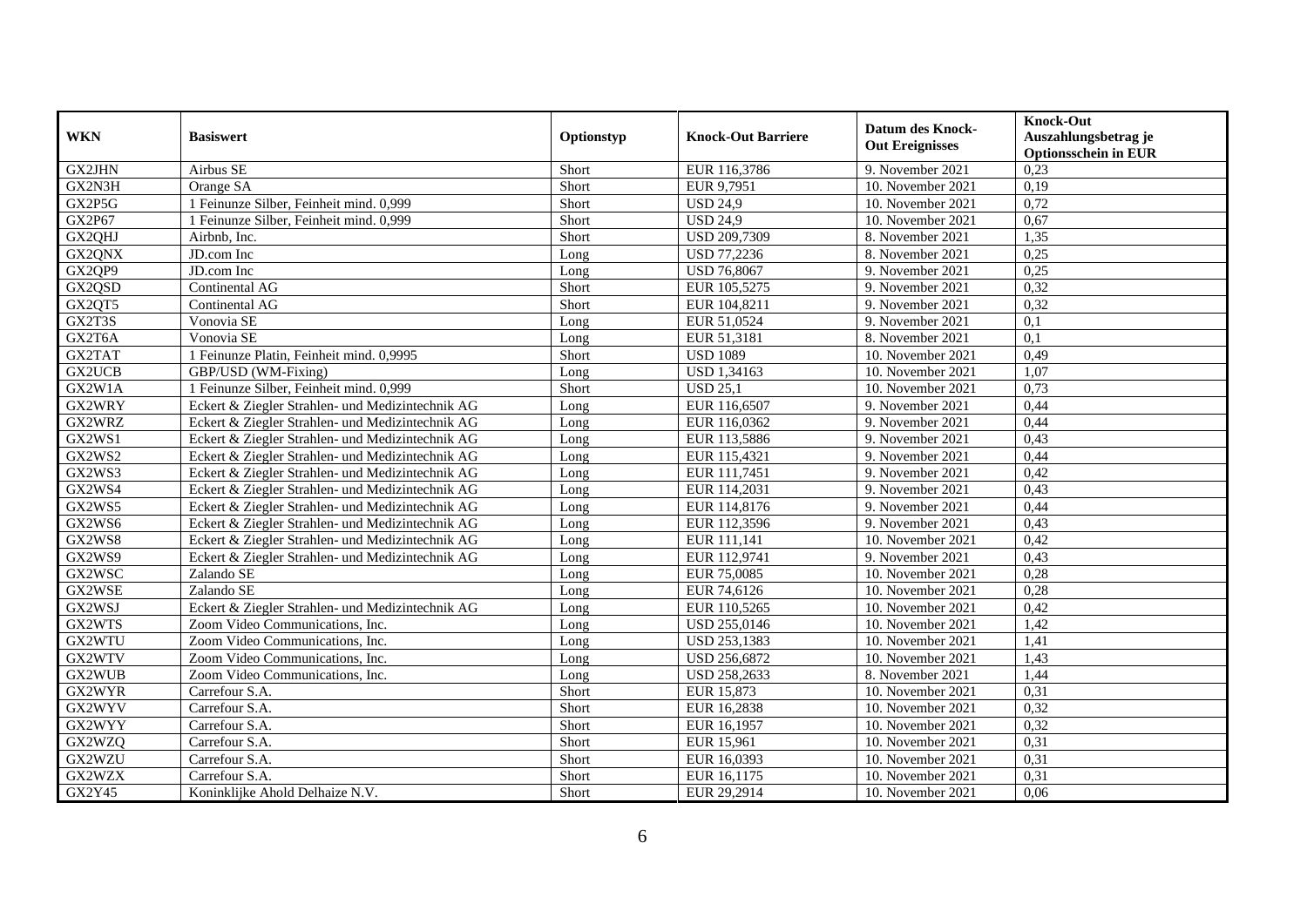| <b>WKN</b>    | <b>Basiswert</b>                | Optionstyp | <b>Knock-Out Barriere</b> | <b>Datum des Knock-</b><br><b>Out Ereignisses</b> | <b>Knock-Out</b><br>Auszahlungsbetrag je<br><b>Optionsschein in EUR</b> |
|---------------|---------------------------------|------------|---------------------------|---------------------------------------------------|-------------------------------------------------------------------------|
| <b>GX2Y48</b> | Daimler AG                      | Short      | EUR 88,2752               | 10. November 2021                                 | 0,26                                                                    |
| GX2Y4Y        | Hugo Boss AG                    | Short      | EUR 56,2614               | 8. November 2021                                  | 0,17                                                                    |
| <b>GX2Y50</b> | Hugo Boss AG                    | Short      | EUR 57,1135               | 9. November 2021                                  | 0,17                                                                    |
| <b>GX2Y58</b> | Hugo Boss AG                    | Short      | EUR 57,5396               | 9. November 2021                                  | 0,17                                                                    |
| GX2Y5A        | Hugo Boss AG                    | Short      | EUR 55,8353               | 8. November 2021                                  | 0,17                                                                    |
| GX2Y76        | Square Inc                      | Long       | USD 237,0827              | 8. November 2021                                  | 0.97                                                                    |
| GX2Y79        | Square Inc                      | Long       | USD 235,7683              | 8. November 2021                                  | 0,96                                                                    |
| GX2Y7B        | Square Inc                      | Long       | <b>USD 234,4223</b>       | 8. November 2021                                  | 0,96                                                                    |
| GX2Y9N        | Booking Holdings Inc.           | Short      | USD 2663,2499             | 8. November 2021                                  | 0,46                                                                    |
| GX2Y9X        | Booking Holdings Inc.           | Short      | USD 2649,9019             | 8. November 2021                                  | 0,45                                                                    |
| GX30NF        | <b>FACC AG</b>                  | Long       | <b>EUR 8,5063</b>         | 9. November 2021                                  | 0,24                                                                    |
| GX30NG        | Tesla Inc                       | Long       | <b>USD 1001,4135</b>      | 10. November 2021                                 | 0,4                                                                     |
| GX30NT        | <b>FACC AG</b>                  | Long       | EUR 8,2382                | 9. November 2021                                  | 0,23                                                                    |
| GX30NX        | Tesla Inc                       | Long       | USD 990,5045              | 10. November 2021                                 | 0,39                                                                    |
| GX30PF        | Tesla Inc                       | Long       | USD 1023,2838             | 9. November 2021                                  | 0,41                                                                    |
| GX30PN        | <b>FACC AG</b>                  | Long       | EUR 8,3723                | 9. November 2021                                  | 0,23                                                                    |
| GX30PR        | Tesla Inc                       | Long       | USD 1012,3644             | 9. November 2021                                  | 0,41                                                                    |
| GX30Q3        | FACC AG                         | Long       | EUR 8,6404                | 9. November 2021                                  | 0,24                                                                    |
| GX30Q8        | <b>FACC AG</b>                  | Long       | EUR 8,7125                | 9. November 2021                                  | 0,24                                                                    |
| GX30QG        | Tesla Inc                       | Long       | <b>USD 995,959</b>        | 10. November 2021                                 | 0,4                                                                     |
| <b>GX30R1</b> | Tesla Inc                       | Long       | USD 1006,8994             | 10. November 2021                                 | 0,28                                                                    |
| GX30RV        | MorphoSys AG                    | Long       | EUR 38,3631               | $10.$ November 2021                               | 0,14                                                                    |
| GX30RX        | MorphoSys AG                    | Long       | EUR 38,8209               | 10. November 2021                                 | 0,15                                                                    |
| GX30SC        | MorphoSys AG                    | Long       | EUR 38,5816               | $10.$ November 2021                               | 0,15                                                                    |
| GX30SP        | <b>FACC AG</b>                  | Long       | <b>EUR 8,5785</b>         | 9. November 2021                                  | 0,24                                                                    |
| GX30TR        | Tesla Inc                       | Long       | USD 1017,8084             | 9. November 2021                                  | 0,41                                                                    |
| GX30UY        | Tesla Inc                       | Long       | USD 1028,7383             | 9. November 2021                                  | 0,41                                                                    |
| GX31N1        | Chevron Corporation             | Short      | <b>USD 115,5211</b>       | 8. November 2021                                  | 0,2                                                                     |
| GX31P8        | Beyond Meat, Inc.               | Long       | <b>USD 94,6061</b>        | 10. November 2021                                 | 0,67                                                                    |
| GX31PJ        | Nokia Ovi                       | Short      | EUR 5,0918                | 8. November 2021                                  | 0,15                                                                    |
| GX31PS        | Beyond Meat, Inc.               | Long       | USD 93,9847               | 10. November 2021                                 | 0,66                                                                    |
| GX31Q6        | Beyond Meat, Inc.               | Long       | USD 95,1621               | 10. November 2021                                 | 0,67                                                                    |
| GX31QD        | STMicroelectronics N.V.         | Short      | EUR 44,2413               | 8. November 2021                                  | 1,81                                                                    |
| GX31RZ        | <b>Barrick Gold Corporation</b> | Short      | <b>USD 19,7667</b>        | 10. November 2021                                 | 0,51                                                                    |
| GX31S3        | <b>Barrick Gold Corporation</b> | Short      | <b>USD 19,6794</b>        | 10. November 2021                                 | 0,51                                                                    |
| GX31SC        | <b>Barrick Gold Corporation</b> | Short      | <b>USD 19,8636</b>        | 10. November 2021                                 | 0,52                                                                    |
| GX31SD        | adidas AG                       | Long       | EUR 279,4619              | 10. November 2021                                 | 0,53                                                                    |
| GX31SE        | Broadcom Inc                    | Short      | USD 561,7895              | 8. November 2021                                  | 1,48                                                                    |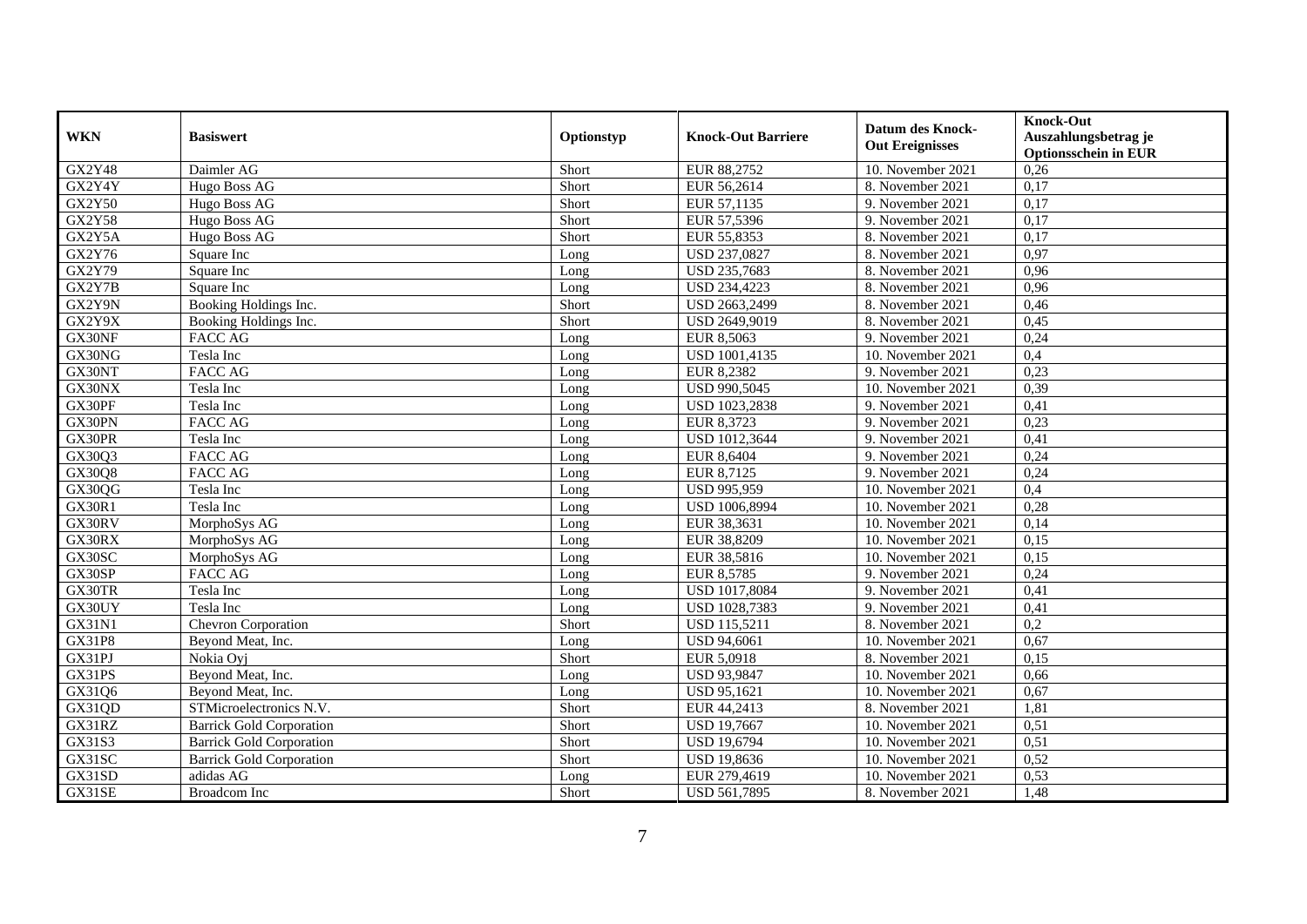| <b>WKN</b>    | <b>Basiswert</b>                                  | Optionstyp | <b>Knock-Out Barriere</b> | <b>Datum des Knock-</b><br><b>Out Ereignisses</b> | <b>Knock-Out</b><br>Auszahlungsbetrag je<br><b>Optionsschein in EUR</b> |
|---------------|---------------------------------------------------|------------|---------------------------|---------------------------------------------------|-------------------------------------------------------------------------|
| GX31SG        | adidas AG                                         | Long       | EUR 278,0236              | 10. November 2021                                 | 0,53                                                                    |
| GX31SL        | adidas AG                                         | Long       | EUR 276,5751              | 10. November 2021                                 | 0,52                                                                    |
| GX31SP        | Delivery Hero SE                                  | Short      | EUR 110,1273              | 9. November 2021                                  | 0,69                                                                    |
| GX31SW        | Delivery Hero SE                                  | Short      | EUR 110,6348              | 10. November 2021                                 | 0,7                                                                     |
| GX31SZ        | Delivery Hero SE                                  | Short      | EUR 111,6593              | 10. November 2021                                 | $\overline{0,7}$                                                        |
| GX31T5        | adidas AG                                         | Long       | EUR 282,359               | 10. November 2021                                 | 0,54                                                                    |
| GX31T7        | Delivery Hero SE                                  | Short      | EUR 111,1518              | 10. November 2021                                 | 0,7                                                                     |
| GX31T9        | adidas AG                                         | Long       | EUR 280,9104              | 10. November 2021                                 | 0,53                                                                    |
| GX31WU        | <b>Cognizant Technology Solutions Corporation</b> | Short      | <b>USD 81,1068</b>        | 10. November 2021                                 | 0,14                                                                    |
| GX31WW        | Safran S.A.                                       | Short      | EUR 121,3494              | 9. November 2021                                  | 0,24                                                                    |
| GX31XE        | Valeo SA                                          | Short      | EUR 26,9921               | 9. November 2021                                  | 0,11                                                                    |
| GX31XK        | Valeo SA                                          | Short      | EUR 27,3473               | 9. November 2021                                  | 0,11                                                                    |
| GX31XX        | Valeo SA                                          | Short      | EUR 26,8193               | 8. November 2021                                  | 0,11                                                                    |
| GX31YF        | Safran S.A.                                       | Short      | EUR 122,5547              | 9. November 2021                                  | 0,24                                                                    |
| GX3213        | Snap Inc.                                         | Short      | <b>USD 54,9072</b>        | 8. November 2021                                  | 2,99                                                                    |
| GX3215        | Snap Inc.                                         | Short      | <b>USD 55,4241</b>        | 9. November 2021                                  | $\mathcal{F}$                                                           |
| GX3216        | Snap Inc.                                         | Short      | <b>USD 55,161</b>         | 9. November 2021                                  | 2,99                                                                    |
| <b>GX321P</b> | Snap Inc.                                         | Short      | <b>USD 54,6534</b>        | 8. November 2021                                  | 2,98                                                                    |
| GX322Q        | Visa Inc. - Class A                               | Short      | USD 220,5471              | 8. November 2021                                  | 0,58                                                                    |
| <b>GX322S</b> | Visa Inc. - Class A                               | Short      | USD 218,4909              | 8. November 2021                                  | 0,57                                                                    |
| <b>GX322T</b> | Visa Inc. - Class A                               | Short      | USD 221,5752              | 8. November 2021                                  | 0,58                                                                    |
| <b>GX322U</b> | <b>RWE AG</b>                                     | Long       | EUR 31,949                | 8. November 2021                                  | 0,06                                                                    |
| <b>GX323B</b> | Visa Inc. - Class A                               | Short      | <b>USD 219,519</b>        | 8. November 2021                                  | 0,58                                                                    |
| <b>GX338A</b> | Caterpillar Inc.                                  | Short      | <b>USD 209</b>            | 8. November 2021                                  | 0,55                                                                    |
| <b>GX338L</b> | Bevond Meat, Inc.                                 | Long       | <b>USD 97,12</b>          | 8. November 2021                                  | 0,69                                                                    |
| <b>GX338M</b> | Caterpillar Inc.                                  | Short      | <b>USD 211,97</b>         | 8. November 2021                                  | 0,56                                                                    |
| <b>GX338P</b> | Münchener Rückversicherungs-Gesellschaft AG       | Long       | EUR 250,56                | 9. November 2021                                  | 0,48                                                                    |
| GX3391        | <b>Comcast Corporation</b>                        | Short      | <b>USD 54,41</b>          | 10. November 2021                                 | 0,09                                                                    |
| GX339C        | Aurelius Equity Opportunities SE & KGaA           | Short      | EUR 29,19                 | 8. November 2021                                  | 0.08                                                                    |
| <b>GX339D</b> | Beyond Meat, Inc.                                 | Long       | <b>USD 96.4</b>           | 8. November 2021                                  | 0,68                                                                    |
| GX339Q        | Caterpillar Inc.                                  | Short      | <b>USD 212,95</b>         | 8. November 2021                                  | 0,56                                                                    |
| <b>GX339R</b> | Caterpillar Inc.                                  | Short      | <b>USD 209,99</b>         | 8. November 2021                                  | 0,55                                                                    |
| GX33A9        | Münchener Rückversicherungs-Gesellschaft AG       | Long       | EUR 253,19                | 9. November 2021                                  | 0,48                                                                    |
| GX33AC        | Münchener Rückversicherungs-Gesellschaft AG       | Long       | <b>EUR 251,88</b>         | 9. November 2021                                  | 0,48                                                                    |
| GX33AL        | Münchener Rückversicherungs-Gesellschaft AG       | Long       | EUR 254,51                | 9. November 2021                                  | 0,48                                                                    |
| GX33AM        | Caterpillar Inc.                                  | Short      | <b>USD 210,97</b>         | 8. November 2021                                  | 0,55                                                                    |
| GX33KU        | Tesla Inc                                         | Long       | <b>USD 1080,43</b>        | 9. November 2021                                  | 0,43                                                                    |
| GX33KV        | Tesla Inc                                         | Long       | <b>USD 1068,34</b>        | 9. November 2021                                  | 0,34                                                                    |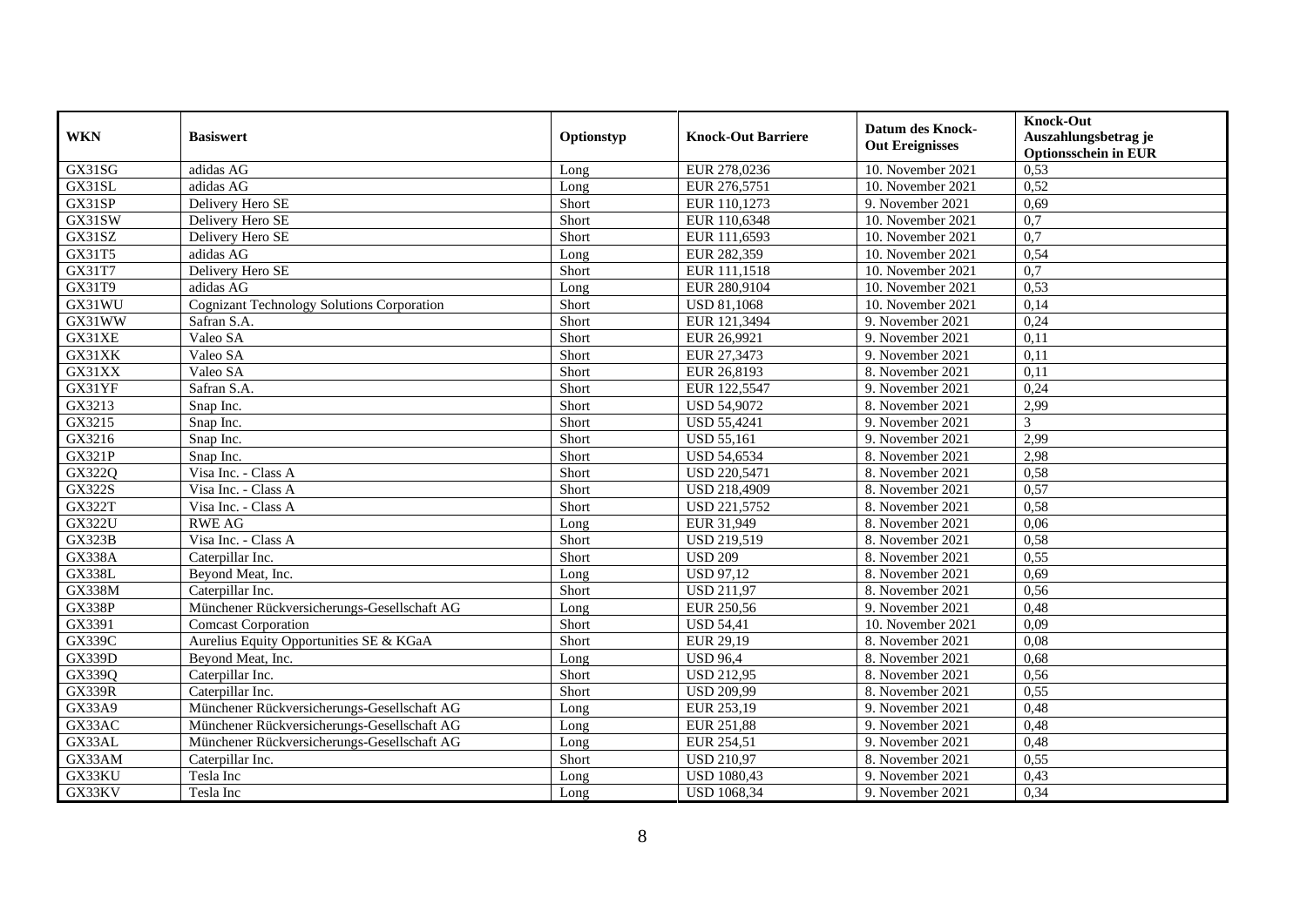| <b>WKN</b>    | <b>Basiswert</b>                | Optionstyp | <b>Knock-Out Barriere</b> | <b>Datum des Knock-</b><br><b>Out Ereignisses</b> | <b>Knock-Out</b><br>Auszahlungsbetrag je<br><b>Optionsschein in EUR</b> |
|---------------|---------------------------------|------------|---------------------------|---------------------------------------------------|-------------------------------------------------------------------------|
| GX33KW        | Tesla Inc                       | Long       | <b>USD 1061,55</b>        | 9. November 2021                                  | 0,43                                                                    |
| GX33KX        | Tesla Inc                       | Long       | <b>USD 1122,15</b>        | 9. November 2021                                  | 0,45                                                                    |
| GX33KZ        | Tesla Inc                       | Long       | <b>USD 1116,19</b>        | 9. November 2021                                  | 0,45                                                                    |
| GX33L0        | Tesla Inc                       | Long       | <b>USD 1074,47</b>        | 9. November 2021                                  | 0,43                                                                    |
| GX33L1        | Tesla Inc                       | Long       | <b>USD 1098,33</b>        | 9. November 2021                                  | 0,44                                                                    |
| GX33L2        | Tesla Inc                       | Long       | <b>USD 1104,29</b>        | 9. November 2021                                  | 0,44                                                                    |
| GX33L3        | Tesla Inc                       | Long       | <b>USD 1110,22</b>        | 9. November 2021                                  | 0,44                                                                    |
| GX33L6        | Tesla Inc                       | Long       | <b>USD 1053,96</b>        | 9. November 2021                                  | 0,42                                                                    |
| GX33LE        | Tesla Inc                       | Long       | <b>USD 1086,39</b>        | 9. November 2021                                  | 0,43                                                                    |
| GX33LJ        | Tesla Inc                       | Long       | <b>USD 1092,34</b>        | 9. November 2021                                  | 0,44                                                                    |
| GX33LL        | Tesla Inc                       | Long       | <b>USD 1045,45</b>        | 9. November 2021                                  | 0,42                                                                    |
| GX33M9        | Twitter, Inc.                   | Long       | <b>USD 52,34</b>          | 10. November 2021                                 | 0,21                                                                    |
| GX33MA        | Twitter, Inc.                   | Long       | <b>USD 52,67</b>          | 10. November 2021                                 | 0,21                                                                    |
| GX33ME        | Twitter, Inc.                   | Long       | <b>USD 52,02</b>          | 10. November 2021                                 | 0,21                                                                    |
| <b>GX33N8</b> | MorphoSys AG                    | Long       | EUR 39,02                 | 10. November 2021                                 | 0,15                                                                    |
| GX33NA        | MorphoSys AG                    | Long       | <b>EUR 39,24</b>          | 9. November 2021                                  | 0,15                                                                    |
| GX33NG        | PayPal Holdings, Inc.           | Long       | <b>USD 217,86</b>         | 9. November 2021                                  | 0,53                                                                    |
| GX33NM        | Apple Inc.                      | Long       | <b>USD 148,4732</b>       | 10. November 2021                                 | 0,33                                                                    |
| GX33NT        | Valeo SA                        | Short      | EUR 27,79                 | 9. November 2021                                  | 0,11                                                                    |
| GX33NZ        | PayPal Holdings, Inc.           | Long       | <b>USD 219,05</b>         | 9. November 2021                                  | 0,54                                                                    |
| GX34RH        | Pinterest, Inc.                 | Short      | <b>USD 47,67</b>          | 9. November 2021                                  | 0,15                                                                    |
| GX34V8        | Sea Ltd                         | Long       | <b>USD 333,24</b>         | 10. November 2021                                 | 0,95                                                                    |
| GX34VA        | Sea Ltd                         | Long       | <b>USD 342,74</b>         | 8. November 2021                                  | 0,99                                                                    |
| GX34VB        | Sea Ltd                         | Long       | <b>USD 339,57</b>         | 8. November 2021                                  | 0,98                                                                    |
| GX34VC        | Sea Ltd                         | Long       | <b>USD 336,42</b>         | 10. November 2021                                 | 0,96                                                                    |
| GX34VG        | American Express Company        | Short      | <b>USD 180,52</b>         | 8. November 2021                                  | 0,31                                                                    |
| GX34VK        | Sea Ltd                         | Long       | <b>USD 345,9</b>          | 8. November 2021                                  |                                                                         |
| GX34VL        | <b>American Express Company</b> | Short      | <b>USD 181,66</b>         | 8. November 2021                                  | 0,31                                                                    |
| GX34VM        | <b>American Express Company</b> | Short      | <b>USD 182,79</b>         | 10. November 2021                                 | 0,31                                                                    |
| GX34VN        | <b>American Express Company</b> | Short      | <b>USD 179.38</b>         | 8. November 2021                                  | 0.31                                                                    |
| GX34VQ        | <b>American Express Company</b> | Short      | <b>USD 178,24</b>         | 8. November 2021                                  | 0,31                                                                    |
| GX34W5        | Ceconomy AG                     | Long       | EUR <sub>4</sub>          | 8. November 2021                                  | 0,2                                                                     |
| GX34W6        | Ceconomy AG                     | Long       | EUR <sub>4</sub>          | 8. November 2021                                  | 0,23                                                                    |
| GX34WE        | Ceconomy AG                     | Long       | EUR <sub>4</sub>          | 8. November 2021                                  | 0,15                                                                    |
| GX34WR        | Ceconomy AG                     | Long       | EUR <sub>4</sub>          | 8. November 2021                                  | 0,18                                                                    |
| GX34XR        | Valeo SA                        | Short      | <b>EUR 27,56</b>          | 9. November 2021                                  | 0,11                                                                    |
| GX34XS        | Coinbase Global Inc             | Short      | <b>USD 352,86</b>         | 8. November 2021                                  | 0,34                                                                    |
| GX34ZV        | Deutsche Bank AG                | Long       | EUR 10,99                 | 9. November 2021                                  | 0,42                                                                    |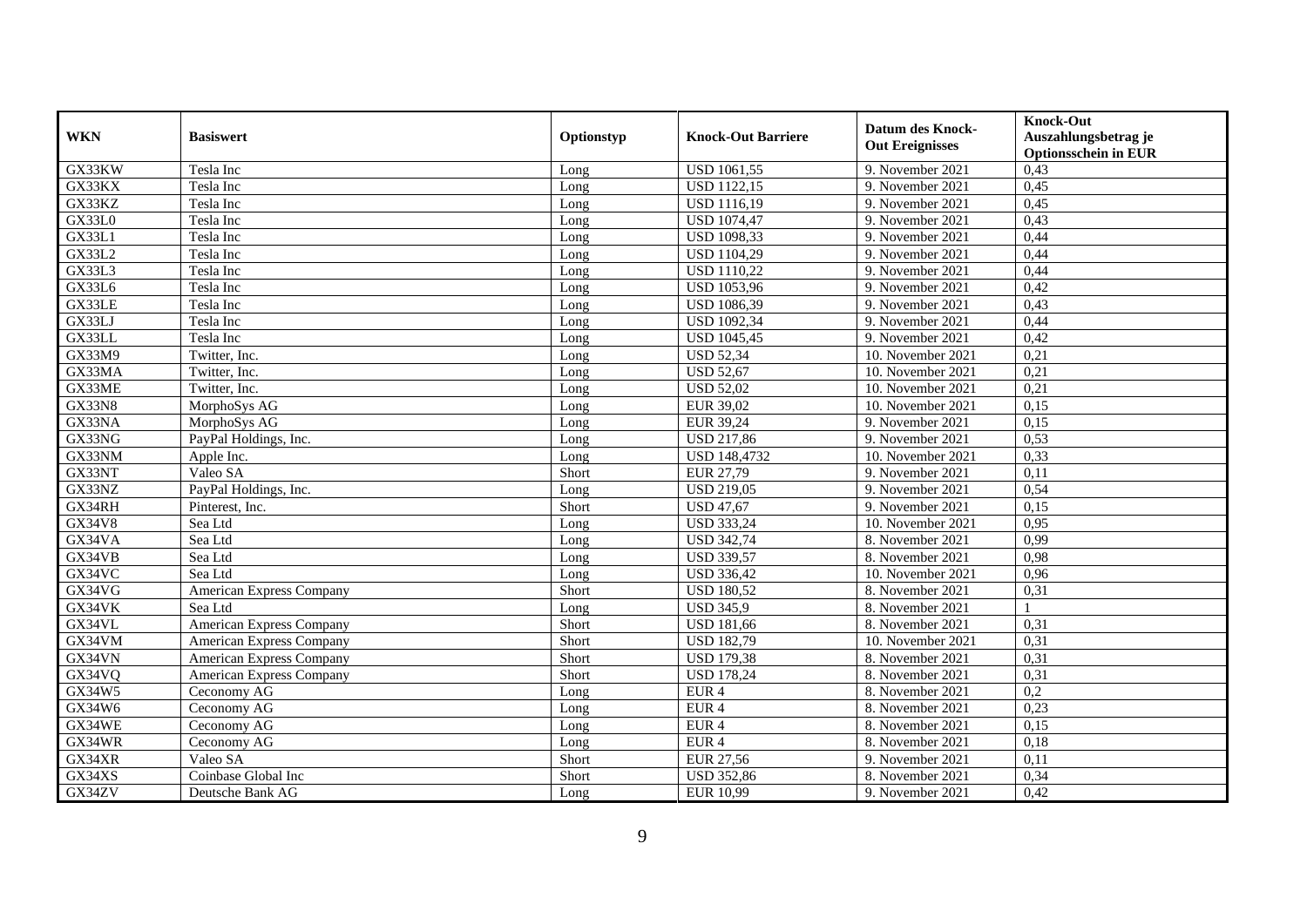| <b>WKN</b>          | <b>Basiswert</b>                  | Optionstyp | <b>Knock-Out Barriere</b> | <b>Datum des Knock-</b><br><b>Out Ereignisses</b> | <b>Knock-Out</b><br>Auszahlungsbetrag je<br><b>Optionsschein in EUR</b> |
|---------------------|-----------------------------------|------------|---------------------------|---------------------------------------------------|-------------------------------------------------------------------------|
| GX350V              | Capgemini SE                      | Short      | EUR 214,26                | 9. November 2021                                  | 0,65                                                                    |
| <b>GX352N</b>       | Merck & Co., Inc.                 | Long       | <b>USD 80.75</b>          | 8. November 2021                                  | 0,13                                                                    |
| GX3537              | UnitedHealth Group Inc.           | Short      | <b>USD 461,47</b>         | 8. November 2021                                  | 0,8                                                                     |
| GX353C              | Tesla Inc                         | Long       | <b>USD 1139,9</b>         | 8. November 2021                                  | 0,46                                                                    |
| <b>GX353D</b>       | ENI S.p.A.                        | Short      | EUR 12,75                 | 8. November 2021                                  | 0,25                                                                    |
| GX353G              | ENI S.p.A.                        | Short      | <b>EUR 12,82</b>          | 8. November 2021                                  | 0,25                                                                    |
| GX353L              | Merck & Co., Inc.                 | Long       | <b>USD 81,2</b>           | 8. November 2021                                  | 0,14                                                                    |
| <b>GX353R</b>       | Banco Santander S.A.              | Long       | <b>EUR 3,2</b>            | 9. November 2021                                  | 0,06                                                                    |
| GX3541              | Tesla Inc                         | Long       | <b>USD 1152,42</b>        | 8. November 2021                                  | 0,4                                                                     |
| GX3552              | Covestro AG                       | Short      | <b>EUR 55,89</b>          | 9. November 2021                                  | 0,17                                                                    |
| GX3558              | Covestro AG                       | Short      | EUR 55,62                 | 9. November 2021                                  | 0,17                                                                    |
| <b>GX355D</b>       | <b>Ballard Power Systems Inc</b>  | Short      | <b>USD 19,19</b>          | 8. November 2021                                  | 1,82                                                                    |
| $G\overline{X355P}$ | <b>Ballard Power Systems Inc</b>  | Short      | <b>USD 19,53</b>          | 8. November 2021                                  | 1,86                                                                    |
| <b>GX355X</b>       | <b>Ballard Power Systems Inc</b>  | Short      | <b>USD 18,99</b>          | 8. November 2021                                  | 1,8                                                                     |
| GX3561              | Hochtief Aktiengesellschaft       | Short      | EUR 69,74                 | 8. November 2021                                  | 0,21                                                                    |
| GX3562              | Hochtief Aktiengesellschaft       | Short      | <b>EUR 70,53</b>          | 8. November 2021                                  | 0,21                                                                    |
| GX3564              | Hochtief Aktiengesellschaft       | Short      | <b>EUR 70,93</b>          | 8. November 2021                                  | 0,21                                                                    |
| GX3566              | <b>Ballard Power Systems Inc.</b> | Long       | <b>USD 16,71</b>          | 10. November 2021                                 | 1.3                                                                     |
| GX356H              | <b>Ballard Power Systems Inc</b>  | Long       | <b>USD 17,4</b>           | 9. November 2021                                  | 1,35                                                                    |
| <b>GX356R</b>       | Hochtief Aktiengesellschaft       | Short      | EUR 69,34                 | 8. November 2021                                  | 0,21                                                                    |
| GX356X              | Hochtief Aktiengesellschaft       | Short      | EUR 71,32                 | 8. November 2021                                  | 0,22                                                                    |
| GX3573              | Hochtief Aktiengesellschaft       | Short      | <b>EUR 70,14</b>          | 8. November 2021                                  | 0,21                                                                    |
| GX35Y5              | Coinbase Global Inc               | Short      | <b>USD 348,55</b>         | 8. November 2021                                  | 0,33                                                                    |
| GX360Y              | Plug Power Inc                    | Short      | <b>USD 42,32</b>          | 9. November 2021                                  | 4,03                                                                    |
| GX3615              | Plug Power Inc                    | Short      | <b>USD 41,46</b>          | 8. November 2021                                  | 3,96                                                                    |
| GX361Z              | Siemens Energy AG                 | Short      | <b>EUR 24,37</b>          | 9. November 2021                                  | 0,1                                                                     |
| GX3621              | Siemens Energy AG                 | Short      | <b>EUR 24,25</b>          | 9. November 2021                                  | 0,1                                                                     |
| GX3622              | Siemens Energy AG                 | Short      | EUR 24,03                 | 8. November 2021                                  | 0,1                                                                     |
| GX3623              | Siemens Energy AG                 | Short      | <b>EUR 25,05</b>          | 10. November 2021                                 | 0,1                                                                     |
| GX3626              | Siemens Energy AG                 | Short      | EUR 24,71                 | 10. November 2021                                 | 0,1                                                                     |
| GX3627              | Siemens Energy AG                 | Short      | <b>EUR 24,94</b>          | 10. November 2021                                 | 0,1                                                                     |
| GX3628              | Siemens Energy AG                 | Short      | <b>EUR 24,82</b>          | 10. November 2021                                 | 0,1                                                                     |
| <b>GX362K</b>       | Siemens Energy AG                 | Short      | EUR 24,14                 | 9. November 2021                                  | 0,1                                                                     |
| GX362Q              | Infineon Technologies AG          | Long       | <b>EUR 40,8</b>           | 10. November 2021                                 | 1,55                                                                    |
| GX3639              | Siemens Energy AG                 | Short      | <b>EUR 24,6</b>           | 9. November 2021                                  | 0,1                                                                     |
| <b>GX363R</b>       | Snap Inc.                         | Short      | <b>USD 53,59</b>          | 8. November 2021                                  | 2,93                                                                    |
| GX363U              | Snap Inc.                         | Short      | <b>USD 53,83</b>          | 8. November 2021                                  | 2,95                                                                    |
| GX363Y              | Snap Inc.                         | Short      | <b>USD 54,1</b>           | 8. November 2021                                  | 2,96                                                                    |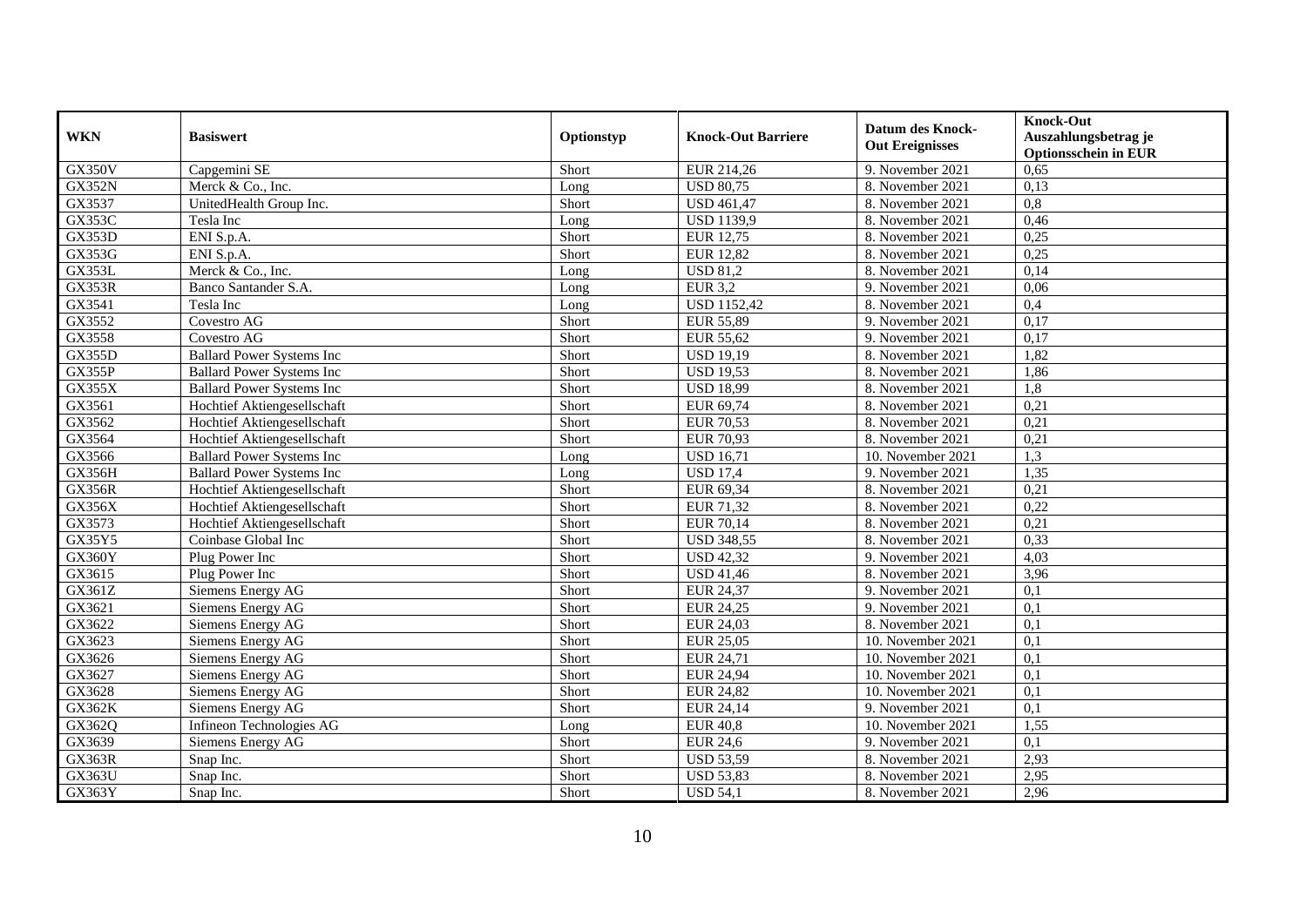| <b>WKN</b>    | <b>Basiswert</b>                        | Optionstyp | <b>Knock-Out Barriere</b> | <b>Datum des Knock-</b><br><b>Out Ereignisses</b> | <b>Knock-Out</b><br>Auszahlungsbetrag je<br><b>Optionsschein in EUR</b> |
|---------------|-----------------------------------------|------------|---------------------------|---------------------------------------------------|-------------------------------------------------------------------------|
| GX3641        | ThyssenKrupp AG                         | Short      | EUR 9,15                  | 8. November 2021                                  | 0,48                                                                    |
| GX3644        | ThyssenKrupp AG                         | Short      | <b>EUR 9,27</b>           | 8. November 2021                                  | 0,49                                                                    |
| GX3645        | ThyssenKrupp AG                         | Short      | EUR 9,19                  | 8. November 2021                                  | 0,48                                                                    |
| GX3649        | PayPal Holdings, Inc.                   | Long       | <b>USD 220,24</b>         | 9. November 2021                                  | 0,54                                                                    |
| GX364A        | PayPal Holdings, Inc.                   | Long       | <b>USD 216,71</b>         | 9. November 2021                                  | 0,54                                                                    |
| <b>GX364B</b> | Siemens Energy AG                       | Short      | <b>EUR 24,48</b>          | 9. November 2021                                  | 0,1                                                                     |
| GX364P        | ThyssenKrupp AG                         | Short      | <b>EUR 9,32</b>           | 9. November 2021                                  | 0,48                                                                    |
| GX364X        | Sanofi S.A.                             | Long       | EUR 88,19                 | 8. November 2021                                  | 0,17                                                                    |
| GX3661        | <b>BP</b> Plc                           | Short      | GBP 3,51                  | 10. November 2021                                 | 0,08                                                                    |
| GX3665        | ThyssenKrupp AG                         | Short      | <b>EUR 9,23</b>           | 8. November 2021                                  | 0,49                                                                    |
| GX3666        | Cancom SE                               | Long       | <b>EUR 60,9</b>           | 8. November 2021                                  | 0,23                                                                    |
| GX366C        | <b>BP</b> Plc                           | Short      | GBP 3,48                  | 8. November 2021                                  | 0,08                                                                    |
| GX366F        | Henkel AG & Co KGaA                     | Long       | <b>EUR 77,3</b>           | 8. November 2021                                  | 0,15                                                                    |
| <b>GX366K</b> | Henkel AG & Co KGaA                     | Long       | <b>EUR 76,48</b>          | 8. November 2021                                  | 0,15                                                                    |
| GX366T        | Henkel AG & Co KGaA                     | Long       | <b>EUR 77,7</b>           | 8. November 2021                                  | 0,15                                                                    |
| GX366U        | <b>BP</b> Plc                           | Short      | GBP 3,53                  | 10. November 2021                                 | 0,08                                                                    |
| <b>GX366V</b> | Cancom SE                               | Long       | EUR 60,58                 | 10. November 2021                                 | 0,23                                                                    |
| GX366Z        | Henkel AG & Co KGaA                     | Long       | <b>EUR 76.89</b>          | 8. November 2021                                  | 0,15                                                                    |
| GX3672        | <b>BP</b> Plc                           | Short      | GBP 3,49                  | 8. November 2021                                  | 0,09                                                                    |
| GX36BC        | Henkel AG & Co KGaA                     | Long       | <b>EUR 78,11</b>          | 8. November 2021                                  | 0,15                                                                    |
| GX36BD        | Henkel AG & Co KGaA                     | Long       | <b>EUR 78,92</b>          | 8. November 2021                                  | 0,15                                                                    |
| GX36BF        | Henkel AG & Co KGaA                     | Long       | <b>EUR 78,52</b>          | 8. November 2021                                  | 0,15                                                                    |
| GX36BH        | Carl-Zeiss Meditec AG                   | Long       | EUR 174,04                | 10. November 2021                                 | 0,66                                                                    |
| GX36BL        | Henkel AG & Co KGaA                     | Long       | EUR 79,33                 | 8. November 2021                                  | 0,15                                                                    |
| GX36BM        | Carl-Zeiss Meditec AG                   | Long       | EUR 175,89                | 10. November 2021                                 | 0,67                                                                    |
| GX36BP        | Carl-Zeiss Meditec AG                   | Long       | EUR 176,83                | 10. November 2021                                 | 0,67                                                                    |
| GX36BQ        | Carl-Zeiss Meditec AG                   | Long       | EUR 174,97                | 10. November 2021                                 | 0,66                                                                    |
| GX36BU        | Carl-Zeiss Meditec AG                   | Long       | EUR 172,18                | 10. November 2021                                 | 0.65                                                                    |
| GX36BV        | Carl-Zeiss Meditec AG                   | Long       | EUR 173,11                | 10. November 2021                                 | 0,66                                                                    |
| GX36D3        | Aurelius Equity Opportunities SE & KGaA | Short      | <b>EUR 29,38</b>          | 9. November 2021                                  | 0,09                                                                    |
| GX36F1        | Delivery Hero SE                        | Long       | <b>EUR 106,4</b>          | 8. November 2021                                  | 0,6                                                                     |
| GX36GC        | Robinhood Markets Inc                   | Long       | <b>USD 33,91</b>          | 10. November 2021                                 | 0,29                                                                    |
| GX37U6        | TecDAX <sup>®</sup> (Performance Index) | Long       | EUR 3849,62               | 10. November 2021                                 | 0,74                                                                    |
| GX37UB        | TecDAX <sup>®</sup> (Performance Index) | Long       | EUR 3881,65               | 10. November 2021                                 | 0,75                                                                    |
| GX37UE        | TecDAX <sup>®</sup> (Performance Index) | Long       | EUR 3865,63               | 10. November 2021                                 | 0,75                                                                    |
| GX37UF        | TecDAX <sup>®</sup> (Performance Index) | Long       | EUR 3877,65               | 10. November 2021                                 | 0,75                                                                    |
| GX37UG        | TecDAX <sup>®</sup> (Performance Index) | Long       | EUR 3873,63               | 10. November 2021                                 | 0,75                                                                    |
| GX37UH        | TecDAX <sup>®</sup> (Performance Index) | Long       | EUR 3869,64               | 10. November 2021                                 | 0,75                                                                    |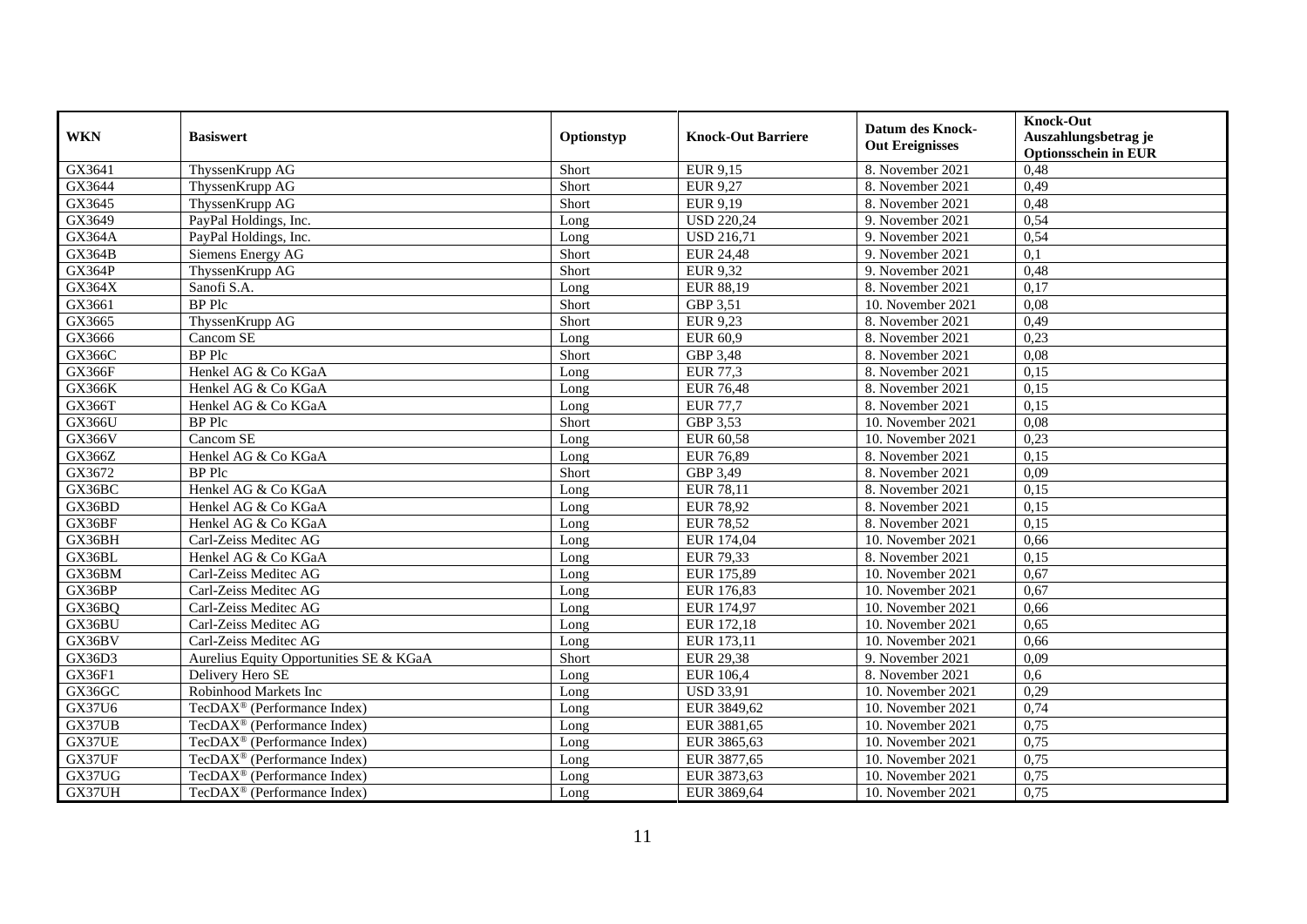|               |                                         |            |                           |                                 | <b>Knock-Out</b>            |
|---------------|-----------------------------------------|------------|---------------------------|---------------------------------|-----------------------------|
| <b>WKN</b>    | <b>Basiswert</b>                        | Optionstyp | <b>Knock-Out Barriere</b> | <b>Datum des Knock-</b>         | Auszahlungsbetrag je        |
|               |                                         |            |                           | <b>Out Ereignisses</b>          | <b>Optionsschein in EUR</b> |
| GX37UJ        | TecDAX <sup>®</sup> (Performance Index) | Long       | EUR 3853,61               | 10. November 2021               | 0,74                        |
| GX37UK        | TecDAX <sup>®</sup> (Performance Index) | Long       | EUR 3857,63               | 10. November 2021               | 0,74                        |
| GX37UP        | TecDAX <sup>®</sup> (Performance Index) | Long       | EUR 3889,65               | 5. November 2021                | 0,76                        |
| GX37UQ        | TecDAX <sup>®</sup> (Performance Index) | Long       | EUR 3885,66               | 5. November 2021                | 0,76                        |
| GX37UT        | TecDAX <sup>®</sup> (Performance Index) | Long       | EUR 3861,64               | 10. November 2021               | 0,74                        |
| GX380A        | TeamViewer AG                           | Long       | EUR 13,62                 | 10. November 2021               | 0,06                        |
| GX380Q        | Deutsche Lufthansa AG                   | Short      | <b>EUR 7,07</b>           | 8. November 2021                | 0,02                        |
| GX380T        | Commerzbank AG                          | Short      | <b>EUR 6,86</b>           | 10. November 2021               | 0,29                        |
| <b>GX380W</b> | Vestas Wind System A/S                  | Short      | DKK 228,02                | 9. November 2021                | 0,11                        |
| GX3814        | Vestas Wind System A/S                  | Short      | <b>DKK 225,42</b>         | 9. November 2021                | 0,11                        |
| <b>GX381C</b> | Vestas Wind System A/S                  | Short      | DKK 229,33                | 10. November 2021               | 0,11                        |
| GX381H        | Nordex SE                               | Long       | EUR 13,15                 | 9. November 2021                | 0,62                        |
| <b>GX381L</b> | TeamViewer AG                           | Long       | <b>EUR</b> 13,7           | 10. November 2021               | 0,06                        |
| GX381M        | TeamViewer AG                           | Long       | <b>EUR 13,78</b>          | 10. November 2021               | 0,06                        |
| GX381Y        | Nordex SE                               | Long       | <b>EUR 13,08</b>          | 9. November 2021                | 0,62                        |
| GX3827        | Jack Henry & Associates, Inc.           | Long       | <b>USD 154,87</b>         | 9. November 2021                | 0,51                        |
| GX3828        | Vestas Wind System A/S                  | Short      | DKK 226,72                | 9. November 2021                | 0,11                        |
| <b>GX382G</b> | TeamViewer AG                           | Long       | <b>EUR 13,94</b>          | 10. November 2021               | 0,07                        |
| <b>GX382L</b> | Vestas Wind System A/S                  | Short      | DKK 230,63                | 10. November 2021               | 0,11                        |
| GX382V        | TeamViewer AG                           | Long       | <b>EUR 13,52</b>          | $\overline{10}$ . November 2021 | 0,06                        |
| GX382W        | TeamViewer AG                           | Long       | <b>EUR 13,86</b>          | 10. November 2021               | 0,07                        |
| GX3835        | TeamViewer AG                           | Long       | EUR $14,01$               | 10. November 2021               | 0.07                        |
| GX3846        | adidas AG                               | Long       | EUR 285,33                | 10. November 2021               | 0,55                        |
| GX3849        | adidas AG                               | Long       | <b>EUR 286,82</b>         | 10. November 2021               | 0,55                        |
| <b>GX384E</b> | adidas AG                               | Long       | <b>EUR 283,84</b>         | 10. November 2021               | 0,55                        |
| <b>GX384F</b> | Coinbase Global Inc                     | Short      | <b>USD 361,48</b>         | 8. November 2021                | 0,35                        |
| <b>GX384N</b> | TeamViewer AG                           | Short      | <b>EUR 14,93</b>          | 10. November 2021               | 0,08                        |
| <b>GX384P</b> | adidas AG                               | Long       | <b>EUR 289,8</b>          | 10. November 2021               | 0.56                        |
| <b>GX384S</b> | adidas AG                               | Long       | EUR 291,3                 | 10. November 2021               | 0,56                        |
| <b>GX384W</b> | adidas AG                               | Long       | EUR 288,31                | 10. November 2021               | 0,55                        |
| GX3852        | TeamViewer AG                           | Short      | <b>EUR 14,72</b>          | 8. November 2021                | 0,08                        |
| <b>GX385D</b> | TeamViewer AG                           | Short      | <b>EUR 14,79</b>          | 8. November 2021                | 0.08                        |
| <b>GX385U</b> | TeamViewer AG                           | Short      | <b>EUR 14,65</b>          | 8. November 2021                | 0,08                        |
| <b>GX385Z</b> | Beyond Meat, Inc.                       | Long       | <b>USD 98,99</b>          | 8. November 2021                | 0,7                         |
| GX3860        | Valeo SA                                | Short      | EUR 27,19                 | 9. November 2021                | 0.11                        |
| <b>GX386U</b> | <b>AIXTRON SE</b>                       | Long       | <b>EUR 20,24</b>          | 10. November 2021               | 0,96                        |
| GX3872        | <b>AIXTRON SE</b>                       | Long       | <b>EUR 20,35</b>          | 8. November 2021                | 0,97                        |
| <b>GX387K</b> | Tesla Inc                               | Long       | <b>USD 1133,14</b>        | 9. November 2021                | $\overline{0}$              |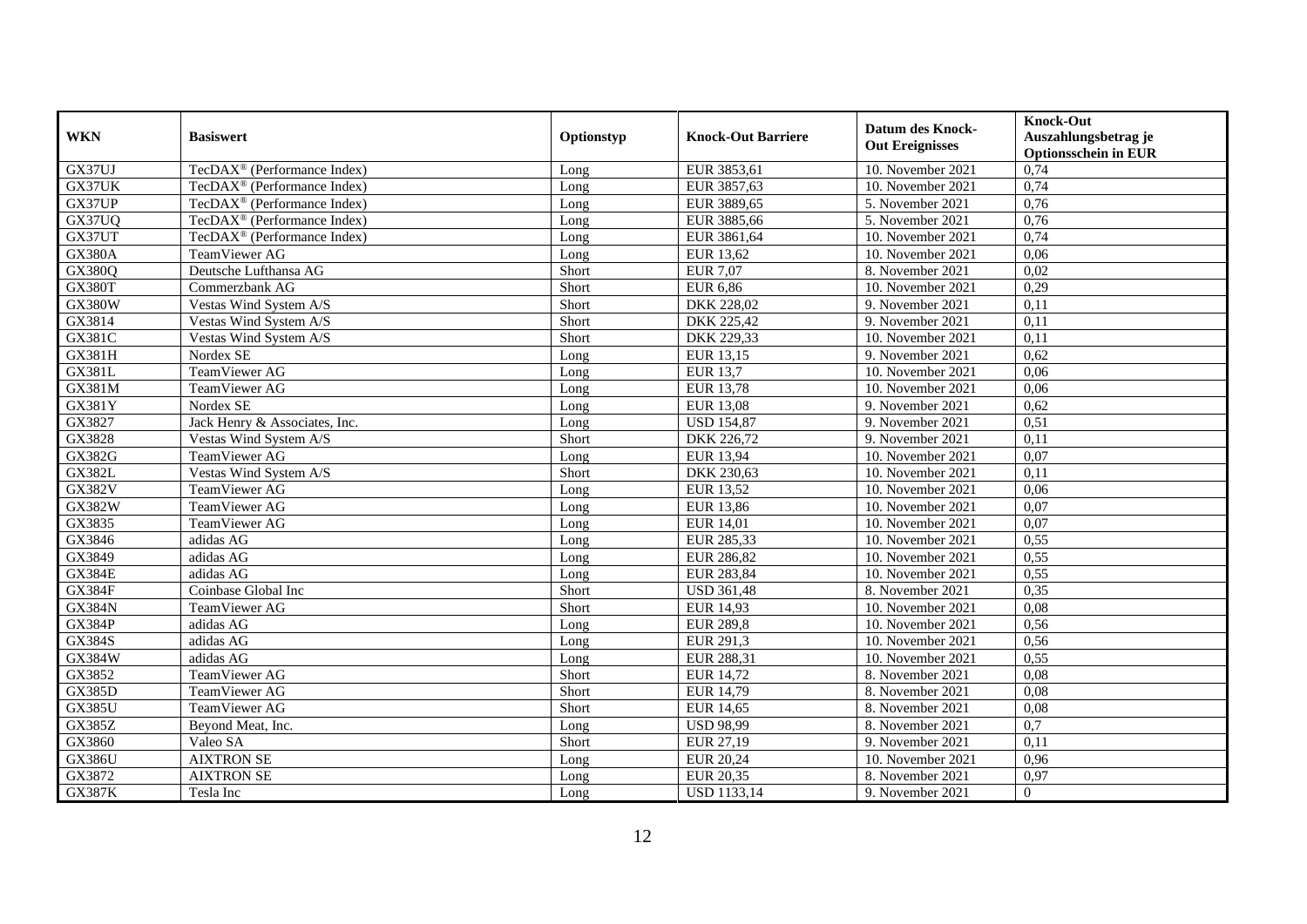| <b>WKN</b>    | <b>Basiswert</b>                 | Optionstyp | <b>Knock-Out Barriere</b> | <b>Datum des Knock-</b><br><b>Out Ereignisses</b> | <b>Knock-Out</b><br>Auszahlungsbetrag je<br><b>Optionsschein in EUR</b> |
|---------------|----------------------------------|------------|---------------------------|---------------------------------------------------|-------------------------------------------------------------------------|
| <b>GX387M</b> | Tesla Inc                        | Long       | <b>USD 1170,85</b>        | 8. November 2021                                  | 0,48                                                                    |
| <b>GX387V</b> | Tesla Inc                        | Long       | <b>USD</b> 1164,59        | 8. November 2021                                  | 0,47                                                                    |
| GX3882        | PayPal Holdings, Inc.            | Long       | <b>USD 215,15</b>         | 9. November 2021                                  | 0,53                                                                    |
| GX3885        | Tesla Inc                        | Long       | <b>USD 1183,43</b>        | 8. November 2021                                  | 0,48                                                                    |
| GX3897        | PayPal Holdings, Inc.            | Long       | USD 213,96                | 9. November 2021                                  | 0,53                                                                    |
| <b>GX389D</b> | Ford Motor Company               | Short      | <b>USD 19.76</b>          | 8. November 2021                                  | 0,52                                                                    |
| <b>GX389H</b> | Amgen Inc.                       | Long       | <b>USD 211,54</b>         | 8. November 2021                                  | 0,35                                                                    |
| <b>GX389S</b> | Advanced Micro Devices, Inc.     | Short      | <b>USD 142,71</b>         | 8. November 2021                                  | 0,78                                                                    |
| <b>GX389Z</b> | Nordex SE                        | Short      | <b>EUR 14,43</b>          | 9. November 2021                                  | 0,75                                                                    |
| GX38A1        | Nordex SE                        | Short      | <b>EUR 14,65</b>          | 10. November 2021                                 | 0,76                                                                    |
| <b>GX38A2</b> | Nordex SE                        | Short      | EUR 14,16                 | 8. November 2021                                  | 0,74                                                                    |
| <b>GX38A3</b> | Nordex SE                        | Short      | <b>EUR 14,57</b>          | 10. November 2021                                 | 0,76                                                                    |
| <b>GX38A4</b> | Nordex SE                        | Short      | <b>EUR 14,49</b>          | 9. November 2021                                  | 0,76                                                                    |
| <b>GX38A5</b> | Nordex SE                        | Short      | <b>EUR 14,75</b>          | 10. November 2021                                 | 0,76                                                                    |
| <b>GX38A7</b> | Amgen Inc.                       | Long       | <b>USD 212,69</b>         | 8. November 2021                                  | 0,36                                                                    |
| GX38A9        | Nordex SE                        | Short      | <b>EUR 14,85</b>          | 10. November 2021                                 | 0,77                                                                    |
| GX38AA        | Plug Power Inc                   | Short      | <b>USD 40,26</b>          | 8. November 2021                                  | 3,85                                                                    |
| GX38AC        | Nordex SE                        | Short      | <b>EUR 14,3</b>           | 8. November 2021                                  | 0,74                                                                    |
| GX38AD        | Nordex SE                        | Short      | EUR 14,23                 | 8. November 2021                                  | 0,74                                                                    |
| GX38AE        | Nordex SE                        | Short      | EUR 14,36                 | 9. November 2021                                  | 0,75                                                                    |
| GX38AJ        | Tesla Inc                        | Long       | <b>USD 1177,15</b>        | 8. November 2021                                  | 0,48                                                                    |
| GX38AP        | Royal Dutch Shell plc            | Short      | EUR 20,13                 | 8. November 2021                                  | 0,04                                                                    |
| GX38AT        | Royal Dutch Shell plc            | Short      | <b>EUR 19,94</b>          | 8. November 2021                                  | 0,04                                                                    |
| GX38B4        | Nordex SE                        | Short      | <b>EUR 13,97</b>          | 8. November 2021                                  | 0,72                                                                    |
| GX38B5        | Nordex SE                        | Short      | <b>EUR 14,1</b>           | 8. November 2021                                  | 0,73                                                                    |
| GX38BD        | Evotec AG                        | Short      | EUR 40,29                 | 8. November 2021                                  | 0,21                                                                    |
| GX38BE        | Evotec AG                        | Short      | EUR 41,3                  | 9. November 2021                                  | 0,21                                                                    |
| GX38BP        | Nordex SE                        | Short      | <b>EUR 14,03</b>          | 8. November 2021                                  | 0,73                                                                    |
| GX38BT        | Nordex SE                        | Short      | <b>EUR 13,9</b>           | 8. November 2021                                  | 0,72                                                                    |
| GX38C4        | <b>Ballard Power Systems Inc</b> | Long       | <b>USD 17,21</b>          | 9. November 2021                                  | 1,34                                                                    |
| GX38CB        | Evotec AG                        | Short      | EUR 40,49                 | 8. November 2021                                  | 0,21                                                                    |
| GX38CG        | Evotec AG                        | Short      | EUR 41,51                 | 9. November 2021                                  | 0,22                                                                    |
| GX38CJ        | Evotec AG                        | Short      | <b>EUR 40,89</b>          | 8. November 2021                                  | 0,21                                                                    |
| GX38CM        | SolarEdge Technologies, Inc.     | Short      | <b>USD 352,31</b>         | 8. November 2021                                  | 1,09                                                                    |
| GX38CU        | Evotec AG                        | Short      | EUR 41,74                 | 9. November 2021                                  | 0,22                                                                    |
| GX38CV        | Royal Dutch Shell plc            | Short      | <b>EUR 20,04</b>          | 8. November 2021                                  | 0,04                                                                    |
| GX38D5        | Evotec AG                        | Short      | <b>EUR 40,69</b>          | 8. November 2021                                  | 0,21                                                                    |
| GX38D7        | Evotec AG                        | Short      | <b>EUR 41,1</b>           | 8. November 2021                                  | 0,21                                                                    |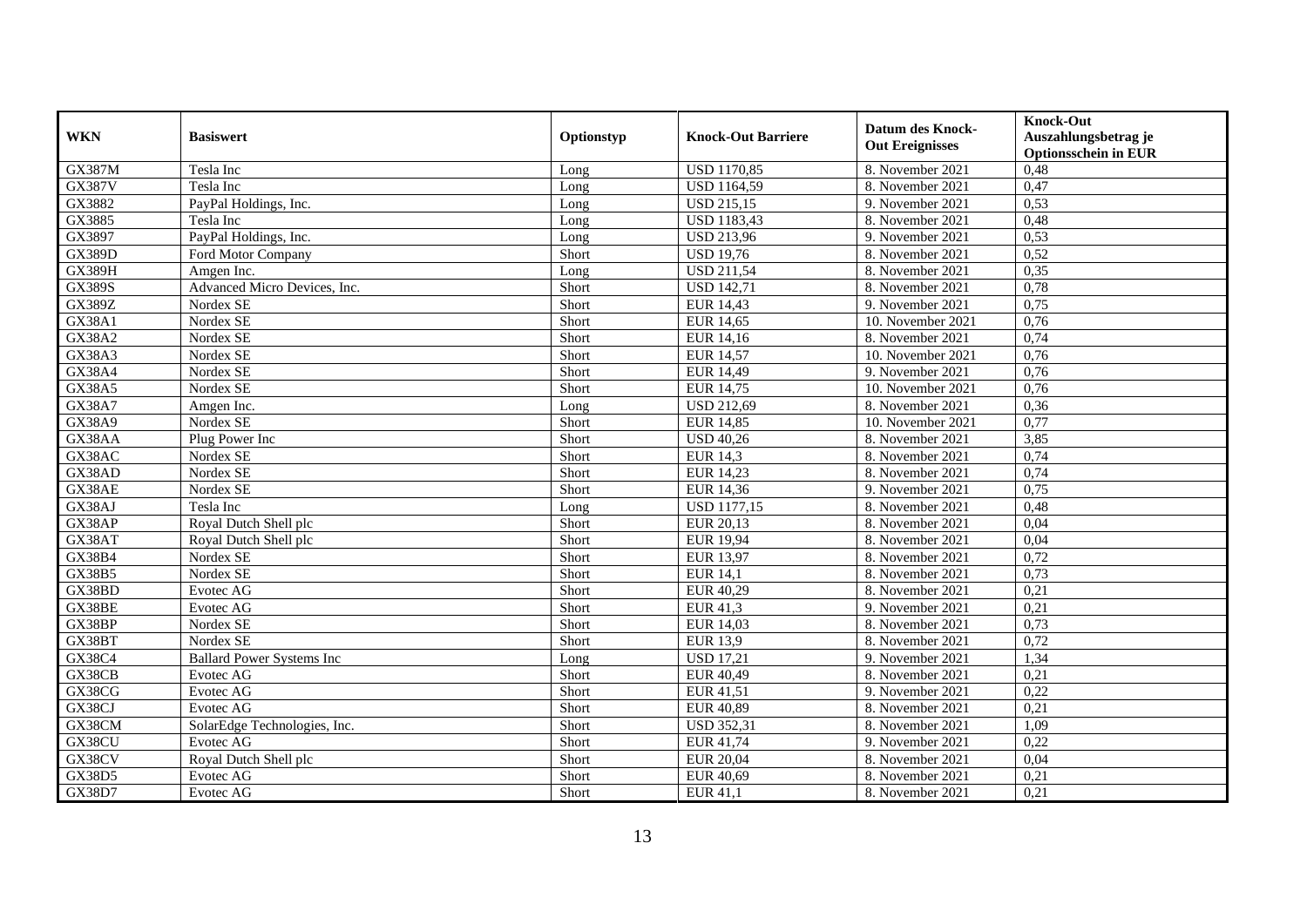| <b>WKN</b> | <b>Basiswert</b>             | Optionstyp | <b>Knock-Out Barriere</b> | <b>Datum des Knock-</b><br><b>Out Ereignisses</b> | <b>Knock-Out</b><br>Auszahlungsbetrag je<br><b>Optionsschein in EUR</b> |
|------------|------------------------------|------------|---------------------------|---------------------------------------------------|-------------------------------------------------------------------------|
| GX38DK     | <b>BNP</b> Paribas S.A.      | Long       | <b>EUR 58,74</b>          | 9. November 2021                                  | 0,11                                                                    |
| GX38DN     | Symrise AG                   | Short      | EUR 124,64                | 10. November 2021                                 | 0,25                                                                    |
| GX39SF     | NASDAQ-100 Index®            | Long       | USD 16231,688             | 9. November 2021                                  | 2,75                                                                    |
| GX39SK     | NASDAQ-100 Index®            | Long       | USD 16215,02              | 9. November 2021                                  | 2,74                                                                    |
| GX39ST     | NASDAQ-100 Index®            | Long       | USD 16165,23              | 10. November 2021                                 | 2,73                                                                    |
| GX39SU     | NASDAQ-100 Index®            | Long       | USD 16281,723             | 9. November 2021                                  | 2,75                                                                    |
| GX39T0     | NASDAQ-100 Index®            | Long       | USD 16098,52              | 10. November 2021                                 | 2,72                                                                    |
| GX39T2     | NASDAQ-100 Index®            | Long       | USD 16131,849             | 10. November 2021                                 | 2,73                                                                    |
| GX39T5     | NASDAQ-100 Index®            | Long       | USD 16115,2               | 10. November 2021                                 | 2,73                                                                    |
| GX39T7     | NASDAQ-100 Index®            | Long       | USD 16198,321             | 9. November 2021                                  | 2,74                                                                    |
| GX39T8     | NASDAQ-100 Index®            | Long       | USD 16148,56              | 10. November 2021                                 | 2,73                                                                    |
| GX39T9     | NASDAQ-100 Index®            | Long       | <b>USD 16248,417</b>      | 9. November 2021                                  | 2,75                                                                    |
| GX39TA     | NASDAQ-100 Index®            | Long       | USD 16081,892             | 10. November 2021                                 | 2,56                                                                    |
| GX39TD     | NASDAQ-100 Index®            | Long       | USD 16265,075             | 9. November 2021                                  | 2,75                                                                    |
| GX39TF     | NASDAQ-100 Index®            | Long       | USD 16181,704             | 9. November 2021                                  | 2,74                                                                    |
| GX3ABJ     | Just Eat Takeaway.com N.V.   | Long       | EUR 60,4395               | 8. November 2021                                  | 0,23                                                                    |
| GX3AE8     | <b>RWE AG</b>                | Long       | EUR 31,7275               | 10. November 2021                                 | 0,06                                                                    |
| GX3AG1     | <b>CUREVAC NV</b>            | Long       | <b>USD 37,4958</b>        | 5. November 2021                                  | 0,37                                                                    |
| GX3CA6     | Deutsche Bank AG             | Short      | EUR 11,22                 | 8. November 2021                                  | 0,47                                                                    |
| GX3CA7     | Vestas Wind System A/S       | Long       | DKK 218,55                | 8. November 2021                                  | 0,1                                                                     |
| GX3CAA     | Varta AG                     | Long       | EUR 110,81                | 8. November 2021                                  | 0,53                                                                    |
| GX3CAB     | Amazon.com, Inc.             | Long       | <b>USD 3471,47</b>        | 10. November 2021                                 | 0,87                                                                    |
| GX3CAD     | Advanced Micro Devices, Inc. | Short      | <b>USD 150,81</b>         | 8. November 2021                                  | 0,83                                                                    |
| GX3CAF     | Vestas Wind System A/S       | Long       | DKK 213,99                | 8. November 2021                                  | 0,1                                                                     |
| GX3CAH     | Advanced Micro Devices, Inc. | Short      | <b>USD 141,73</b>         | 8. November 2021                                  | 0,78                                                                    |
| GX3CAJ     | Deutsche Bank AG             | Short      | <b>EUR 11,27</b>          | 8. November 2021                                  | 0,47                                                                    |
| GX3CAM     | Zalando SE                   | Long       | <b>EUR 75,85</b>          | 8. November 2021                                  | 0,29                                                                    |
| GX3CAN     | Advanced Micro Devices, Inc. | Short      | <b>USD 139,8</b>          | 8. November 2021                                  | 0,77                                                                    |
| GX3CAQ     | Zalando SE                   | Long       | <b>EUR 77,9</b>           | 8. November 2021                                  | 0,3                                                                     |
| GX3CAV     | Nvidia Corporation           | Short      | <b>USD 308,73</b>         | 8. November 2021                                  | 1,41                                                                    |
| GX3CAW     | Vestas Wind System A/S       | Long       | DKK 212,85                | 8. November 2021                                  | 0,1                                                                     |
| GX3CAX     | ADYEN N.V.                   | Short      | EUR 2727,88               | 8. November 2021                                  | 2,37                                                                    |
| GX3CB0     | Advanced Micro Devices, Inc. | Short      | <b>USD 145,72</b>         | 8. November 2021                                  | 0,81                                                                    |
| GX3CB2     | Vestas Wind System A/S       | Long       | DKK 217,41                | 8. November 2021                                  | 0,1                                                                     |
| GX3CB3     | Nvidia Corporation           | Short      | <b>USD 314,56</b>         | 9. November 2021                                  | 1,43                                                                    |
| GX3CB6     | ADYEN N.V.                   | Short      | EUR 2740,31               | 8. November 2021                                  | 2,38                                                                    |
| GX3CB9     | Zalando SE                   | Long       | <b>EUR 77,08</b>          | 8. November 2021                                  | 0,3                                                                     |
| GX3CBD     | Nvidia Corporation           | Short      | <b>USD 310,19</b>         | 8. November 2021                                  | 1,41                                                                    |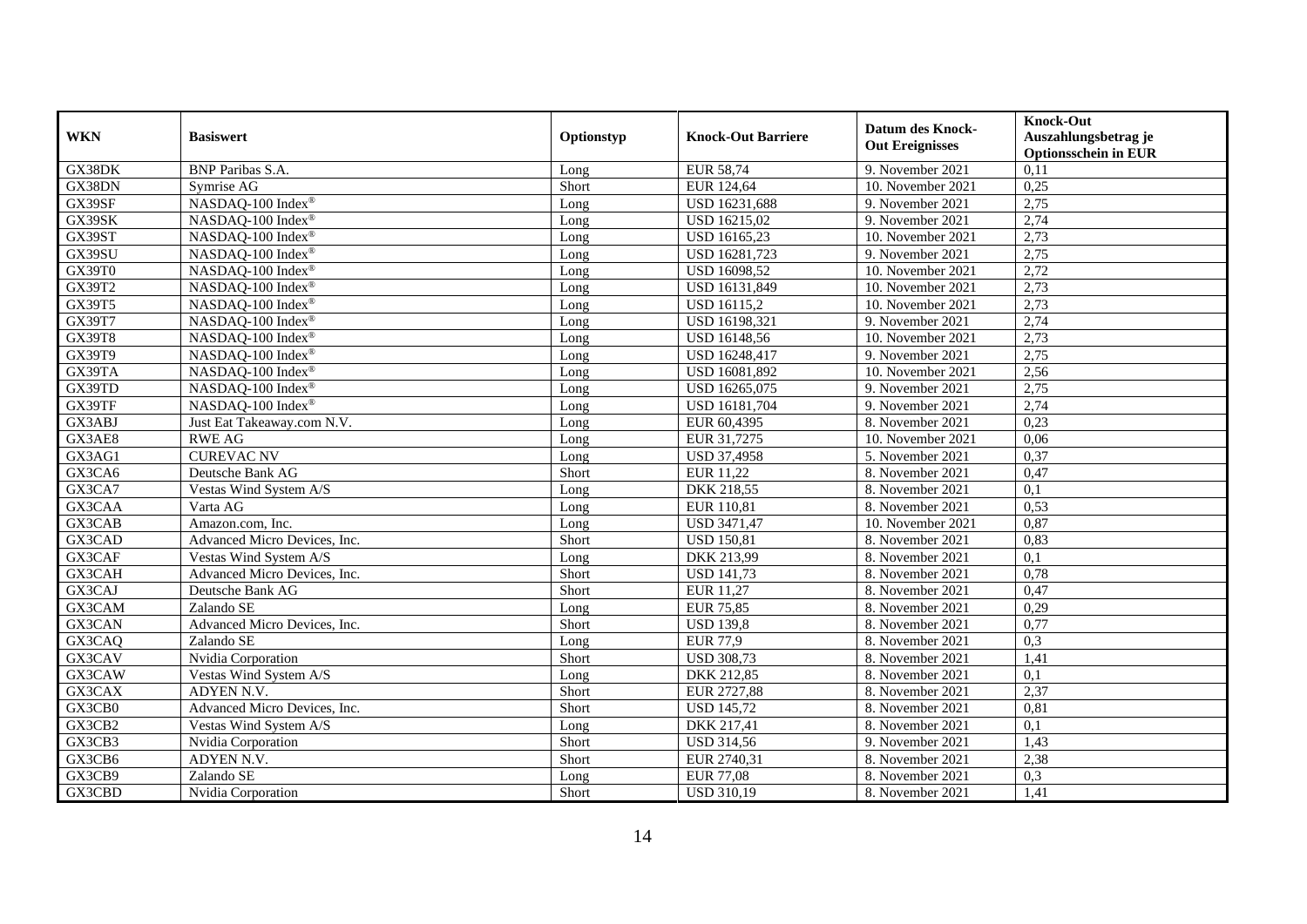|            |                                         |            |                           |                         | <b>Knock-Out</b>            |
|------------|-----------------------------------------|------------|---------------------------|-------------------------|-----------------------------|
| <b>WKN</b> | <b>Basiswert</b>                        | Optionstyp | <b>Knock-Out Barriere</b> | <b>Datum des Knock-</b> | Auszahlungsbetrag je        |
|            |                                         |            |                           | <b>Out Ereignisses</b>  | <b>Optionsschein in EUR</b> |
| GX3CBF     | Varta AG                                | Long       | EUR 111,4                 | 8. November 2021        | 0,53                        |
| GX3CBG     | Infineon Technologies AG                | Short      | <b>EUR 42,54</b>          | 8. November 2021        | 1,77                        |
| GX3CBN     | Zalando SE                              | Long       | <b>EUR 76,26</b>          | 8. November 2021        | 0,29                        |
| GX3CBP     | Vestas Wind System A/S                  | Long       | DKK 215,13                | 8. November 2021        | 0,1                         |
| GX3CC0     | Advanced Micro Devices, Inc.            | Short      | <b>USD 139,15</b>         | 8. November 2021        | 0,77                        |
| GX3CC1     | Zalando SE                              | Long       | <b>EUR 75,44</b>          | 8. November 2021        | 0,29                        |
| GX3CC3     | Zalando SE                              | Long       | <b>EUR 77,5</b>           | 8. November 2021        | 0,3                         |
| GX3CC5     | Deutsche Bank AG                        | Short      | EUR 11,11                 | 8. November 2021        | 0,47                        |
| GX3CC7     | Advanced Micro Devices, Inc.            | Short      | <b>USD 138,5</b>          | 8. November 2021        | 0,77                        |
| GX3CC9     | Nvidia Corporation                      | Short      | <b>USD 311,65</b>         | 9. November 2021        | 1,41                        |
| GX3CCK     | Deutsche Bank AG                        | Short      | <b>EUR 11,06</b>          | 8. November 2021        | 0,46                        |
| GX3CCM     | Vestas Wind System A/S                  | Long       | DKK 216,26                | 8. November 2021        | 0,1                         |
| GX3CCQ     | Zalando SE                              | Long       | <b>EUR 78,32</b>          | 8. November 2021        | 0,3                         |
| GX3CCR     | Zalando SE                              | Long       | <b>EUR 76,67</b>          | 8. November 2021        | 0,3                         |
| GX3CCU     | Deutsche Bank AG                        | Short      | EUR 11,17                 | 8. November 2021        | 0,46                        |
| GX3CD2     | Puma SE                                 | Short      | EUR 111,52                | 8. November 2021        | 0,23                        |
| GX3CD5     | Nvidia Corporation                      | Short      | <b>USD 317,47</b>         | 9. November 2021        | 1,44                        |
| GX3CDA     | Puma SE                                 | Short      | EUR 112.07                | 8. November 2021        | 0,23                        |
| GX3CDD     | Nvidia Corporation                      | Long       | <b>USD 293,65</b>         | 10. November 2021       | 1,2                         |
| GX3CDF     | Nvidia Corporation                      | Long       | <b>USD 298,49</b>         | 10. November 2021       | 1,22                        |
| GX3CDH     | <b>Fraport AG</b>                       | Short      | EUR 65,5                  | 8. November 2021        | 0,13                        |
| GX3CDM     | Fraport AG                              | Short      | EUR 69,23                 | 9. November 2021        | 0,14                        |
| GX3CDP     | Meta Platforms, Inc.                    | Long       | <b>USD 328,57</b>         | 10. November 2021       | 0,82                        |
| GX3CDR     | Meta Platforms, Inc.                    | Long       | <b>USD 330,29</b>         | 10. November 2021       | 0,82                        |
| GX3CDT     | Meta Platforms, Inc.                    | Long       | <b>USD 332,03</b>         | 10. November 2021       | 0,52                        |
| GX3CDV     | Meta Platforms, Inc.                    | Long       | <b>USD 333,76</b>         | 10. November 2021       | 0,83                        |
| GX3CDY     | Fraport AG                              | Short      | EUR 68,21                 | 9. November 2021        | 0,14                        |
| GX3CDZ     | <b>Fraport AG</b>                       | Short      | EUR 65,84                 | 8. November 2021        | 0,13                        |
| GX3CE1     | Nvidia Corporation                      | Long       | <b>USD 300,09</b>         | 8. November 2021        | 1,24                        |
| GX3CE2     | Nvidia Corporation                      | Long       | <b>USD 301,71</b>         | 8. November 2021        | 1,24                        |
| GX3CE4     | Aurelius Equity Opportunities SE & KGaA | Long       | <b>EUR 28,32</b>          | 8. November 2021        | 0,08                        |
| GX3CE5     | Nvidia Corporation                      | Long       | <b>USD 303,31</b>         | 8. November 2021        | 1,25                        |
| GX3CE7     | Nvidia Corporation                      | Long       | <b>USD 290,43</b>         | 10. November 2021       | 1,19                        |
| GX3CEE     | Meta Platforms, Inc.                    | Long       | <b>USD 326,84</b>         | 10. November 2021       | 0,82                        |
| GX3CEH     | Nvidia Corporation                      | Long       | <b>USD 296,88</b>         | 10. November 2021       | 1,21                        |
| GX3CEL     | Bechtle AG                              | Short      | EUR 68,32                 | 8. November 2021        | 0,21                        |
| GX3CEN     | Bechtle AG                              | Short      | EUR 68,98                 | 9. November 2021        | 0,21                        |
| GX3CES     | Bechtle AG                              | Short      | EUR 68,65                 | 9. November 2021        | 0,21                        |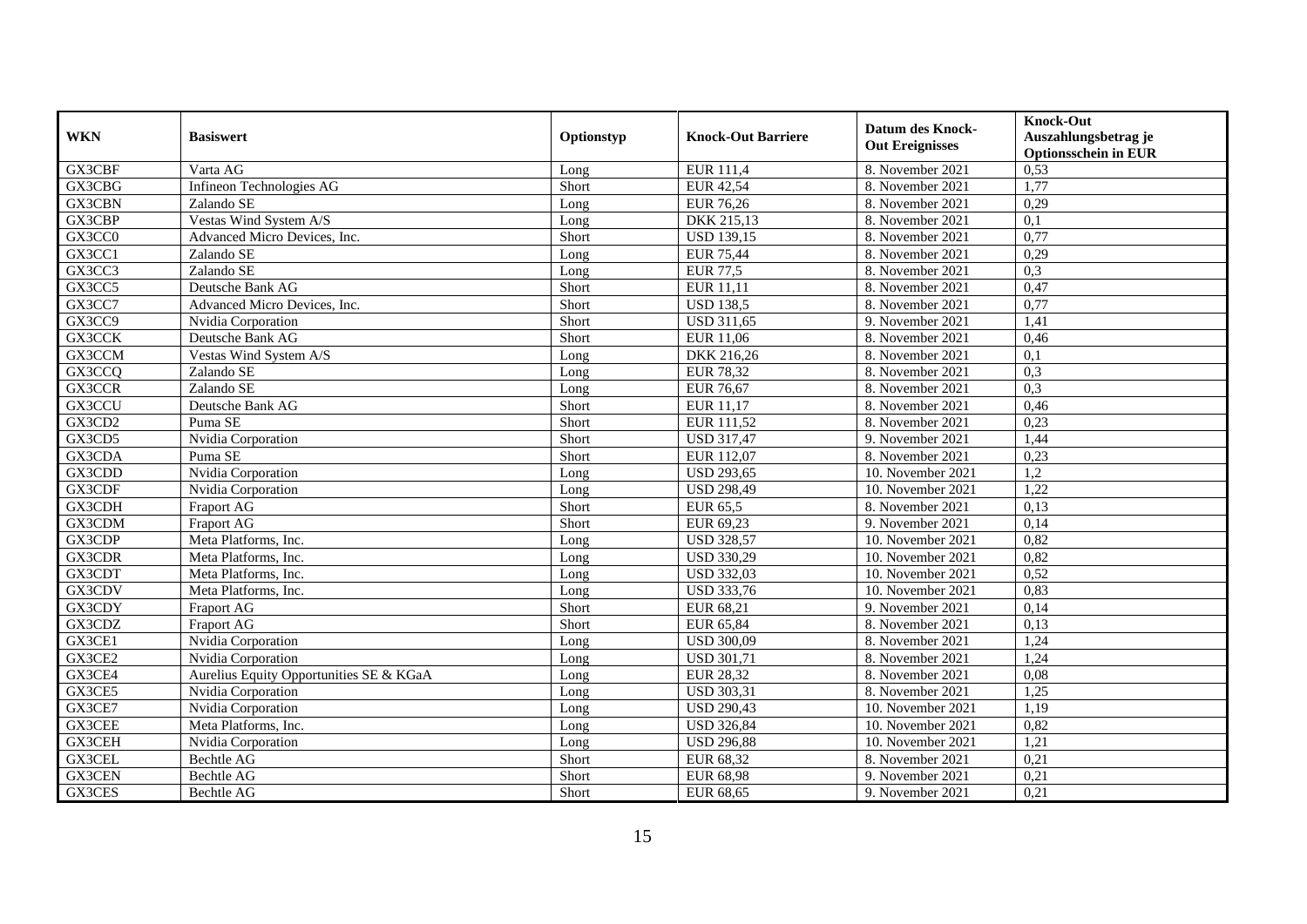| <b>WKN</b>    | <b>Basiswert</b>             | Optionstyp | <b>Knock-Out Barriere</b> | <b>Datum des Knock-</b><br><b>Out Ereignisses</b> | <b>Knock-Out</b><br>Auszahlungsbetrag je<br><b>Optionsschein in EUR</b> |
|---------------|------------------------------|------------|---------------------------|---------------------------------------------------|-------------------------------------------------------------------------|
| GX3CFF        | Deutsche Lufthansa AG        | Short      | <b>EUR 7,01</b>           | 8. November 2021                                  | 0,02                                                                    |
| GX3CFG        | Commerzbank AG               | Short      | EUR 6,71                  | 8. November 2021                                  | 0,28                                                                    |
| GX3CFH        | Commerzbank AG               | Short      | <b>EUR 6,57</b>           | 8. November 2021                                  | 0,27                                                                    |
| GX3CFJ        | Commerzbank AG               | Short      | EUR 6,75                  | 8. November 2021                                  | 0,28                                                                    |
| GX3CFK        | Bechtle AG                   | Short      | EUR 69,31                 | 9. November 2021                                  | 0,21                                                                    |
| GX3CFM        | Deutsche Lufthansa AG        | Short      | <b>EUR 6,88</b>           | 8. November 2021                                  | 0,02                                                                    |
| GX3CFV        | Infineon Technologies AG     | Long       | EUR 41,24                 | 9. November 2021                                  | 1,59                                                                    |
| GX3CFW        | Infineon Technologies AG     | Long       | EUR 41,02                 | 10. November 2021                                 | 1,57                                                                    |
| GX3CFX        | Infineon Technologies AG     | Long       | <b>EUR 41,9</b>           | 9. November 2021                                  | 1,62                                                                    |
| GX3CFY        | Infineon Technologies AG     | Long       | EUR 41,67                 | 9. November 2021                                  | 1,6                                                                     |
| GX3CFZ        | Commerzbank AG               | Short      | <b>EUR 6,66</b>           | 8. November 2021                                  | 0,28                                                                    |
| GX3CG1        | STMicroelectronics N.V.      | Short      | EUR 43,72                 | 8. November 2021                                  | 1,83                                                                    |
| GX3CG3        | Infineon Technologies AG     | Long       | EUR 41,46                 | 9. November 2021                                  | 1,6                                                                     |
| GX3CG5        | Nordex SE                    | Long       | EUR 13,39                 | 8. November 2021                                  | 0,64                                                                    |
| GX3CG7        | STMicroelectronics N.V.      | Short      | EUR 43,93                 | 8. November 2021                                  | 1,83                                                                    |
| GX3CG8        | Commerzbank AG               | Short      | <b>EUR 6,61</b>           | 8. November 2021                                  | 0,28                                                                    |
| GX3CGB        | <b>QUALCOMM</b> Incorporated | Short      | <b>USD 160,51</b>         | 8. November 2021                                  | 0,58                                                                    |
| GX3CGD        | <b>QUALCOMM</b> Incorporated | Short      | <b>USD 156,45</b>         | 8. November 2021                                  | 0,56                                                                    |
| GX3CGH        | <b>QUALCOMM</b> Incorporated | Short      | <b>USD 158,48</b>         | 8. November 2021                                  | 0,57                                                                    |
| GX3CGK        | <b>QUALCOMM</b> Incorporated | Short      | <b>USD 164,56</b>         | 8. November 2021                                  | 0,59                                                                    |
| GX3CGL        | Nordex SE                    | Long       | EUR 13,31                 | 8. November 2021                                  | 0,63                                                                    |
| GX3CGM        | ProSiebenSat.1 Media SE      | Short      | <b>EUR 15,01</b>          | 8. November 2021                                  | 0,46                                                                    |
| GX3CGW        | Shop Apotheke Europe NV      | Long       | EUR 147,88                | 8. November 2021                                  | 0,97                                                                    |
| GX3CGX        | Shop Apotheke Europe NV      | Long       | EUR 148,69                | 8. November 2021                                  | 0,97                                                                    |
| GX3CGY        | Moderna Inc                  | Long       | <b>USD 268,43</b>         | 8. November 2021                                  | 2,11                                                                    |
| GX3CGZ        | Alphabet Inc. - Class C      | Short      | <b>USD 2991,07</b>        | 8. November 2021                                  | 0,8                                                                     |
| GX3CH1        | Moderna Inc                  | Long       | <b>USD 276,33</b>         | 8. November 2021                                  | 2,17                                                                    |
| GX3CH2        | Shop Apotheke Europe NV      | Long       | EUR 147,07                | 8. November 2021                                  | 0,96                                                                    |
| GX3CH4        | Puma SE                      | Long       | EUR 110,11                | 9. November 2021                                  | 0,22                                                                    |
| GX3CH7        | Moderna Inc                  | Long       | <b>USD 260,98</b>         | 8. November 2021                                  | 2,05                                                                    |
| GX3CH9        | Nordex SE                    | Long       | <b>EUR 13,24</b>          | 9. November 2021                                  | 0,63                                                                    |
| GX3CHA        | ProSiebenSat.1 Media SE      | Short      | <b>EUR 14,92</b>          | 8. November 2021                                  | 0,46                                                                    |
| <b>GX3CHB</b> | Puma SE                      | Long       | EUR 110,67                | 9. November 2021                                  | 0,22                                                                    |
| GX3CHD        | Puma SE                      | Long       | EUR 108,41                | 10. November 2021                                 | 0,21                                                                    |
| GX3CHE        | ProSiebenSat.1 Media SE      | Short      | <b>EUR 14,47</b>          | 8. November 2021                                  | 0,45                                                                    |
| GX3CHF        | ProSiebenSat.1 Media SE      | Short      | <b>EUR 14,83</b>          | 8. November 2021                                  | 0,46                                                                    |
| GX3CHH        | ProSiebenSat.1 Media SE      | Short      | <b>EUR 14,38</b>          | 8. November 2021                                  | 0,45                                                                    |
| GX3CHJ        | Puma SE                      | Long       | EUR 108,97                | 10. November 2021                                 | 0,21                                                                    |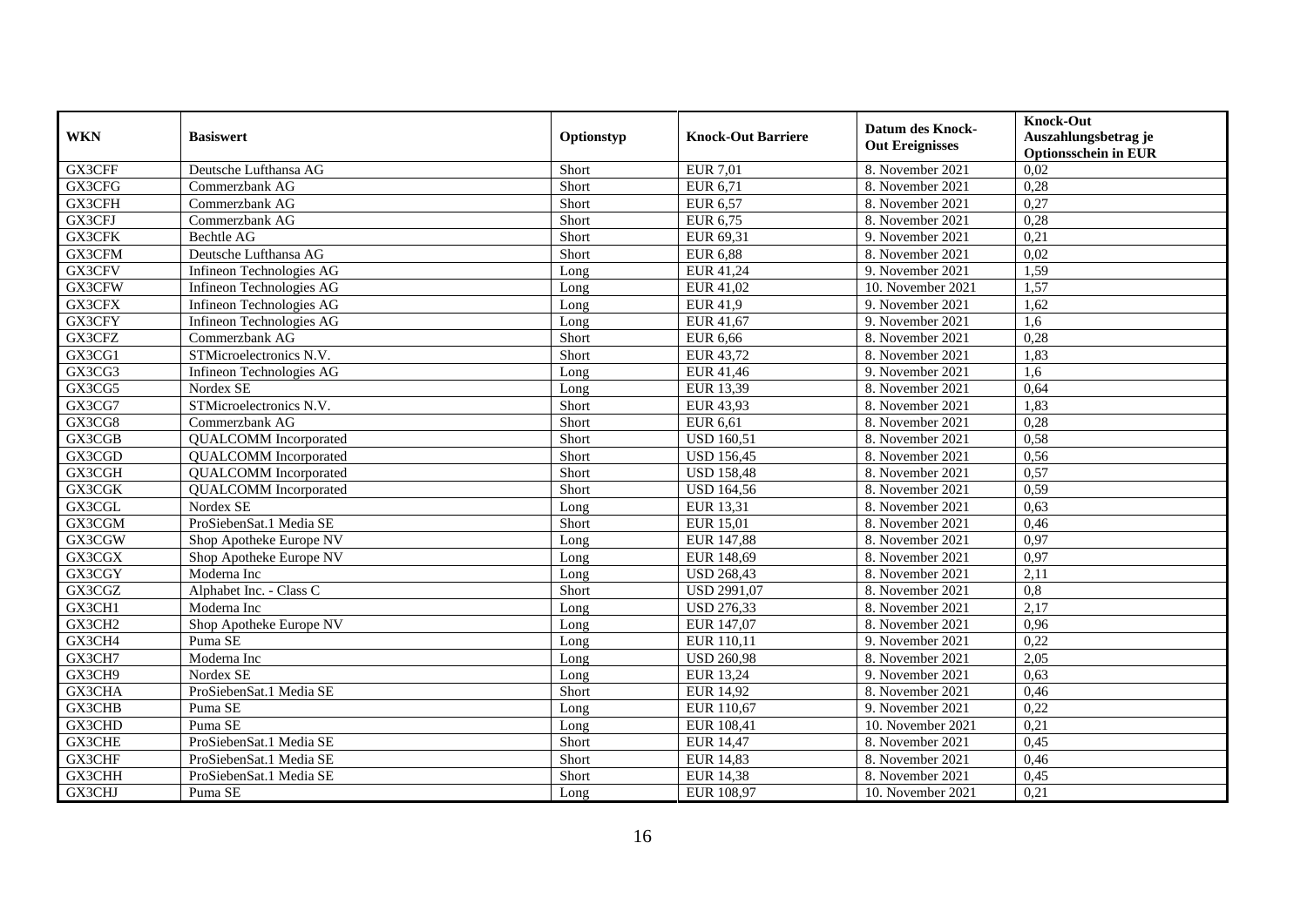| <b>WKN</b>    | <b>Basiswert</b>                                   | Optionstyp | <b>Knock-Out Barriere</b> | <b>Datum des Knock-</b><br><b>Out Ereignisses</b> | <b>Knock-Out</b><br>Auszahlungsbetrag je<br><b>Optionsschein in EUR</b> |
|---------------|----------------------------------------------------|------------|---------------------------|---------------------------------------------------|-------------------------------------------------------------------------|
| <b>GX3CHK</b> | ProSiebenSat.1 Media SE                            | Short      | <b>EUR 14,56</b>          | 8. November 2021                                  | 0,45                                                                    |
| GX3CHL        | Puma SE                                            | Long       | EUR 109,54                | 10. November 2021                                 | 0,21                                                                    |
| GX3CHN        | ProSiebenSat.1 Media SE                            | Short      | <b>EUR 14,74</b>          | 8. November 2021                                  | 0,46                                                                    |
| GX3CHQ        | Daimler AG                                         | Short      | <b>EUR 87,22</b>          | 8. November 2021                                  | 0,27                                                                    |
| GX3CHU        | ProSiebenSat.1 Media SE                            | Short      | <b>EUR 14,65</b>          | 8. November 2021                                  | 0,45                                                                    |
| GX3CHV        | Deutsche Lufthansa AG                              | Short      | <b>EUR 7,11</b>           | 8. November 2021                                  | 0,02                                                                    |
| GX3CHW        | Moderna Inc                                        | Long       | <b>USD 278,38</b>         | 8. November 2021                                  | 2,19                                                                    |
| GX3CJ2        | NIKE, Inc.                                         | Short      | <b>USD 175,33</b>         | 8. November 2021                                  | 0,31                                                                    |
| GX3CJ4        | Aurelius Equity Opportunities SE & KGaA            | Short      | <b>EUR 28,92</b>          | 8. November 2021                                  | 0,09                                                                    |
| GX3CJ5        | Rheinmetall AG                                     | Long       | <b>EUR 84,58</b>          | 8. November 2021                                  | 0,25                                                                    |
| GX3CJ6        | Rheinmetall AG                                     | Long       | <b>EUR 85,03</b>          | 8. November 2021                                  | 0,25                                                                    |
| GX3CJF        | Rheinmetall AG                                     | Long       | <b>EUR 86,38</b>          | 8. November 2021                                  | 0,25                                                                    |
| GX3CJG        | Rheinmetall AG                                     | Long       | <b>EUR 85,48</b>          | 8. November 2021                                  | 0,25                                                                    |
| GX3CJJ        | <b>International Business Machines Corporation</b> | Short      | <b>USD 121,71</b>         | 8. November 2021                                  | 0,22                                                                    |
| GX3CJL        | <b>International Business Machines Corporation</b> | Short      | <b>USD 122,31</b>         | 8. November 2021                                  | 0,22                                                                    |
| GX3CJM        | <b>International Business Machines Corporation</b> | Short      | <b>USD 122,9</b>          | 8. November 2021                                  | 0,22                                                                    |
| GX3CJN        | <b>International Business Machines Corporation</b> | Short      | <b>USD 121,12</b>         | 8. November 2021                                  | 0,21                                                                    |
| GX3CJP        | <b>International Business Machines Corporation</b> | Short      | <b>USD 124,08</b>         | 8. November 2021                                  | 0,22                                                                    |
| GX3CJQ        | Booking Holdings Inc.                              | Short      | <b>USD 2498,03</b>        | 8. November 2021                                  | 0,44                                                                    |
| GX3CJS        | Booking Holdings Inc.                              | Short      | <b>USD 2510,8</b>         | 8. November 2021                                  | 0,44                                                                    |
| GX3CJU        | Plug Power Inc                                     | Short      | <b>USD 40,7</b>           | 8. November 2021                                  | 3,91                                                                    |
| GX3CJY        | Plug Power Inc                                     | Short      | USD <sub>41</sub>         | 8. November 2021                                  | 3,94                                                                    |
| GX3CK2        | Rheinmetall AG                                     | Long       | <b>EUR 86,83</b>          | 8. November 2021                                  | 0,25                                                                    |
| GX3CK4        | L'Oréal S.A.                                       | Short      | EUR 410,39                | 8. November 2021                                  | 0,84                                                                    |
| GX3CK9        | Booking Holdings Inc.                              | Short      | <b>USD 2523,53</b>        | 8. November 2021                                  | 0,45                                                                    |
| GX3CKA        | <b>International Business Machines Corporation</b> | Short      | <b>USD 123,49</b>         | 8. November 2021                                  | 0,22                                                                    |
| GX3CKE        | Accenture plc                                      | Short      | <b>USD 367,46</b>         | 8. November 2021                                  | 0,65                                                                    |
| GX3CKG        | Booking Holdings Inc.                              | Short      | <b>USD 2485,28</b>        | 8. November 2021                                  | 0,44                                                                    |
| GX3CKH        | ASML Holding N.V.                                  | Short      | EUR 739,14                | 8. November 2021                                  | 1,51                                                                    |
| GX3CKM        | Rheinmetall AG                                     | Long       | <b>EUR 85,93</b>          | 8. November 2021                                  | 0,25                                                                    |
| GX3CKR        | Booking Holdings Inc.                              | Short      | <b>USD 2472,54</b>        | 8. November 2021                                  | 0,44                                                                    |
| GX3CKU        | <b>International Business Machines Corporation</b> | Short      | <b>USD 124,67</b>         | 8. November 2021                                  | 0,22                                                                    |
| GX3CKV        | L'Oréal S.A.                                       | Short      | EUR 412,39                | 8. November 2021                                  | 0,84                                                                    |
| GX3CKY        | Applied Materials, Inc.                            | Short      | <b>USD 151,11</b>         | 8. November 2021                                  | 0,55                                                                    |
| GX3CL0        | QIAGEN N.V.                                        | Long       | EUR 46,23                 | 10. November 2021                                 | 0,13                                                                    |
| GX3CL2        | QIAGEN N.V.                                        | Long       | <b>EUR 47,03</b>          | 8. November 2021                                  | 0,14                                                                    |
| GX3CL7        | The Home Depot, Inc.                               | Short      | <b>USD 372,7</b>          | 9. November 2021                                  | 0,65                                                                    |
| GX3CL8        | QIAGEN N.V.                                        | Long       | <b>EUR 45,84</b>          | 10. November 2021                                 | 0,13                                                                    |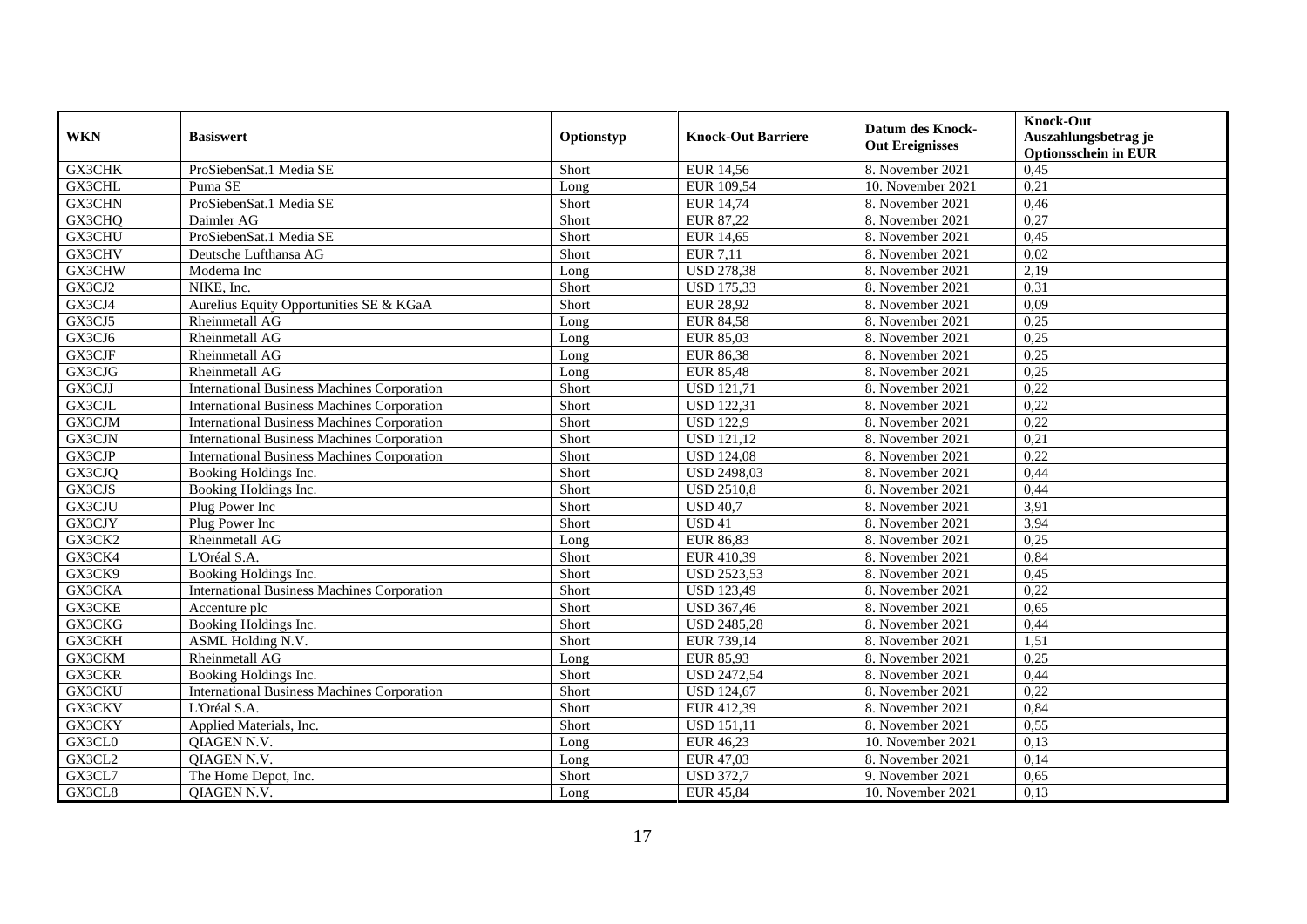|            |                         |            |                           |                         | <b>Knock-Out</b>            |
|------------|-------------------------|------------|---------------------------|-------------------------|-----------------------------|
| <b>WKN</b> | <b>Basiswert</b>        | Optionstyp | <b>Knock-Out Barriere</b> | <b>Datum des Knock-</b> | Auszahlungsbetrag je        |
|            |                         |            |                           | <b>Out Ereignisses</b>  | <b>Optionsschein in EUR</b> |
| GX3CL9     | Applied Materials, Inc. | Short      | <b>USD 149,92</b>         | 8. November 2021        | 0,54                        |
| GX3CLD     | <b>OIAGEN N.V.</b>      | Long       | EUR 46,63                 | 8. November 2021        | 0,14                        |
| GX3CLL     | ElringKlinger AG        | Long       | <b>EUR 12,25</b>          | 8. November 2021        | 0,05                        |
| GX3CLM     | Sartorius AG            | Long       | EUR 578,55                | 8. November 2021        | 1,69                        |
| GX3CLS     | Wayfair, Inc.           | Long       | <b>USD 244,21</b>         | 8. November 2021        | 1,01                        |
| GX3CLV     | QIAGEN N.V.             | Long       | EUR 47,42                 | 8. November 2021        | 0,14                        |
| GX3CM4     | Siemens Energy AG       | Long       | EUR 23,22                 | 8. November 2021        | 0,09                        |
| GX3CM6     | Sartorius AG            | Long       | EUR 557,33                | 8. November 2021        | 1,62                        |
| GX3CMA     | QIAGEN N.V.             | Long       | <b>EUR 47,82</b>          | 8. November 2021        | 0,14                        |
| GX3CMB     | Sartorius AG            | Long       | EUR 566,43                | 8. November 2021        | 1,65                        |
| GX3CMD     | ASML Holding N.V.       | Long       | EUR 733,53                | 8. November 2021        | 1,44                        |
| GX3CMG     | Sartorius AG            | Long       | EUR 575,51                | 8. November 2021        | 1,68                        |
| GX3CMJ     | Sartorius AG            | Long       | <b>EUR 572,48</b>         | 8. November 2021        | 1,67                        |
| GX3CMK     | Wavfair, Inc.           | Long       | <b>USD 252,95</b>         | 8. November 2021        | 1,04                        |
| GX3CMQ     | ElringKlinger AG        | Long       | <b>EUR 12,06</b>          | 8. November 2021        | 0.05                        |
| GX3CMV     | ElringKlinger AG        | Long       | EUR 12,15                 | 8. November 2021        | 0,05                        |
| GX3CMW     | Sartorius AG            | Long       | EUR 581,57                | 8. November 2021        | 1,69                        |
| GX3CMX     | Sartorius AG            | Long       | EUR 563,38                | 8. November 2021        | 1.64                        |
| GX3CMY     | Sartorius AG            | Long       | EUR 554,31                | 8. November 2021        | 1,62                        |
| GX3CMZ     | ElringKlinger AG        | Long       | EUR 11,96                 | 8. November 2021        | 0,05                        |
| GX3CN1     | ElringKlinger AG        | Long       | <b>EUR 12,53</b>          | 8. November 2021        | 0,05                        |
| GX3CN5     | ElringKlinger AG        | Long       | EUR $12,62$               | 8. November 2021        | 0.05                        |
| GX3CN9     | Siemens Energy AG       | Long       | EUR 23,09                 | 8. November 2021        | 0,09                        |
| GX3CNB     | ElringKlinger AG        | Long       | <b>EUR 12,34</b>          | 8. November 2021        | 0,05                        |
| GX3CNH     | Sartorius AG            | Long       | EUR 560,36                | 8. November 2021        | 1,63                        |
| GX3CNT     | Morgan Stanley          | Short      | <b>USD 99,46</b>          | 8. November 2021        | 0,18                        |
| GX3CNV     | Morgan Stanley          | Short      | <b>USD 100,28</b>         | 8. November 2021        | 0,18                        |
| GX3CNY     | Sartorius AG            | Long       | EUR 569,45                | 8. November 2021        | 1.66                        |
| GX3CNZ     | Morgan Stanley          | Short      | <b>USD 101,09</b>         | 8. November 2021        | 0,18                        |
| GX3CP3     | <b>Bechtle AG</b>       | Long       | EUR 67,54                 | 8. November 2021        | $\overline{0.2}$            |
| GX3CPS     | Sartorius AG            | Long       | EUR 551,24                | 8. November 2021        | 1,61                        |
| GX3CPW     | Morgan Stanley          | Short      | <b>USD 98,64</b>          | 8. November 2021        | 0,17                        |
| GX3CPZ     | Fresenius SE & Co KGaA  | Short      | EUR 39,37                 | 8. November 2021        | 0,12                        |
| GX3CQ7     | ElringKlinger AG        | Long       | <b>EUR 12,43</b>          | 8. November 2021        | 0.05                        |
| GX3CQD     | Twilio Inc.             | Long       | <b>USD 311,54</b>         | 8. November 2021        | 0,91                        |
| GX3CQF     | Fresenius SE & Co KGaA  | Short      | <b>EUR 39,75</b>          | 8. November 2021        | 0,12                        |
| GX3CQH     | <b>BASF SE</b>          | Short      | EUR 61,95                 | 8. November 2021        | 0,13                        |
| GX3CQJ     | <b>BASF SE</b>          | Short      | EUR 62,25                 | 8. November 2021        | 0,13                        |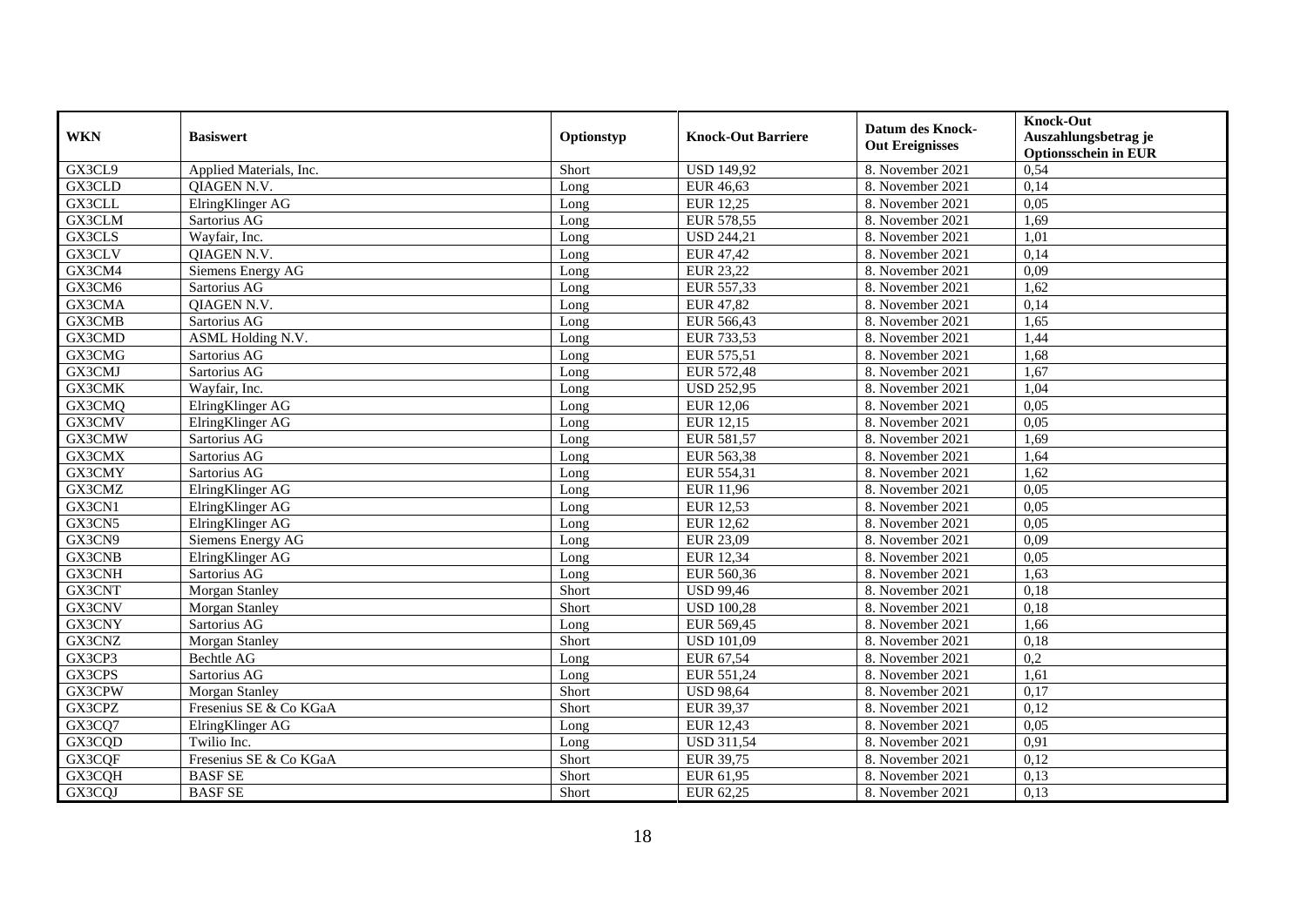|               |                         |            |                           | <b>Datum des Knock-</b> | <b>Knock-Out</b>            |
|---------------|-------------------------|------------|---------------------------|-------------------------|-----------------------------|
| <b>WKN</b>    | <b>Basiswert</b>        | Optionstyp | <b>Knock-Out Barriere</b> | <b>Out Ereignisses</b>  | Auszahlungsbetrag je        |
|               |                         |            |                           |                         | <b>Optionsschein in EUR</b> |
| GX3CQM        | Sartorius AG            | Long       | EUR 584,61                | 8. November 2021        | 1.7                         |
| GX3CQN        | Fresenius SE & Co KGaA  | Short      | <b>EUR 39</b>             | 8. November 2021        | 0,12                        |
| GX3CQP        | Fresenius SE & Co KGaA  | Short      | <b>EUR 39,18</b>          | 8. November 2021        | 0,12                        |
| GX3CQS        | Fresenius SE & Co KGaA  | Short      | <b>EUR 39,56</b>          | 8. November 2021        | 0,12                        |
| GX3CQT        | Airbnb, Inc.            | Short      | <b>USD 183,6</b>          | 8. November 2021        | 1,2                         |
| GX3CQV        | Broadcom Inc            | Short      | <b>USD 554,65</b>         | 8. November 2021        | 1,48                        |
| GX3CR4        | Wayfair, Inc.           | Long       | <b>USD 248,58</b>         | 8. November 2021        | 1,03                        |
| GX3DDA        | Vestas Wind System A/S  | Short      | DKK 216,16                | 9. November 2021        | 0,11                        |
| GX3DDC        | Square Inc              | Short      | <b>USD 239,66</b>         | 9. November 2021        | 1,09                        |
| GX3DDE        | Square Inc              | Short      | <b>USD 240,84</b>         | 9. November 2021        | 1,09                        |
| GX3DDG        | Booking Holdings Inc.   | Long       | <b>USD 2611,15</b>        | 10. November 2021       | 0,44                        |
| GX3DDK        | Vestas Wind System A/S  | Short      | DKK 212,11                | 9. November 2021        | 0,1                         |
| GX3DDM        | Uber Technologies, Inc. | Long       | <b>USD 44,38</b>          | 9. November 2021        | 0,22                        |
| GX3DDP        | Uber Technologies, Inc. | Long       | <b>USD 45,39</b>          | 9. November 2021        | 0,22                        |
| GX3DDQ        | Vestas Wind System A/S  | Short      | DKK 214,13                | 9. November 2021        | 0,1                         |
| GX3DDT        | Vestas Wind System A/S  | Short      | DKK 220,21                | 9. November 2021        | 0,11                        |
| GX3DDW        | Uber Technologies, Inc. | Long       | <b>USD 46,4</b>           | 9. November 2021        | 0,23                        |
| GX3DDX        | Vestas Wind System A/S  | Short      | DKK 221,22                | 9. November 2021        | 0,11                        |
| GX3DDY        | Booking Holdings Inc.   | Long       | <b>USD 2584,41</b>        | 10. November 2021       | 0,43                        |
| GX3DE1        | Uber Technologies, Inc. | Long       | <b>USD 45,73</b>          | 9. November 2021        | 0,22                        |
| GX3DE4        | Booking Holdings Inc.   | Long       | <b>USD 2571,04</b>        | 10. November 2021       | 0,43                        |
| <b>GX3DEE</b> | Airbnb, Inc.            | Long       | <b>USD 188,73</b>         | 9. November 2021        | 1,06                        |
| GX3DEG        | Vestas Wind System A/S  | Short      | DKK 215,14                | 9. November 2021        | 0,1                         |
| GX3DEJ        | Airbnb, Inc.            | Long       | <b>USD 190,13</b>         | 9. November 2021        | 1,07                        |
| <b>GX3DEK</b> | Uber Technologies, Inc. | Long       | <b>USD 43,66</b>          | 10. November 2021       | 0,21                        |
| GX3DEL        | Uber Technologies, Inc. | Long       | <b>USD 44,04</b>          | 9. November 2021        | 0,21                        |
| <b>GX3DEN</b> | Uber Technologies, Inc. | Long       | <b>USD 45,05</b>          | 9. November 2021        | 0,22                        |
| GX3DEQ        | Vestas Wind System A/S  | Short      | DKK 219,21                | 9. November 2021        | 0,11                        |
| GX3DES        | Vestas Wind System A/S  | Short      | DKK 213,12                | 9. November 2021        | $\overline{0,1}$            |
| <b>GX3DEX</b> | Vestas Wind System A/S  | Short      | DKK 217,18                | 9. November 2021        | 0,11                        |
| GX3DEY        | Vestas Wind System A/S  | Short      | DKK 223,24                | 9. November 2021        | 0,11                        |
| GX3DF0        | Uber Technologies, Inc. | Long       | <b>USD 46,07</b>          | 9. November 2021        | 0,23                        |
| GX3DF9        | Uber Technologies, Inc. | Long       | <b>USD 42,83</b>          | 10. November 2021       | 0,21                        |
| GX3DFA        | Commerzbank AG          | Short      | <b>EUR 6,78</b>           | 9. November 2021        | 0,28                        |
| GX3DFG        | Booking Holdings Inc.   | Long       | <b>USD 2597,78</b>        | 10. November 2021       | 0,44                        |
| GX3DFM        | MTU Aero Engines AG     | Long       | EUR 200,34                | 9. November 2021        | 0,39                        |
| GX3DFN        | Commerzbank AG          | Short      | <b>EUR 6,81</b>           | 9. November 2021        | 0,28                        |
| GX3DFQ        | Uber Technologies, Inc. | Long       | <b>USD 44,71</b>          | 9. November 2021        | 0,22                        |
|               |                         |            |                           |                         |                             |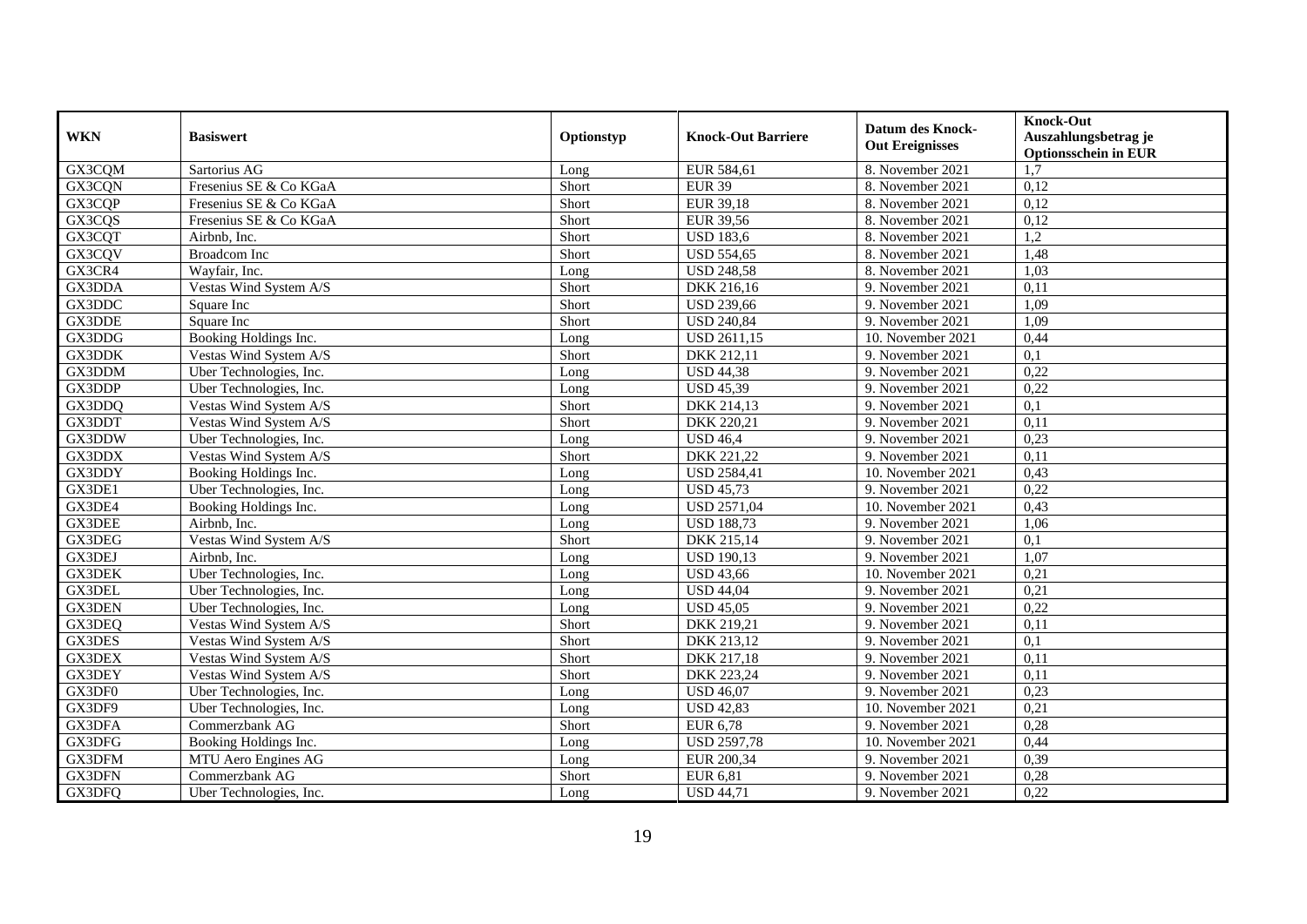| <b>WKN</b> | <b>Basiswert</b>                                         | Optionstyp | <b>Knock-Out Barriere</b> | <b>Datum des Knock-</b><br><b>Out Ereignisses</b> | <b>Knock-Out</b><br>Auszahlungsbetrag je<br><b>Optionsschein in EUR</b> |
|------------|----------------------------------------------------------|------------|---------------------------|---------------------------------------------------|-------------------------------------------------------------------------|
| GX3DFS     | Airbnb, Inc.                                             | Long       | <b>USD 191,5</b>          | 9. November 2021                                  | 1,08                                                                    |
| GX3DFT     | Vestas Wind System A/S                                   | Short      | DKK 218,19                | 9. November 2021                                  | 0,11                                                                    |
| GX3DFU     | Airbnb, Inc.                                             | Long       | <b>USD 195,62</b>         | 9. November 2021                                  | 1.1                                                                     |
| GX3DFW     | Airbnb, Inc.                                             | Long       | <b>USD 194,25</b>         | 9. November 2021                                  | 1.1                                                                     |
| GX3DG0     | Fresenius Medical Care AG & Co. KGaA                     | Long       | <b>EUR 59,54</b>          | 9. November 2021                                  | 0,12                                                                    |
| GX3DG1     | Fresenius Medical Care AG & Co. KGaA                     | Long       | <b>EUR 59,86</b>          | 9. November 2021                                  | 0,12                                                                    |
| GX3DG2     | Vestas Wind System A/S                                   | Short      | DKK 211,09                | 9. November 2021                                  | 0,1                                                                     |
| GX3DG4     | Fresenius Medical Care AG & Co. KGaA                     | Long       | <b>EUR 57,96</b>          | 10. November 2021                                 | 0,11                                                                    |
| GX3DG5     | Fresenius Medical Care AG & Co. KGaA                     | Long       | <b>EUR 59,22</b>          | 9. November 2021                                  | 0,12                                                                    |
| GX3DG6     | Fresenius Medical Care AG & Co. KGaA                     | Long       | <b>EUR 58,28</b>          | 9. November 2021                                  | 0,12                                                                    |
| GX3DG7     | Airbnb, Inc.                                             | Long       | <b>USD 192,87</b>         | 9. November 2021                                  | 1,09                                                                    |
| GX3DG9     | Alibaba Group Holding Limited                            | Short      | <b>USD 165,1</b>          | 10. November 2021                                 | 0,44                                                                    |
| GX3DGD     | Alibaba Group Holding Limited                            | Short      | <b>USD 165,88</b>         | 10. November 2021                                 | 0,44                                                                    |
| GX3DGE     | Fresenius Medical Care AG & Co. KGaA                     | Long       | EUR 60,81                 | 9. November 2021                                  | 0,12                                                                    |
| GX3DGF     | Fresenius Medical Care AG & Co. KGaA                     | Long       | <b>EUR 58,91</b>          | 9. November 2021                                  | 0,12                                                                    |
| GX3DGJ     | Fresenius Medical Care AG & Co. KGaA                     | Long       | EUR 60,49                 | 9. November 2021                                  | 0,12                                                                    |
| GX3DGL     | Nordex SE                                                | Long       | <b>EUR 13,48</b>          | 9. November 2021                                  | 0,64                                                                    |
| GX3DGM     | Alibaba Group Holding Limited                            | Short      | <b>USD 164,32</b>         | 9. November 2021                                  | 0,44                                                                    |
| GX3DGN     | Vestas Wind System A/S                                   | Short      | DKK 222,25                | 9. November 2021                                  | 0,11                                                                    |
| GX3DGP     | Alibaba Group Holding Limited                            | Short      | <b>USD 161,99</b>         | 9. November 2021                                  | 0,43                                                                    |
| GX3DGQ     | Alibaba Group Holding Limited                            | Short      | <b>USD 163,54</b>         | 9. November 2021                                  | 0,44                                                                    |
| GX3DGR     | Alibaba Group Holding Limited                            | Short      | <b>USD 162,76</b>         | 9. November 2021                                  | 0,43                                                                    |
| GX3DGS     | Alibaba Group Holding Limited                            | Short      | <b>USD 161,21</b>         | 9. November 2021                                  | 0,43                                                                    |
| GX3DGT     | Nordex SE                                                | Long       | EUR 13,55                 | 9. November 2021                                  | 0,64                                                                    |
| GX3DGV     | Nordex SE                                                | Long       | <b>EUR 13,41</b>          | 9. November 2021                                  | 0,64                                                                    |
| GX3DGW     | Fresenius Medical Care AG & Co. KGaA                     | Long       | EUR 60,17                 | 9. November 2021                                  | 0,12                                                                    |
| GX3DGX     | Commerzbank AG                                           | Short      | EUR 6,74                  | 9. November 2021                                  | 0,28                                                                    |
| GX3DGY     | Fresenius Medical Care AG & Co. KGaA                     | Long       | <b>EUR 58,59</b>          | 9. November 2021                                  | 0,12                                                                    |
| GX3DH1     | Nordex SE                                                | Long       | EUR 13,34                 | 9. November 2021                                  | 0,64                                                                    |
| GX3DHU     | DAX <sup>®</sup> (Performance Index)/X-DAX <sup>®</sup>  | Long       | EUR 15991,61              | 10. November 2021                                 | 1,57                                                                    |
| GX3DHV     | DAX <sup>®</sup> (Performance Index)/ X-DAX <sup>®</sup> | Long       | EUR 15999,72              | 10. November 2021                                 | 1,57                                                                    |
| GX3DJ1     | DAX <sup>®</sup> (Performance Index)/ X-DAX <sup>®</sup> | Long       | EUR 16007,83              | 10. November 2021                                 | 1,57                                                                    |
| GX3DJ5     | NASDAQ-100 Index®                                        | Short      | <b>USD 16392</b>          | 9. November 2021                                  | 2,89                                                                    |
| GX3DJ6     | NASDAQ-100 Index®                                        | Short      | USD 16360,04              | 9. November 2021                                  | 2,88                                                                    |
| GX3DJ8     | NASDAQ-100 Index®                                        | Short      | USD 16375,98              | 9. November 2021                                  | 2,88                                                                    |
| GX3DJG     | DAX <sup>®</sup> (Performance Index)                     | Long       | EUR 15991,61              | 10. November 2021                                 | 1,57                                                                    |
| GX3DJK     | DAX <sup>®</sup> (Performance Index)                     | Long       | EUR 16007,83              | 10. November 2021                                 | 1,57                                                                    |
| GX3DJM     | $DAX^{\circledast}$ (Performance Index)                  | Long       | EUR 15999,72              | 10. November 2021                                 | 1,57                                                                    |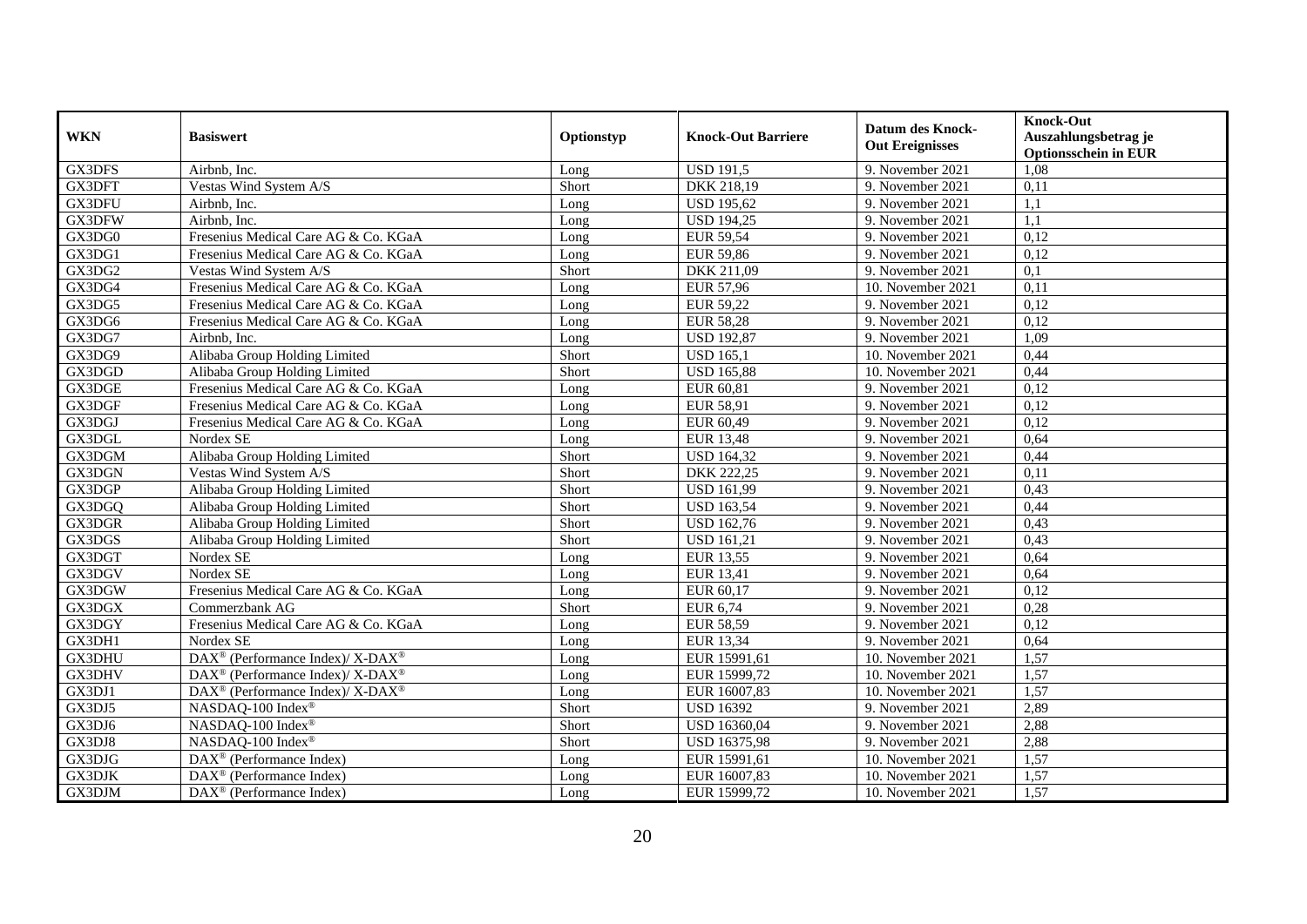|                     |                                                       |            |                           |                         | <b>Knock-Out</b>            |
|---------------------|-------------------------------------------------------|------------|---------------------------|-------------------------|-----------------------------|
| <b>WKN</b>          | <b>Basiswert</b>                                      | Optionstyp | <b>Knock-Out Barriere</b> | <b>Datum des Knock-</b> | Auszahlungsbetrag je        |
|                     |                                                       |            |                           | <b>Out Ereignisses</b>  | <b>Optionsschein in EUR</b> |
| GX3DK3              | $\overline{\text{DAX}^{\otimes}}$ (Performance Index) | Short      | EUR 16096,04              | 9. November 2021        | 1,63                        |
| <b>GX3DKB</b>       | Dow Jones Industrial Average <sup>®</sup> Index       | Long       | USD 36060,32              | 10. November 2021       | 0,61                        |
| GX3DKD              | NASDAQ-100 Index®                                     | Short      | <b>USD 16344,1</b>        | 9. November 2021        | 2,88                        |
| <b>GX3DKE</b>       | Dow Jones Industrial Average <sup>®</sup> Index       | Long       | USD 36078,937             | 10. November 2021       | 0,61                        |
| GX3DKF              | Dow Jones Industrial Average <sup>®</sup> Index       | Long       | USD 36097,319             | 10. November 2021       | 0,61                        |
| <b>GX3DKH</b>       | Dow Jones Industrial Average <sup>®</sup> Index       | Long       | USD 36023,332             | 10. November 2021       | 0,61                        |
| <b>GX3DKJ</b>       | Dow Jones Industrial Average <sup>®</sup> Index       | Long       | USD 36041,775             | 10. November 2021       | 0,61                        |
| GX3DKK              | Dow Jones Industrial Average® Index                   | Long       | USD 36152,903             | 10. November 2021       | 0,62                        |
| GX3DKL              | Dow Jones Industrial Average® Index                   | Long       | USD 36115,925             | 10. November 2021       | 0,61                        |
| GX3DKM              | Dow Jones Industrial Average® Index                   | Long       | USD 36134,47              | 10. November 2021       | 0,62                        |
| GX3DY8              | Peloton Interactive Inc.                              | Long       | <b>USD 50.6</b>           | 9. November 2021        | 0,4                         |
| GX3DY9              | <b>BioNTech SE - ADR</b>                              | Short      | <b>USD 247,7</b>          | 9. November 2021        | 1,01                        |
| GX3DYA              | Deutsche Lufthansa AG                                 | Short      | <b>EUR 7,06</b>           | 9. November 2021        | 0,02                        |
| GX3DYE              | BioNTech SE - ADR                                     | Short      | <b>USD 245,09</b>         | 9. November 2021        |                             |
| GX3DYF              | BioNTech SE - ADR                                     | Long       | <b>USD 226,77</b>         | 9. November 2021        | 0,84                        |
| <b>GX3DYK</b>       | Tesla Inc                                             | Short      | <b>USD 1159,48</b>        | 9. November 2021        | 0,53                        |
| GX3DYL              | Lowe's Companies, Inc.                                | Short      | <b>USD 236,71</b>         | 9. November 2021        | 0,63                        |
| GX3DYN              | Nvidia Corporation                                    | Short      | <b>USD 306,72</b>         | 9. November 2021        | 1,39                        |
| GX3DYQ              | <b>BioNTech SE - ADR</b>                              | Long       | <b>USD 227,98</b>         | 9. November 2021        | 0,85                        |
| GX3DYU              | Deutsche Lufthansa AG                                 | Short      | <b>EUR 7,03</b>           | 9. November 2021        | 0,02                        |
| GX3DYY              | Nvidia Corporation                                    | Short      | <b>USD 305,3</b>          | 9. November 2021        | 1,39                        |
| GX3DYZ              | Airbnb, Inc.                                          | Short      | <b>USD 200,94</b>         | 9. November 2021        | 1,31                        |
| GX3DZA              | Nvidia Corporation                                    | Short      | <b>USD 302,44</b>         | 9. November 2021        | 1,37                        |
| GX3DZB              | Tesla Inc                                             | Short      | <b>USD 1154,11</b>        | 9. November 2021        | 0,52                        |
| GX3DZC              | <b>BioNTech SE - ADR</b>                              | Long       | <b>USD 225,55</b>         | 9. November 2021        | 0,84                        |
| GX3DZF              | Deutsche Lufthansa AG                                 | Short      | <b>EUR 6,96</b>           | 9. November 2021        | 0,02                        |
| GX3DZH              | Tesla Inc                                             | Short      | <b>USD 1143,31</b>        | 9. November 2021        | 0,52                        |
| GX3DZP              | Pernod Ricard SA                                      | Short      | EUR 205,33                | 9. November 2021        | 0,42                        |
| GX3DZX              | <b>BioNTech SE - ADR</b>                              | Long       | <b>USD 230,41</b>         | 9. November 2021        | 0,86                        |
| GX3E00              | BioNTech SE - ADR                                     | Short      | <b>USD 249,24</b>         | 9. November 2021        | 1,01                        |
| GX3E03              | Nvidia Corporation                                    | Short      | <b>USD 303,87</b>         | 9. November 2021        | 1,38                        |
| $G\overline{X3E05}$ | Tesla Inc                                             | Short      | <b>USD 1148,7</b>         | 9. November 2021        | 0,52                        |
| GX3E06              | Deutsche Lufthansa AG                                 | Short      | <b>EUR 7,09</b>           | 9. November 2021        | 0,02                        |
| GX3E07              | Peloton Interactive Inc.                              | Long       | <b>USD 53,97</b>          | 9. November 2021        | 0,42                        |
| GX3E0A              | BioNTech SE - ADR                                     | Long       | <b>USD 224,33</b>         | 9. November 2021        | 0,83                        |
| GX3E0B              | BioNTech SE - ADR                                     | Long       | <b>USD 229,2</b>          | 9. November 2021        | 0,85                        |
| GX3E0D              | Deutsche Lufthansa AG                                 | Short      | <b>EUR 6,99</b>           | 9. November 2021        | 0,02                        |
| GX3E0G              | Nvidia Corporation                                    | Short      | <b>USD 320,81</b>         | 9. November 2021        | 1,46                        |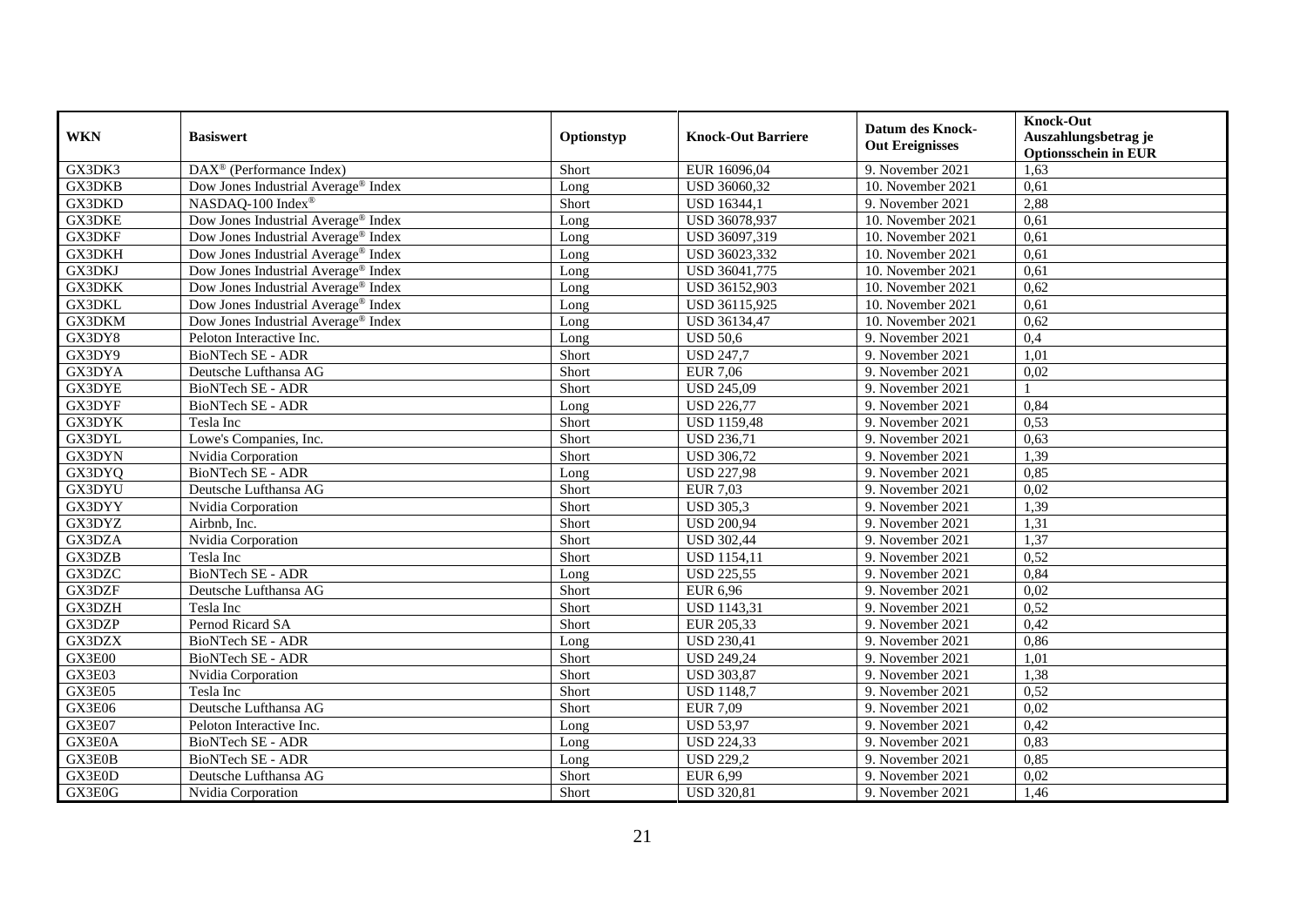| <b>WKN</b>    | <b>Basiswert</b>         | Optionstyp | <b>Knock-Out Barriere</b> | <b>Datum des Knock-</b><br><b>Out Ereignisses</b> | <b>Knock-Out</b><br>Auszahlungsbetrag je<br><b>Optionsschein in EUR</b> |
|---------------|--------------------------|------------|---------------------------|---------------------------------------------------|-------------------------------------------------------------------------|
| GX3E0J        | BioNTech SE - ADR        | Short      | <b>USD 246,32</b>         | 9. November 2021                                  |                                                                         |
| GX3E0L        | Tesla Inc                | Short      | <b>USD 1170,31</b>        | 9. November 2021                                  | 0,53                                                                    |
| GX3E0N        | Peloton Interactive Inc. | Long       | <b>USD 52,04</b>          | 9. November 2021                                  | 0,41                                                                    |
| GX3E0P        | BioNTech SE - ADR        | Short      | <b>USD 238,41</b>         | 9. November 2021                                  | 0,97                                                                    |
| GX3E0R        | BioNTech SE - ADR        | Short      | <b>USD 242,85</b>         | 9. November 2021                                  | 0,99                                                                    |
| GX3E0S        | BioNTech SE - ADR        | Short      | <b>USD 239,52</b>         | 9. November 2021                                  | 0,97                                                                    |
| GX3E0U        | <b>BioNTech SE - ADR</b> | Short      | <b>USD 236,18</b>         | 9. November 2021                                  | 0,96                                                                    |
| GX3E0V        | BioNTech SE - ADR        | Short      | <b>USD 240,64</b>         | 9. November 2021                                  | 0,98                                                                    |
| GX3E0W        | <b>BioNTech SE - ADR</b> | Short      | <b>USD 235,08</b>         | 9. November 2021                                  | 0,96                                                                    |
| GX3E0Y        | Moderna Inc              | Long       | <b>USD 229,51</b>         | 10. November 2021                                 | 1,8                                                                     |
| GX3E11        | Moderna Inc              | Long       | <b>USD 231,21</b>         | 10. November 2021                                 | 1,81                                                                    |
| GX3E13        | Expedia Group, Inc.      | Short      | <b>USD 183,61</b>         | 9. November 2021                                  | 0,49                                                                    |
| GX3E15        | Moderna Inc              | Long       | <b>USD 227,6</b>          | $10.$ November 2021                               | 1,78                                                                    |
| GX3E16        | Tesla Inc                | Short      | <b>USD 1164,88</b>        | 9. November 2021                                  | 0,53                                                                    |
| GX3E17        | Expedia Group, Inc.      | Short      | <b>USD 190,7</b>          | 10. November 2021                                 | 0,51                                                                    |
| GX3E18        | Expedia Group, Inc.      | Short      | <b>USD 188,04</b>         | 9. November 2021                                  | 0,5                                                                     |
| GX3E1A        | BioNTech SE - ADR        | Short      | <b>USD 233,96</b>         | 9. November 2021                                  | 0,95                                                                    |
| GX3E1D        | <b>BioNTech SE - ADR</b> | Short      | <b>USD 237,29</b>         | 9. November 2021                                  | 0.97                                                                    |
| GX3E1H        | <b>TUI AG</b>            | Long       | <b>EUR 2,86</b>           | 10. November 2021                                 | 0,11                                                                    |
| GX3E1K        | <b>TUI AG</b>            | Long       | <b>EUR 2,87</b>           | 9. November 2021                                  | 0,11                                                                    |
| GX3E1L        | <b>BioNTech SE - ADR</b> | Short      | <b>USD 241,75</b>         | 9. November 2021                                  | 0,98                                                                    |
| GX3E1M        | BioNTech SE - ADR        | Short      | <b>USD 243,97</b>         | 9. November 2021                                  | 0,99                                                                    |
| GX3E1P        | <b>TUI AG</b>            | Long       | <b>EUR 2,84</b>           | 10. November 2021                                 | 0,11                                                                    |
| <b>GX3E21</b> | Pfizer Inc.              | Long       | <b>USD 49,08</b>          | 9. November 2021                                  | 0,08                                                                    |
| <b>GX3E22</b> | <b>TUI AG</b>            | Long       | <b>EUR 2,9</b>            | 9. November 2021                                  | 0,11                                                                    |
| GX3E23        | <b>TUI AG</b>            | Long       | <b>EUR 2,89</b>           | 9. November 2021                                  | 0,12                                                                    |
| <b>GX3E24</b> | Pfizer Inc.              | Long       | <b>USD 48,57</b>          | 9. November 2021                                  | 0,08                                                                    |
| <b>GX3E25</b> | Pfizer Inc.              | Long       | <b>USD 48,32</b>          | 9. November 2021                                  | 0.08                                                                    |
| GX3E26        | Pfizer Inc.              | Long       | <b>USD 48,07</b>          | 9. November 2021                                  | 0.08                                                                    |
| <b>GX3E27</b> | Pfizer Inc.              | Long       | <b>USD 48,83</b>          | 9. November 2021                                  | 0.08                                                                    |
| <b>GX3E28</b> | Pfizer Inc.              | Long       | <b>USD 47,31</b>          | 9. November 2021                                  | 0,08                                                                    |
| <b>GX3E29</b> | Pfizer Inc.              | Long       | <b>USD 47,81</b>          | 9. November 2021                                  | 0.08                                                                    |
| GX3E2A        | Pfizer Inc.              | Long       | <b>USD 47,56</b>          | 9. November 2021                                  | 0,08                                                                    |
| GX3E2L        | Netflix, Inc.            | Short      | <b>USD 649,27</b>         | 9. November 2021                                  | 0,23                                                                    |
| GX3E2M        | Pfizer Inc.              | Long       | <b>USD 49,33</b>          | 9. November 2021                                  | 0,08                                                                    |
| GX3E2P        | Netflix, Inc.            | Short      | <b>USD 655,46</b>         | 9. November 2021                                  | 0,24                                                                    |
| GX3E2T        | Sartorius AG             | Short      | EUR 561,9                 | 9. November 2021                                  | 1,74                                                                    |
| GX3E2W        | Netflix, Inc.            | Short      | <b>USD 658,56</b>         | 9. November 2021                                  | 0,24                                                                    |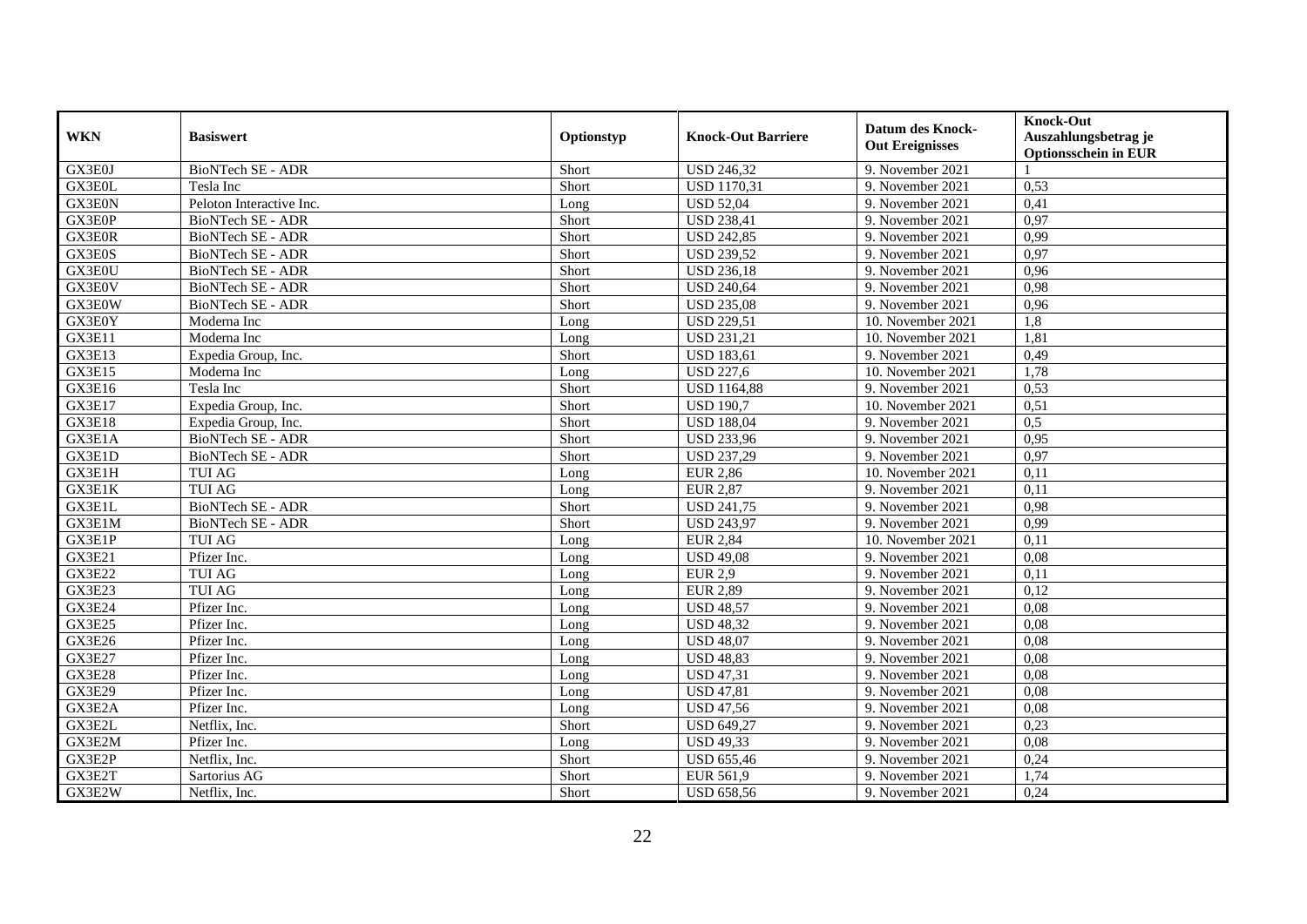| <b>WKN</b>    | <b>Basiswert</b>                                   | Optionstyp | <b>Knock-Out Barriere</b> | <b>Datum des Knock-</b><br><b>Out Ereignisses</b> | <b>Knock-Out</b><br>Auszahlungsbetrag je<br><b>Optionsschein in EUR</b> |
|---------------|----------------------------------------------------|------------|---------------------------|---------------------------------------------------|-------------------------------------------------------------------------|
| GX3E36        | Salesforce.com, Inc.                               | Short      | <b>USD 308,28</b>         | 9. November 2021                                  | 0,82                                                                    |
| GX3E38        | Salesforce.com. Inc.                               | Short      | <b>USD 311,26</b>         | 9. November 2021                                  | 0,83                                                                    |
| GX3E3C        | Salesforce.com, Inc.                               | Short      | <b>USD 309,77</b>         | 9. November 2021                                  | 0,83                                                                    |
| GX3E3L        | <b>Barrick Gold Corporation</b>                    | Long       | <b>USD 19,52</b>          | 9. November 2021                                  | 0,49                                                                    |
| GX3E3M        | <b>Barrick Gold Corporation</b>                    | Long       | <b>USD 19,42</b>          | 9. November 2021                                  | 0,49                                                                    |
| GX3E3N        | <b>International Business Machines Corporation</b> | Long       | <b>USD 120,59</b>         | 9. November 2021                                  | 0,2                                                                     |
| GX3E3R        | ProSiebenSat.1 Media SE                            | Long       | <b>EUR 14,88</b>          | 9. November 2021                                  | 0,43                                                                    |
| GX3E3T        | ProSiebenSat.1 Media SE                            | Long       | <b>EUR 14,73</b>          | 9. November 2021                                  | 0,43                                                                    |
| GX3E3V        | ProSiebenSat.1 Media SE                            | Long       | <b>EUR 14,8</b>           | 9. November 2021                                  | 0,43                                                                    |
| GX3E40        | ProSiebenSat.1 Media SE                            | Long       | <b>EUR 14,57</b>          | 9. November 2021                                  | 0,42                                                                    |
| <b>GX3E42</b> | Netflix, Inc.                                      | Short      | <b>USD 652,37</b>         | 9. November 2021                                  | 0,23                                                                    |
| GX3E47        | Pinterest, Inc.                                    | Long       | <b>USD 45,45</b>          | 10. November 2021                                 | 0,13                                                                    |
| GX3E48        | <b>International Business Machines Corporation</b> | Long       | <b>USD 122,48</b>         | 9. November 2021                                  | 0,21                                                                    |
| GX3E49        | <b>International Business Machines Corporation</b> | Long       | <b>USD 121,22</b>         | 9. November 2021                                  | 0,21                                                                    |
| GX3E4A        | <b>International Business Machines Corporation</b> | Long       | <b>USD 121,85</b>         | 9. November 2021                                  | 0,21                                                                    |
| GX3E4D        | Pinterest, Inc.                                    | Long       | <b>USD 45,74</b>          | 10. November 2021                                 | 0,13                                                                    |
| GX3E4E        | <b>International Business Machines Corporation</b> | Long       | <b>USD 123,11</b>         | 9. November 2021                                  | 0,21                                                                    |
| GX3E4F        | Merck KGaA                                         | Short      | EUR 209,31                | 9. November 2021                                  | 0.43                                                                    |
| GX3E4S        | Zalando SE                                         | Short      | <b>EUR 76,76</b>          | 9. November 2021                                  | 0,32                                                                    |
| GX3E4T        | ASML Holding N.V.                                  | Short      | EUR 734,69                | 9. November 2021                                  | 1,5                                                                     |
| GX3E4W        | Zalando SE                                         | Short      | EUR 77,12                 | 9. November 2021                                  | 0,32                                                                    |
| GX3E4Z        | <b>Barrick Gold Corporation</b>                    | Long       | <b>USD 19,32</b>          | 9. November 2021                                  | $0,\overline{49}$                                                       |
| GX3E51        | ProSiebenSat.1 Media SE                            | Long       | <b>EUR 14,65</b>          | 9. November 2021                                  | 0,43                                                                    |
| GX3E55        | Merck KGaA                                         | Short      | EUR 208,29                | 9. November 2021                                  | 0,43                                                                    |
| GX3E59        | Advanced Micro Devices, Inc.                       | Short      | <b>USD 137,73</b>         | 9. November 2021                                  | 0,76                                                                    |
| GX3E5A        | Advanced Micro Devices, Inc.                       | Short      | <b>USD 143,92</b>         | 9. November 2021                                  | 0,79                                                                    |
| GX3E5B        | Advanced Micro Devices, Inc.                       | Short      | <b>USD 140,94</b>         | 9. November 2021                                  | 0,78                                                                    |
| GX3E5C        | Booking Holdings Inc.                              | Short      | <b>USD 2631,13</b>        | 9. November 2021                                  | 0,46                                                                    |
| GX3E5L        | Volkswagen AG                                      | Short      | EUR 189,01                | 9. November 2021                                  | 0,39                                                                    |
| GX3E5Q        | Zalando SE                                         | Short      | EUR 76,39                 | 9. November 2021                                  | 0,32                                                                    |
| GX3E5Y        | Carl-Zeiss Meditec AG                              | Short      | EUR 179,29                | 9. November 2021                                  | 0,75                                                                    |
| GX3E61        | Carl-Zeiss Meditec AG                              | Short      | <b>EUR 181</b>            | 9. November 2021                                  | 0,75                                                                    |
| GX3E63        | Carl-Zeiss Meditec AG                              | Short      | EUR 180,15                | 9. November 2021                                  | 0,75                                                                    |
| GX3E64        | Carl-Zeiss Meditec AG                              | Short      | EUR 182,72                | 9. November 2021                                  | 0,76                                                                    |
| GX3E67        | Carl-Zeiss Meditec AG                              | Short      | EUR 181,86                | 9. November 2021                                  | 0,76                                                                    |
| GX3E6D        | Take-Two Interactive Software, Inc.                | Short      | <b>USD 188,53</b>         | 9. November 2021                                  | 0,68                                                                    |
| GX3E6F        | Visa Inc. - Class A                                | Long       | <b>USD 213,32</b>         | 9. November 2021                                  | 0,54                                                                    |
| GX3E6K        | Take-Two Interactive Software, Inc.                | Short      | <b>USD 189,42</b>         | 9. November 2021                                  | 0,68                                                                    |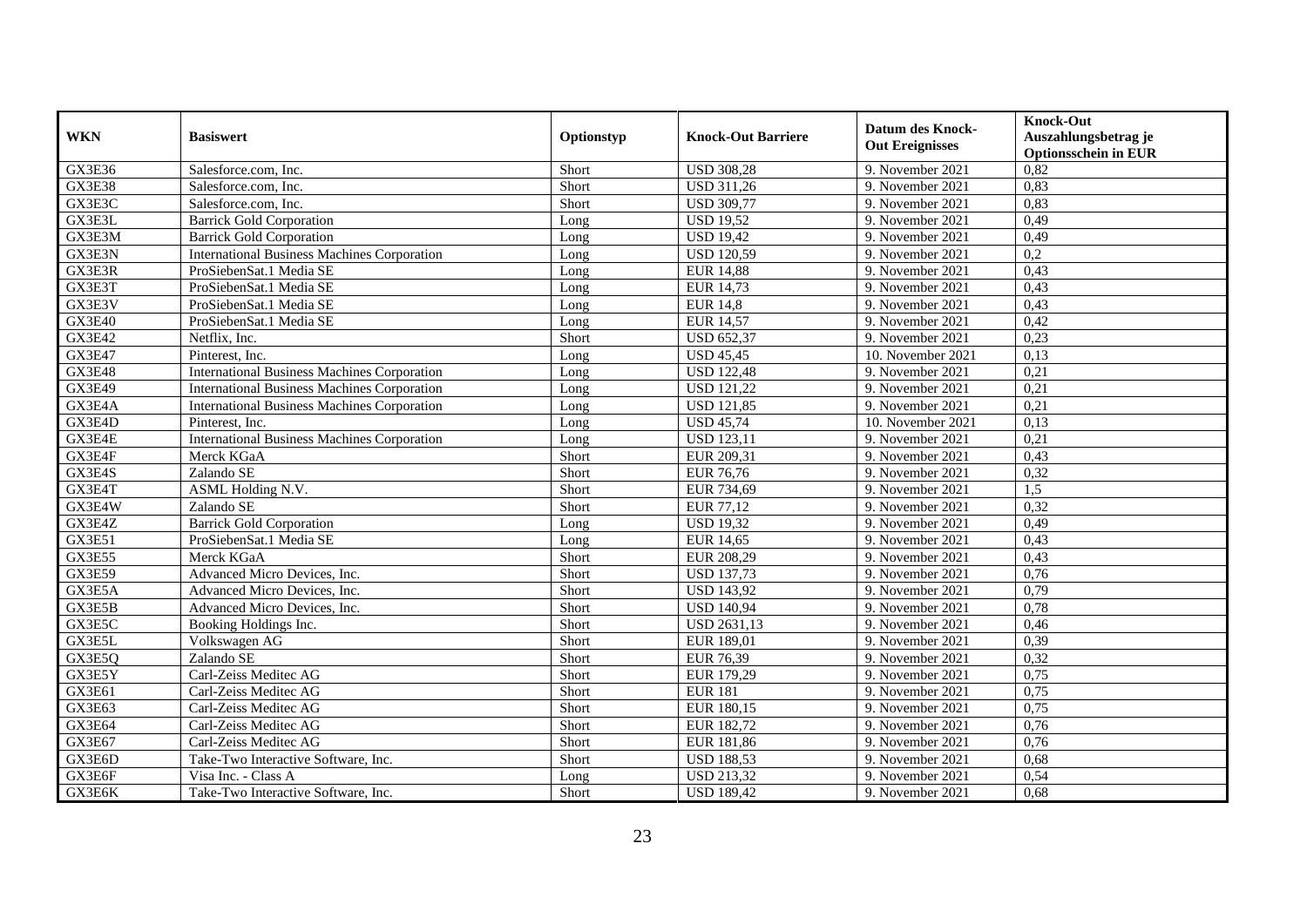| <b>WKN</b>    | <b>Basiswert</b>                    | Optionstyp | <b>Knock-Out Barriere</b> | <b>Datum des Knock-</b><br><b>Out Ereignisses</b> | <b>Knock-Out</b><br>Auszahlungsbetrag je<br><b>Optionsschein in EUR</b> |
|---------------|-------------------------------------|------------|---------------------------|---------------------------------------------------|-------------------------------------------------------------------------|
| GX3E6L        | Take-Two Interactive Software, Inc. | Short      | <b>USD 187,63</b>         | 9. November 2021                                  | 0,67                                                                    |
| GX3E6R        | Visa Inc. - Class A                 | Long       | <b>USD 214,43</b>         | 9. November 2021                                  | 0,54                                                                    |
| GX3E6S        | Moderna Inc                         | Short      | <b>USD 248,29</b>         | 9. November 2021                                  | 2,38                                                                    |
| GX3E6V        | Siemens Energy AG                   | Short      | EUR 23,17                 | 9. November 2021                                  | 0,1                                                                     |
| GX3E6Y        | Siemens Energy AG                   | Short      | EUR 23,61                 | 9. November 2021                                  | 0,1                                                                     |
| GX3E6Z        | Siemens Energy AG                   | Short      | <b>EUR 23,72</b>          | 9. November 2021                                  | 0,1                                                                     |
| <b>GX3E70</b> | Visa Inc. - Class A                 | Long       | <b>USD 215,55</b>         | 9. November 2021                                  | 0,54                                                                    |
| <b>GX3E71</b> | Moderna Inc                         | Short      | <b>USD 243,22</b>         | 9. November 2021                                  | 2,33                                                                    |
| <b>GX3E72</b> | Siemens Energy AG                   | Short      | <b>EUR 23,28</b>          | 9. November 2021                                  | 0,1                                                                     |
| <b>GX3E73</b> | Siemens Energy AG                   | Short      | <b>EUR 22,95</b>          | 9. November 2021                                  | 0,1                                                                     |
| <b>GX3E74</b> | Siemens Energy AG                   | Short      | <b>EUR 23,5</b>           | 9. November 2021                                  | 0,1                                                                     |
| <b>GX3E75</b> | Siemens Energy AG                   | Short      | <b>EUR 23,06</b>          | 9. November 2021                                  | 0,1                                                                     |
| <b>GX3E77</b> | Deutsche Post AG                    | Short      | EUR 56,59                 | 10. November 2021                                 | 0,11                                                                    |
| <b>GX3E79</b> | Deutsche Post AG                    | Short      | EUR 56,31                 | 9. November 2021                                  | 0,12                                                                    |
| GX3E7C        | Deutsche Post AG                    | Short      | EUR 56,04                 | 9. November 2021                                  | 0,11                                                                    |
| GX3E7J        | Moderna Inc                         | Short      | <b>USD 239,42</b>         | 9. November 2021                                  | 2,3                                                                     |
| GX3E7L        | Moderna Inc                         | Short      | <b>USD 236,46</b>         | 9. November 2021                                  | 2,27                                                                    |
| GX3E7R        | <b>QUALCOMM</b> Incorporated        | Long       | <b>USD 161,31</b>         | 10. November 2021                                 | 0.53                                                                    |
| GX3E7Y        | <b>QUALCOMM</b> Incorporated        | Long       | <b>USD 159,19</b>         | 10. November 2021                                 | 0,53                                                                    |
| <b>GX3E80</b> | <b>QUALCOMM</b> Incorporated        | Long       | <b>USD 160,25</b>         | 10. November 2021                                 | 0,53                                                                    |
| <b>GX3E87</b> | Moderna Inc                         | Short      | <b>USD 237,85</b>         | 9. November 2021                                  | 2,28                                                                    |
| <b>GX3E88</b> | Siemens Energy AG                   | Short      | EUR 23,39                 | 9. November 2021                                  | 0,1                                                                     |
| GX3E8A        | Siemens Energy AG                   | Short      | <b>EUR 23,94</b>          | 9. November 2021                                  | 0,1                                                                     |
| GX3E8E        | Siemens Energy AG                   | Short      | <b>EUR 23,83</b>          | 9. November 2021                                  | 0,1                                                                     |
| GX3F34        | <b>Ballard Power Systems Inc</b>    | Long       | <b>USD 19</b>             | 10. November 2021                                 | 1,49                                                                    |
| GX3F35        | ThyssenKrupp AG                     | Long       | <b>EUR 9,08</b>           | 10. November 2021                                 | 0,43                                                                    |
| GX3F36        | <b>Ballard Power Systems Inc</b>    | Long       | <b>USD 18,76</b>          | 10. November 2021                                 | 1,47                                                                    |
| GX3F37        | ThyssenKrupp AG                     | Long       | <b>EUR 8,89</b>           | 10. November 2021                                 | 0,42                                                                    |
| GX3F38        | Cancom SE                           | Short      | EUR 61,75                 | 10. November 2021                                 | 0,26                                                                    |
| GX3F3E        | Micron Technology, Inc.             | Long       | <b>USD 73,7</b>           | 10. November 2021                                 | 0,3                                                                     |
| GX3F3P        | <b>Ballard Power Systems Inc</b>    | Long       | <b>USD 17,81</b>          | 10. November 2021                                 | 1,4                                                                     |
| GX3F3Q        | Electronic Arts Inc.                | Short      | <b>USD 141,16</b>         | 10. November 2021                                 | 0,38                                                                    |
| GX3F3U        | ThyssenKrupp AG                     | Long       | <b>EUR 8,94</b>           | 10. November 2021                                 | 0,43                                                                    |
| GX3F3X        | ThyssenKrupp AG                     | Long       | EUR 9,13                  | 10. November 2021                                 | 0,43                                                                    |
| GX3F3Y        | Twilio Inc.                         | Long       | <b>USD 300,64</b>         | 10. November 2021                                 | 0,88                                                                    |
| GX3F43        | Bechtle AG                          | Long       | EUR 68,35                 | 10. November 2021                                 | 0,2                                                                     |
| <b>GX3F47</b> | Twilio Inc.                         | Long       | <b>USD 311,18</b>         | 10. November 2021                                 | 0,91                                                                    |
| GX3F49        | Continental AG                      | Short      | EUR 104,32                | 10. November 2021                                 | 0,32                                                                    |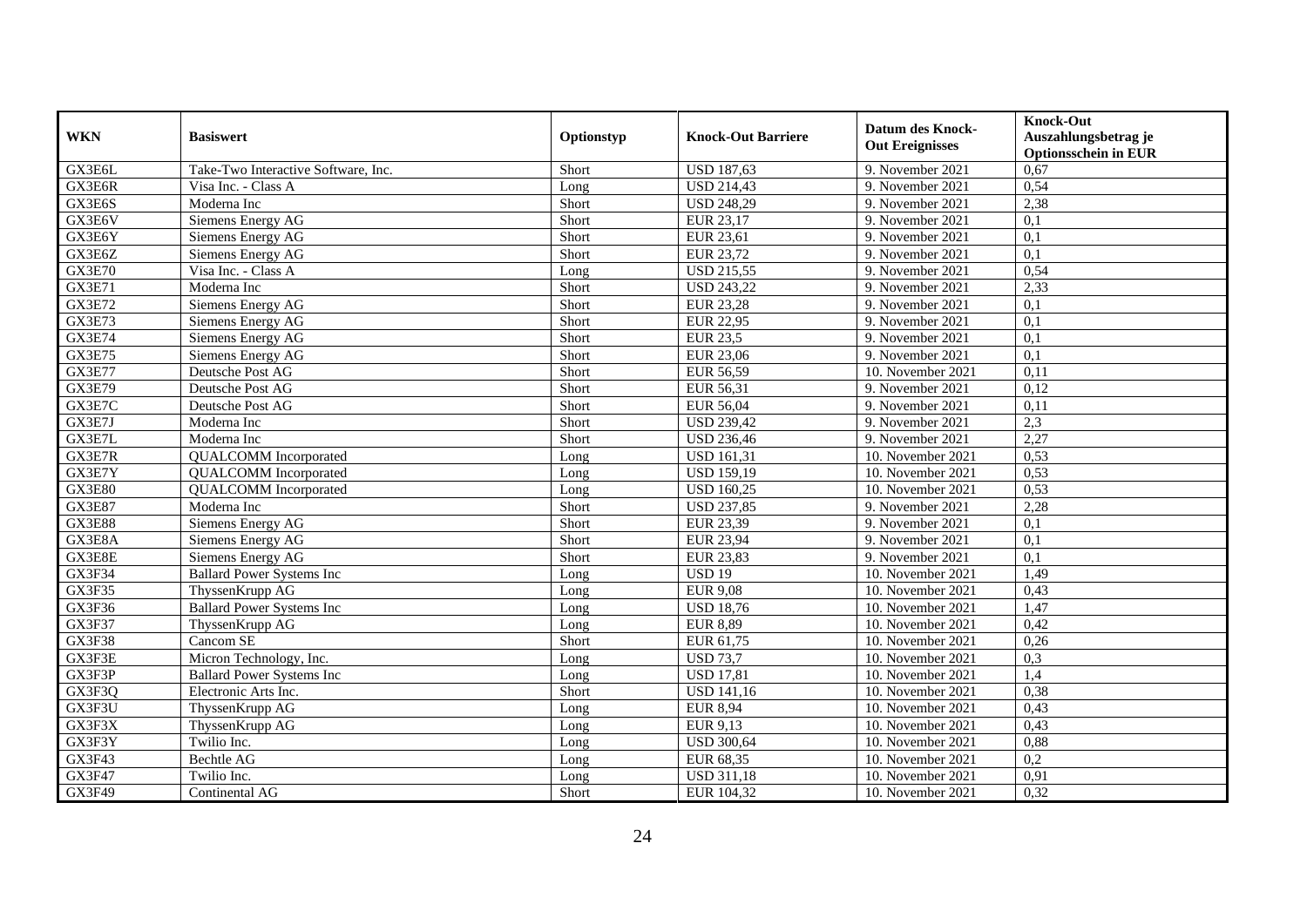| <b>WKN</b>          | <b>Basiswert</b>                 | Optionstyp | <b>Knock-Out Barriere</b> | <b>Datum des Knock-</b><br><b>Out Ereignisses</b> | <b>Knock-Out</b><br>Auszahlungsbetrag je<br><b>Optionsschein in EUR</b> |
|---------------------|----------------------------------|------------|---------------------------|---------------------------------------------------|-------------------------------------------------------------------------|
| GX3F4A              | Advanced Micro Devices, Inc.     | Long       | <b>USD 139,42</b>         | 10. November 2021                                 | 0,68                                                                    |
| GX3F4B              | Advanced Micro Devices, Inc.     | Long       | <b>USD 145,46</b>         | 10. November 2021                                 | 0,71                                                                    |
| GX3F4C              | Advanced Micro Devices, Inc.     | Long       | <b>USD 140,49</b>         | 10. November 2021                                 | 0,69                                                                    |
| GX3F4D              | Continental AG                   | Short      | EUR 103,44                | 10. November 2021                                 | 0,32                                                                    |
| GX3F4E              | Advanced Micro Devices, Inc.     | Long       | <b>USD 143,88</b>         | 10. November 2021                                 | $\overline{0,7}$                                                        |
| GX3F4F              | Continental AG                   | Short      | EUR 102,56                | 10. November 2021                                 | 0,32                                                                    |
| GX3F4G              | Advanced Micro Devices, Inc.     | Long       | <b>USD 142,3</b>          | 10. November 2021                                 | 0,7                                                                     |
| GX3F4H              | Advanced Micro Devices, Inc.     | Long       | <b>USD 144,67</b>         | 10. November 2021                                 | 0,71                                                                    |
| GX3F4J              | Advanced Micro Devices, Inc.     | Long       | <b>USD 141,44</b>         | 10. November 2021                                 | 0,69                                                                    |
| GX3F4K              | Continental AG                   | Short      | EUR 106,95                | 10. November 2021                                 | 0,33                                                                    |
| GX3F4L              | Advanced Micro Devices, Inc.     | Long       | <b>USD 143,09</b>         | 10. November 2021                                 | $\overline{0,7}$                                                        |
| GX3F4N              | Continental AG                   | Short      | EUR 105,2                 | 10. November 2021                                 | 0,33                                                                    |
| GX3F4R              | <b>Ballard Power Systems Inc</b> | Long       | <b>USD 18,32</b>          | 10. November 2021                                 | 1,44                                                                    |
| GX3F4T              | ThyssenKrupp AG                  | Long       | <b>EUR 9,04</b>           | 10. November 2021                                 | 0,43                                                                    |
| GX3F4U              | Electronic Arts Inc.             | Short      | <b>USD 139,51</b>         | 10. November 2021                                 | 0,37                                                                    |
| GX3F53              | Twilio Inc.                      | Long       | <b>USD 297,14</b>         | 10. November 2021                                 | 0,87                                                                    |
| $GX3F\overline{54}$ | <b>Ballard Power Systems Inc</b> | Long       | <b>USD 18,53</b>          | 10. November 2021                                 | 1,46                                                                    |
| <b>GX3F57</b>       | Micron Technology, Inc.          | Long       | <b>USD 73,21</b>          | 10. November 2021                                 | 0.3                                                                     |
| GX3F58              | Advanced Micro Devices, Inc.     | Long       | <b>USD 146,25</b>         | 10. November 2021                                 | 0,71                                                                    |
| <b>GX3F59</b>       | TeamViewer AG                    | Short      | <b>EUR 14,84</b>          | 10. November 2021                                 | 0,08                                                                    |
| GX3F5C              | Engie                            | Long       | <b>EUR 12,64</b>          | 10. November 2021                                 | 0,25                                                                    |
| GX3F5D              | ThyssenKrupp AG                  | Long       | <b>EUR 8,99</b>           | 10. November 2021                                 | 0,43                                                                    |
| GX3F5K              | TeamViewer AG                    | Short      | <b>EUR 15,05</b>          | 10. November 2021                                 | 0,08                                                                    |
| GX3F5L              | Merck & Co., Inc.                | Short      | <b>USD 82,31</b>          | 10. November 2021                                 | 0,14                                                                    |
| GX3F5P              | Merck & Co., Inc.                | Short      | <b>USD 82,81</b>          | 10. November 2021                                 | 0,15                                                                    |
| GX3F5R              | Advanced Micro Devices, Inc.     | Long       | <b>USD 147,05</b>         | 10. November 2021                                 | 0,72                                                                    |
| GX3F5U              | Commerzbank AG                   | Long       | <b>EUR 6,69</b>           | 10. November 2021                                 | 0,26                                                                    |
| GX3F5V              | Merck & Co., Inc.                | Short      | <b>USD 83.3</b>           | 10. November 2021                                 | 0,15                                                                    |
| GX3F5W              | Commerzbank AG                   | Long       | EUR 6,72                  | 10. November 2021                                 | 0,25                                                                    |
| GX3F5Z              | Wayfair, Inc.                    | Short      | <b>USD 247,8</b>          | 10. November 2021                                 | 1,13                                                                    |
| GX3F60              | Commerzbank AG                   | Long       | <b>EUR 6,65</b>           | 10. November 2021                                 | 0,25                                                                    |
| GX3F64              | Plug Power Inc                   | Long       | <b>USD 39,5</b>           | 10. November 2021                                 | $\overline{3,1}$                                                        |
| GX3F69              | Plug Power Inc                   | Long       | <b>USD 40,12</b>          | 10. November 2021                                 | 3,14                                                                    |
| GX3F6A              | Plug Power Inc                   | Long       | <b>USD 38,69</b>          | 10. November 2021                                 | 3,04                                                                    |
| GX3F6D              | Electronic Arts Inc.             | Short      | <b>USD 140,34</b>         | 10. November 2021                                 | 0,37                                                                    |
| GX3F6L              | Twilio Inc.                      | Long       | <b>USD 307,67</b>         | 10. November 2021                                 | 0,9                                                                     |
| GX3F6N              | Plug Power Inc                   | Long       | <b>USD 39,83</b>          | 10. November 2021                                 | 3,12                                                                    |
| GX3F7B              | SolarEdge Technologies, Inc.     | Short      | <b>USD 347,79</b>         | 10. November 2021                                 | 1,09                                                                    |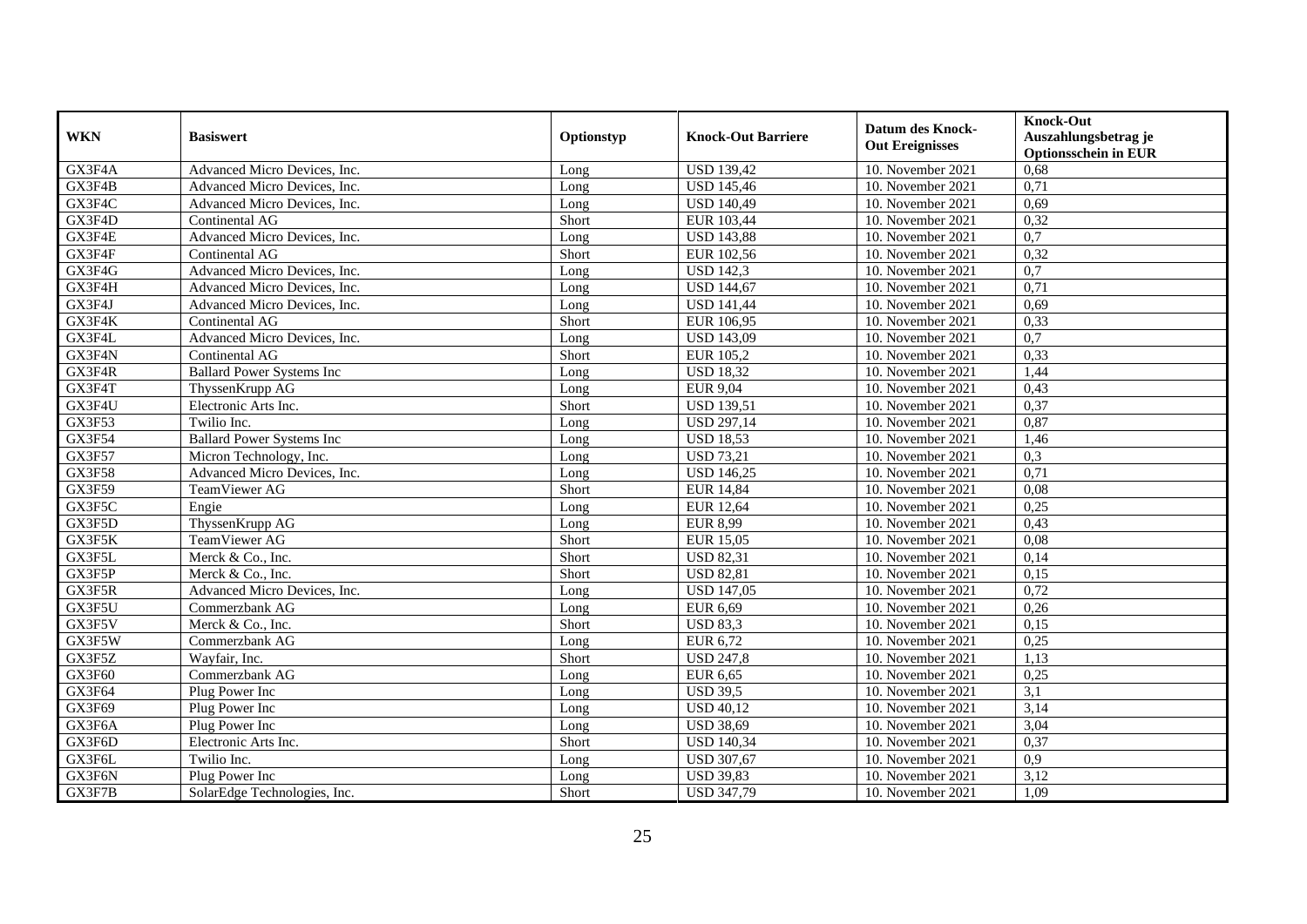| <b>WKN</b>    | <b>Basiswert</b>                                 | Optionstyp | <b>Knock-Out Barriere</b> | <b>Datum des Knock-</b><br><b>Out Ereignisses</b> | <b>Knock-Out</b><br>Auszahlungsbetrag je<br><b>Optionsschein in EUR</b> |
|---------------|--------------------------------------------------|------------|---------------------------|---------------------------------------------------|-------------------------------------------------------------------------|
| GX3F7C        | Siemens Energy AG                                | Short      | <b>EUR 24,08</b>          | 10. November 2021                                 | 0,1                                                                     |
| GX3F7E        | Siemens Energy AG                                | Short      | <b>EUR 24,2</b>           | 10. November 2021                                 | 0,1                                                                     |
| GX3F7H        | Applied Materials, Inc.                          | Long       | <b>USD 152,33</b>         | 10. November 2021                                 | 0,51                                                                    |
| GX3F7N        | Applied Materials, Inc.                          | Long       | <b>USD 151,19</b>         | 10. November 2021                                 | 0,5                                                                     |
| GX3F7S        | Booking Holdings Inc.                            | Short      | <b>USD 2647,52</b>        | 10. November 2021                                 | 0,47                                                                    |
| GX3F8H        | Lam Research Corporation                         | Long       | <b>USD 607,05</b>         | 10. November 2021                                 | $\overline{2,01}$                                                       |
| GX3F8M        | Sanofi S.A.                                      | Short      | <b>EUR 88,33</b>          | 10. November 2021                                 | 0,18                                                                    |
| GX3F8P        | Sanofi S.A.                                      | Short      | <b>EUR 88,76</b>          | 10. November 2021                                 | 0,18                                                                    |
| GX3F8R        | Sanofi S.A.                                      | Short      | EUR 89,62                 | 10. November 2021                                 | 0,18                                                                    |
| GX3F8T        | Sanofi S.A.                                      | Short      | EUR 89,19                 | 10. November 2021                                 | 0,18                                                                    |
| GX3F8U        | Autodesk, Inc.                                   | Long       | <b>USD 321,82</b>         | 10. November 2021                                 | 1,07                                                                    |
| GX3F8V        | Autodesk, Inc.                                   | Long       | <b>USD 325,23</b>         | 10. November 2021                                 | 1,08                                                                    |
| GX3F8W        | Autodesk, Inc.                                   | Long       | <b>USD 323,52</b>         | 10. November 2021                                 | 1,07                                                                    |
| GX3F8X        | Autodesk. Inc.                                   | Long       | <b>USD 320,11</b>         | 10. November 2021                                 | 1,06                                                                    |
| GX3F8Z        | Merck & Co., Inc.                                | Short      | <b>USD 83,79</b>          | 10. November 2021                                 | 0,15                                                                    |
| GX3F93        | Siemens Energy AG                                | Short      | <b>EUR 23,86</b>          | 10. November 2021                                 | $\overline{0,1}$                                                        |
| GX3F9A        | Veolia Environnement S.A.                        | Short      | <b>EUR 29,86</b>          | 10. November 2021                                 | 0.61                                                                    |
| GX3F9B        | Veolia Environnement S.A.                        | Short      | <b>EUR 29,65</b>          | 10. November 2021                                 | 0,6                                                                     |
| GX3F9E        | Rheinmetall AG                                   | Short      | <b>EUR 86,35</b>          | 10. November 2021                                 | 0,27                                                                    |
| GX3F9F        | $\overline{NIO}$ Inc                             | Long       | <b>USD 40,8</b>           | 10. November 2021                                 | 3,77                                                                    |
| GX3F9G        | Rheinmetall AG                                   | Short      | <b>EUR 86,77</b>          | 10. November 2021                                 | 0,27                                                                    |
| GX3F9J        | Veolia Environnement S.A.                        | Short      | <b>EUR 30,08</b>          | 10. November 2021                                 | 0.61                                                                    |
| GX3F9R        | <b>Bechtle AG</b>                                | Long       | <b>EUR 68</b>             | 10. November 2021                                 | 0,2                                                                     |
| GX3F9S        | NIO Inc                                          | Long       | <b>USD 41,96</b>          | 10. November 2021                                 | 3,87                                                                    |
| GX3F9V        | Siemens Energy AG                                | Short      | EUR 23,74                 | 10. November 2021                                 | 0,1                                                                     |
| GX3F9W        | Siemens Energy AG                                | Short      | <b>EUR 23,97</b>          | 10. November 2021                                 | 0,1                                                                     |
| GX3FA1        | Twilio Inc.                                      | Long       | <b>USD 304,15</b>         | 10. November 2021                                 | 0,89                                                                    |
| GX3FE3        | BioNTech SE - ADR                                | Long       | <b>USD 236,32</b>         | 10. November 2021                                 | 0,88                                                                    |
| GX3FE6        | Amazon.com, Inc.                                 | Short      | <b>USD 3559,38</b>        | 10. November 2021                                 | 0,95                                                                    |
| GX3FE7        | Hugo Boss AG                                     | Short      | <b>EUR 56,58</b>          | 10. November 2021                                 | 0,18                                                                    |
| GX3FEF        | Mondelez International Inc.                      | Short      | <b>USD 61,77</b>          | 10. November 2021                                 | 0,11                                                                    |
| <b>GX3FEH</b> | TeamViewer AG                                    | Long       | <b>EUR 14,19</b>          | 10. November 2021                                 | 0.07                                                                    |
| <b>GX3FEJ</b> | Puma SE                                          | Short      | EUR 110,64                | 10. November 2021                                 | 0,23                                                                    |
| <b>GX3FEL</b> | TeamViewer AG                                    | Long       | <b>EUR 14,5</b>           | 10. November 2021                                 | 0,07                                                                    |
| <b>GX3FEM</b> | Tesla Inc                                        | Long       | <b>USD 1165,61</b>        | 10. November 2021                                 | 0,48                                                                    |
| GX3FEP        | Valeo SA                                         | Short      | <b>EUR 27,41</b>          | 10. November 2021                                 | 0,11                                                                    |
| GX3FEQ        | Tesla Inc                                        | Long       | <b>USD 1153,12</b>        | 10. November 2021                                 | 0,47                                                                    |
| GX3FEV        | Eckert & Ziegler Strahlen- und Medizintechnik AG | Short      | EUR 116,56                | 10. November 2021                                 | 0,49                                                                    |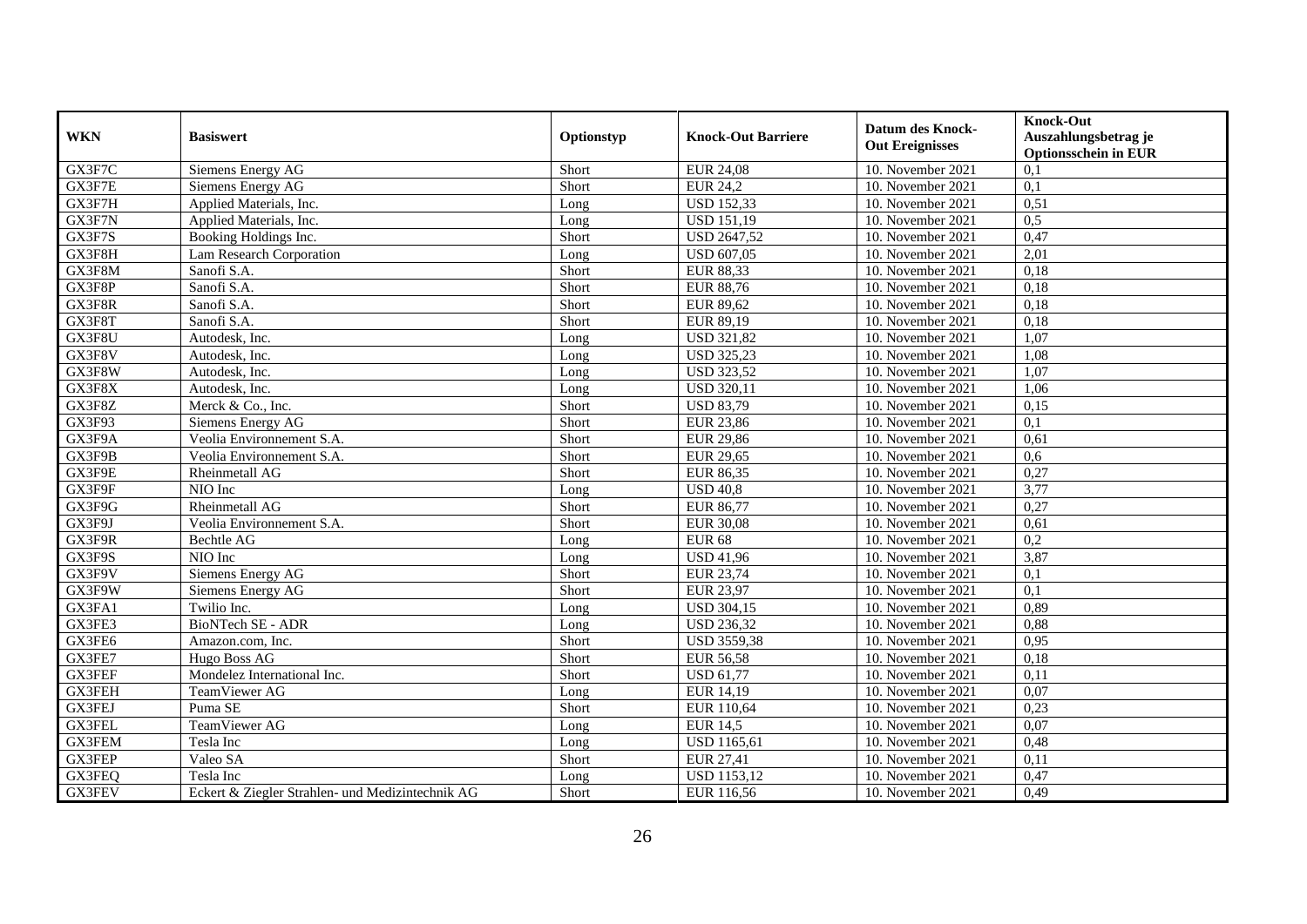| <b>WKN</b>    | <b>Basiswert</b>                                 | Optionstyp | <b>Knock-Out Barriere</b> | <b>Datum des Knock-</b><br><b>Out Ereignisses</b> | <b>Knock-Out</b><br>Auszahlungsbetrag je<br><b>Optionsschein in EUR</b> |
|---------------|--------------------------------------------------|------------|---------------------------|---------------------------------------------------|-------------------------------------------------------------------------|
| GX3FEZ        | <b>BioNTech SE - ADR</b>                         | Long       | <b>USD 237,58</b>         | 10. November 2021                                 | 0,88                                                                    |
| GX3FF0        | Mondelez International Inc.                      | Short      | <b>USD 62,83</b>          | 10. November 2021                                 | 0,11                                                                    |
| GX3FF1        | Amazon.com, Inc.                                 | Short      | <b>USD 3542,33</b>        | 10. November 2021                                 | 0,94                                                                    |
| GX3FFA        | TeamViewer AG                                    | Long       | <b>EUR 14,42</b>          | 10. November 2021                                 | 0,07                                                                    |
| GX3FFB        | Tesla Inc                                        | Long       | <b>USD 1146,83</b>        | 10. November 2021                                 | 0,47                                                                    |
| GX3FFE        | Puma SE                                          | Short      | EUR 111,18                | 10. November 2021                                 | 0,23                                                                    |
| GX3FFF        | Fraport AG                                       | Short      | EUR 68,81                 | $\overline{10}$ . November 2021                   | 0,14                                                                    |
| GX3FFG        | Tesla Inc                                        | Long       | <b>USD 1178,12</b>        | 10. November 2021                                 | 0,48                                                                    |
| GX3FFH        | Valeo SA                                         | Short      | EUR 27,53                 | 10. November 2021                                 | 0,12                                                                    |
| GX3FFR        | Fraport AG                                       | Short      | EUR 69,25                 | 10. November 2021                                 | 0,14                                                                    |
| GX3FFT        | Valeo SA                                         | Short      | EUR 27,02                 | 10. November 2021                                 | 0,11                                                                    |
| <b>GX3FFV</b> | Hugo Boss AG                                     | Short      | <b>EUR 56,04</b>          | 10. November 2021                                 | 0,17                                                                    |
| GX3FFW        | <b>BioNTech SE - ADR</b>                         | Long       | <b>USD 235,06</b>         | 10. November 2021                                 | 0,87                                                                    |
| GX3FFY        | Mondelez International Inc.                      | Short      | <b>USD 62,48</b>          | 10. November 2021                                 | 0,11                                                                    |
| GX3FFZ        | TeamViewer AG                                    | Long       | EUR 14,11                 | 10. November 2021                                 | 0,07                                                                    |
| GX3FG2        | BioNTech SE - ADR                                | Long       | <b>USD 232,53</b>         | 10. November 2021                                 | 0,86                                                                    |
| GX3FG3        | Tesla Inc                                        | Long       | <b>USD 1159,38</b>        | 10. November 2021                                 | 0,48                                                                    |
| GX3FG4        | Mondelez International Inc.                      | Short      | <b>USD 62,12</b>          | 10. November 2021                                 | 0,11                                                                    |
| GX3FG9        | Hugo Boss AG                                     | Short      | EUR 56,31                 | 10. November 2021                                 | 0,17                                                                    |
| GX3FGA        | Amazon.com, Inc.                                 | Short      | <b>USD 3525,31</b>        | 10. November 2021                                 | 0,94                                                                    |
| GX3FGC        | TeamViewer AG                                    | Long       | <b>EUR 14,34</b>          | 10. November 2021                                 | 0.07                                                                    |
| GX3FGD        | Valeo SA                                         | Short      | EUR 27,15                 | 10. November 2021                                 | 0,11                                                                    |
| GX3FGG        | Tesla Inc                                        | Long       | <b>USD 1171,88</b>        | 10. November 2021                                 | 0,48                                                                    |
| <b>GX3FGH</b> | Eckert & Ziegler Strahlen- und Medizintechnik AG | Short      | EUR 116,01                | 10. November 2021                                 | 0,48                                                                    |
| GX3FGK        | <b>BioNTech SE - ADR</b>                         | Long       | <b>USD 233,8</b>          | 10. November 2021                                 | 0,87                                                                    |
| GX3FGL        | BioNTech SE - ADR                                | Long       | <b>USD 238,84</b>         | 10. November 2021                                 | 0,89                                                                    |
| GX3FGU        | TeamViewer AG                                    | Long       | <b>EUR 14,58</b>          | 10. November 2021                                 | 0,07                                                                    |
| GX3FGY        | Valeo SA                                         | Short      | <b>EUR 27,28</b>          | 10. November 2021                                 | 0,11                                                                    |
| GX3FH1        | <b>QUALCOMM</b> Incorporated                     | Short      | <b>USD 164,81</b>         | 10. November 2021                                 | 0,59                                                                    |
| GX3FH3        | <b>OUALCOMM</b> Incorporated                     | Short      | <b>USD 165,77</b>         | 10. November 2021                                 | 0.6                                                                     |
| GX3FHB        | TeamViewer AG                                    | Long       | <b>EUR 14,27</b>          | 10. November 2021                                 | 0,07                                                                    |
| GX3FHE        | Kion Group AG                                    | Short      | <b>EUR 97,28</b>          | 10. November 2021                                 | 0,41                                                                    |
| GX3FHF        | Kion Group AG                                    | Short      | <b>EUR 98,3</b>           | 10. November 2021                                 | 0,41                                                                    |
| <b>GX3FHH</b> | Kion Group AG                                    | Short      | EUR 97,79                 | 10. November 2021                                 | 0,41                                                                    |
| GX3FHJ        | $K+SAG$                                          | Short      | EUR 15,21                 | 10. November 2021                                 | 0,47                                                                    |
| GX3FHN        | $K+SAG$                                          | Short      | <b>EUR 15,36</b>          | 10. November 2021                                 | 0,47                                                                    |
| GX3FHS        | $K\text{+}S$ AG                                  | Short      | <b>EUR 15,28</b>          | 10. November 2021                                 | 0,47                                                                    |
| GX3FHT        | <b>RWE AG</b>                                    | Short      | <b>EUR 32,47</b>          | 10. November 2021                                 | 0,07                                                                    |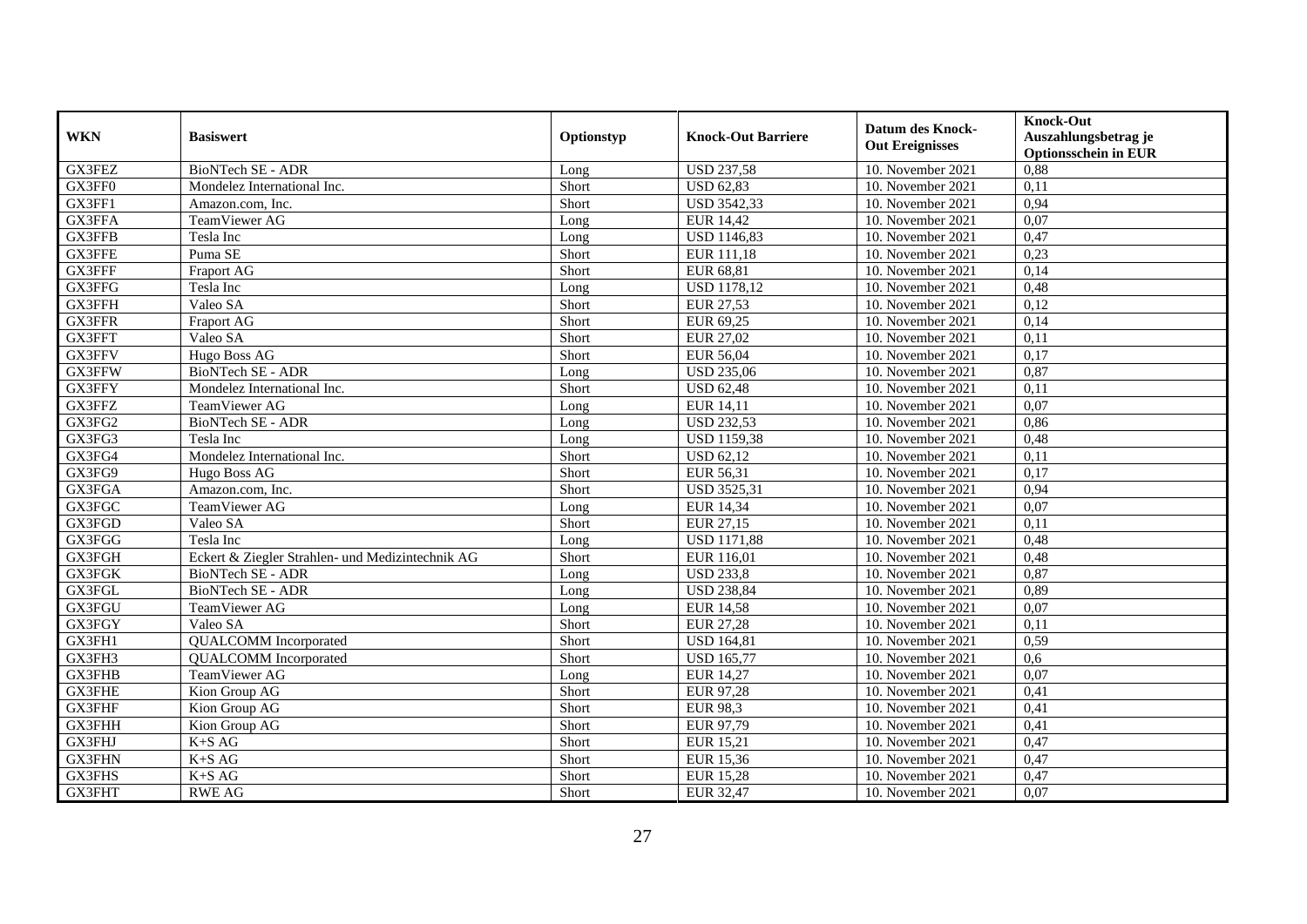| <b>WKN</b>    | <b>Basiswert</b>        | Optionstyp | <b>Knock-Out Barriere</b> | <b>Datum des Knock-</b><br><b>Out Ereignisses</b> | <b>Knock-Out</b><br>Auszahlungsbetrag je<br><b>Optionsschein in EUR</b> |
|---------------|-------------------------|------------|---------------------------|---------------------------------------------------|-------------------------------------------------------------------------|
| GX3FHU        | Snap Inc.               | Long       | <b>USD 53,46</b>          | 10. November 2021                                 | 2,61                                                                    |
| GX3FHV        | <b>RWE AG</b>           | Short      | EUR 32,63                 | 10. November 2021                                 | 0.07                                                                    |
| <b>GX3FHW</b> | Snap Inc.               | Long       | <b>USD 54,04</b>          | 10. November 2021                                 | 2,64                                                                    |
| GX3FHZ        | Snap Inc.               | Long       | <b>USD 53,74</b>          | 10. November 2021                                 | 2,62                                                                    |
| GX3FJ1        | Snap Inc.               | Long       | <b>USD 52,58</b>          | 10. November 2021                                 | 2,56                                                                    |
| GX3FJ4        | <b>RWE AG</b>           | Short      | EUR 32,31                 | 10. November 2021                                 | 0.07                                                                    |
| GX3FJ7        | Snap Inc.               | Long       | <b>USD 53,16</b>          | 10. November 2021                                 | 2,6                                                                     |
| GX3FJ9        | Vestas Wind System A/S  | Long       | <b>DKK 220,5</b>          | 10. November 2021                                 | 0,1                                                                     |
| GX3FJC        | Snap Inc.               | Long       | <b>USD 52,87</b>          | 10. November 2021                                 | 2,58                                                                    |
| <b>GX3FJR</b> | Snap Inc.               | Long       | <b>USD 52,29</b>          | 10. November 2021                                 | 2,57                                                                    |
| GX3FJW        | ProSiebenSat.1 Media SE | Short      | EUR 14,88                 | 10. November 2021                                 | 0,46                                                                    |
| GX3FK2        | ProSiebenSat.1 Media SE | Short      | <b>EUR 14,95</b>          | 10. November 2021                                 | 0,47                                                                    |
| GX3FK9        | Vale S.A.               | Long       | <b>USD 12</b>             | 10. November 2021                                 | 0,49                                                                    |
| GX3FKB        | Moderna Inc             | Long       | <b>USD 235,6</b>          | 10. November 2021                                 | 1,85                                                                    |
| GX3FKC        | HelloFresh SE           | Short      | EUR 85,19                 | 10. November 2021                                 | 0,64                                                                    |
| GX3FKF        | HelloFresh SE           | Short      | <b>EUR 85,59</b>          | 10. November 2021                                 | 0,64                                                                    |
| GX3FKH        | Moderna Inc             | Long       | <b>USD 233,64</b>         | 10. November 2021                                 | 1,83                                                                    |
| <b>GX3FKQ</b> | Moderna Inc             | Long       | <b>USD 237,35</b>         | 10. November 2021                                 | 1,86                                                                    |
| GX3FLK        | Wacker Chemie AG        | Short      | EUR 164,86                | 10. November 2021                                 | 0,69                                                                    |
| GX3FLP        | Nordex SE               | Short      | <b>EUR 13,87</b>          | 10. November 2021                                 | 0,73                                                                    |
| <b>GX3FLS</b> | Nordex SE               | Short      | <b>EUR 13,8</b>           | 10. November 2021                                 | 0,73                                                                    |
| GX3FLV        | Nordex SE               | Short      | <b>EUR 14,14</b>          | 10. November 2021                                 | 0,75                                                                    |
| GX3FLX        | Nordex SE               | Short      | <b>EUR 13,95</b>          | 10. November 2021                                 | 0,74                                                                    |
| GX3FM2        | Nordex SE               | Short      | EUR 13,36                 | 10. November 2021                                 | 0,71                                                                    |
| GX3FM3        | Nordex SE               | Short      | <b>EUR 13,55</b>          | 10. November 2021                                 | 0,71                                                                    |
| GX3FM6        | Nordex SE               | Short      | EUR 13,49                 | 10. November 2021                                 | 0,71                                                                    |
| GX3FM9        | Nordex SE               | Short      | EUR 13,67                 | 10. November 2021                                 | 0,72                                                                    |
| GX3FMA        | ElringKlinger AG        | Short      | <b>EUR 12,24</b>          | 10. November 2021                                 | 0,05                                                                    |
| GX3FMF        | Nordex SE               | Short      | <b>EUR 14,04</b>          | 10. November 2021                                 | 0,74                                                                    |
| GX3FMK        | Nordex SE               | Short      | EUR 13,61                 | 10. November 2021                                 | 0,72                                                                    |
| GX3FMT        | Plug Power Inc          | Short      | <b>USD 41,28</b>          | 10. November 2021                                 | 3,95                                                                    |
| GX3FMV        | Nordex SE               | Short      | <b>EUR 13,3</b>           | 10. November 2021                                 | $\overline{0,7}$                                                        |
| GX3FMW        | Plug Power Inc          | Short      | <b>USD 41,55</b>          | 10. November 2021                                 | 3,98                                                                    |
| GX3FN1        | Beyond Meat, Inc.       | Short      | <b>USD 97,39</b>          | 10. November 2021                                 | 0,83                                                                    |
| GX3FN5        | Henkel AG & Co KGaA     | Short      | <b>EUR 77,42</b>          | 10. November 2021                                 | 0,16                                                                    |
| GX3FN6        | Henkel AG & Co KGaA     | Short      | <b>EUR 77,05</b>          | 10. November 2021                                 | 0,16                                                                    |
| GX3FN9        | Henkel AG & Co KGaA     | Short      | <b>EUR 76,67</b>          | 10. November 2021                                 | 0,16                                                                    |
| GX3FNA        | Henkel AG & Co KGaA     | Short      | <b>EUR 77,8</b>           | 10. November 2021                                 | 0,16                                                                    |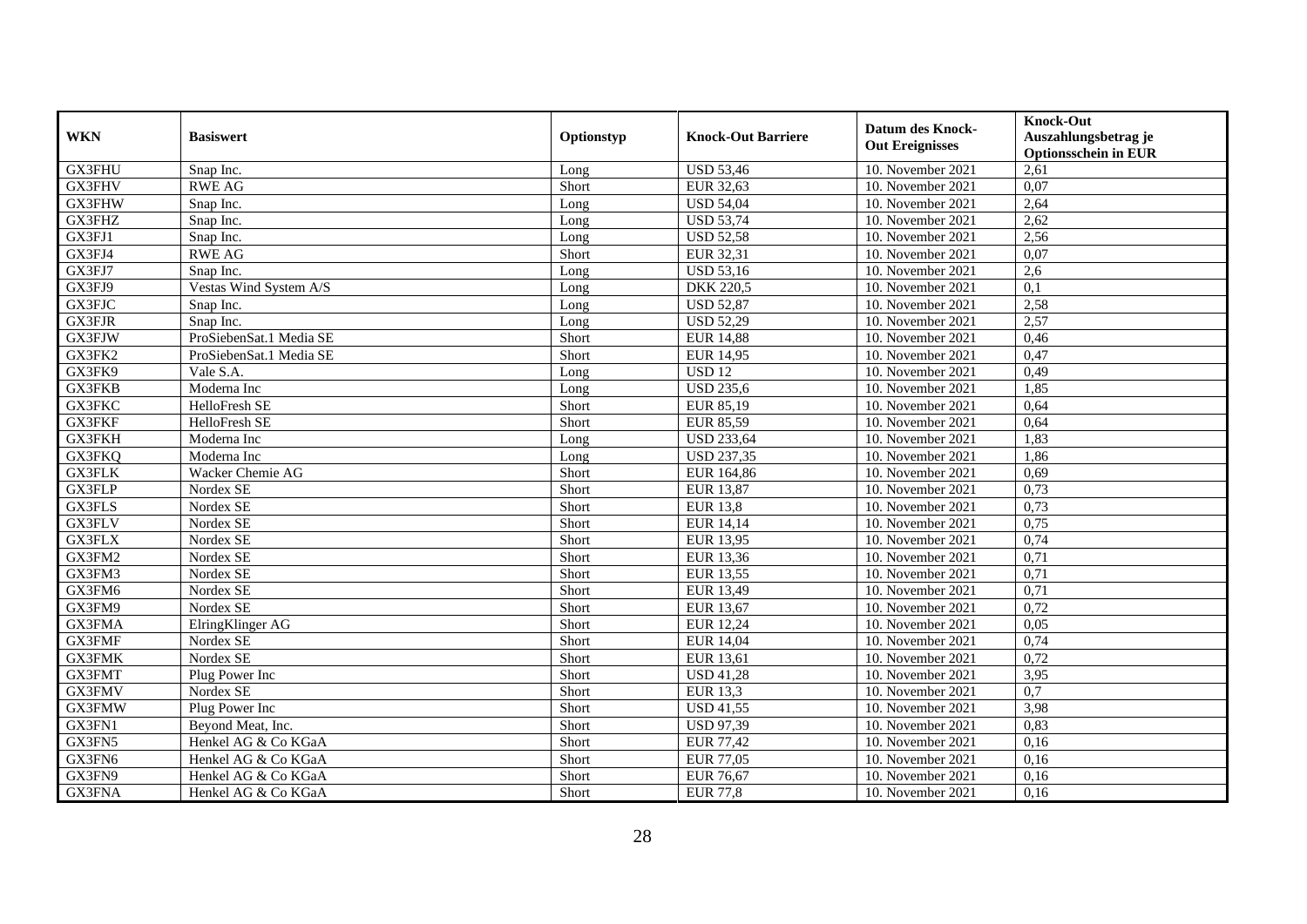| <b>WKN</b>    | <b>Basiswert</b>                                 | Optionstyp | <b>Knock-Out Barriere</b> | <b>Datum des Knock-</b><br><b>Out Ereignisses</b> | <b>Knock-Out</b><br>Auszahlungsbetrag je<br><b>Optionsschein in EUR</b> |
|---------------|--------------------------------------------------|------------|---------------------------|---------------------------------------------------|-------------------------------------------------------------------------|
| <b>GX3FNB</b> | Nordex SE                                        | Short      | EUR 13,74                 | 10. November 2021                                 | 0,72                                                                    |
| <b>GX3FNE</b> | Nordex SE                                        | Short      | <b>EUR 13,42</b>          | 10. November 2021                                 | 0,71                                                                    |
| GX3FNM        | Plug Power Inc                                   | Short      | <b>USD 41,04</b>          | 10. November 2021                                 | 3,92                                                                    |
| <b>GX3FNN</b> | eBay Inc.                                        | Short      | <b>USD 74,68</b>          | 10. November 2021                                 | 0,13                                                                    |
| GX3FNQ        | eBay Inc.                                        | Short      | <b>USD 74,24</b>          | 10. November 2021                                 | 0,13                                                                    |
| GX3FP1        | Nordex SE                                        | Short      | EUR 13,24                 | 10. November 2021                                 | 0.69                                                                    |
| GX3FP5        | Pinterest, Inc.                                  | Short      | <b>USD 47,04</b>          | 10. November 2021                                 | 0,15                                                                    |
| GX3FP7        | JD.com Inc                                       | Short      | <b>USD 78,24</b>          | 10. November 2021                                 | 0,28                                                                    |
| GX3FPC        | O'Reilly Automotive Inc.                         | Short      | <b>USD 640</b>            | 10. November 2021                                 | 0,11                                                                    |
| GX3FPE        | O'Reilly Automotive Inc.                         | Short      | <b>USD 643,13</b>         | 10. November 2021                                 | 0,11                                                                    |
| GX3FPH        | Pinterest, Inc.                                  | Short      | <b>USD 46,78</b>          | 10. November 2021                                 | 0,15                                                                    |
| GX3FPL        | O'Reilly Automotive Inc.                         | Short      | <b>USD 636,86</b>         | 10. November 2021                                 | 0,11                                                                    |
| GX3FPQ        | O'Reilly Automotive Inc.                         | Short      | <b>USD 646,26</b>         | 10. November 2021                                 | 0,11                                                                    |
| GX3FPR        | JD.com Inc                                       | Short      | <b>USD 77,87</b>          | 10. November 2021                                 | 0,28                                                                    |
| GX3FPS        | JD.com Inc                                       | Short      | <b>USD 78,61</b>          | 10. November 2021                                 | 0,28                                                                    |
| GX3FPV        | JD.com Inc                                       | Short      | <b>USD 78,98</b>          | 10. November 2021                                 | 0,28                                                                    |
| GX3FQ2        | Henkel AG & Co KGaA                              | Short      | <b>EUR 78,17</b>          | 10. November 2021                                 | 0,16                                                                    |
| GX3FQB        | JD.com Inc                                       | Short      | <b>USD 79,35</b>          | 10. November 2021                                 | 0,29                                                                    |
| <b>GX409T</b> | The Walt Disney Company                          | Short      | USD 177,7262              | 8. November 2021                                  | 0,31                                                                    |
| GX40A1        | The Walt Disney Company                          | Short      | <b>USD 178,5582</b>       | 8. November 2021                                  | 0,31                                                                    |
| GX40BS        | The Boeing Company                               | Short      | USD 225,5341              | 8. November 2021                                  | 0,06                                                                    |
| GX40BT        | The Boeing Company                               | Short      | <b>USD 226,5901</b>       | 8. November 2021                                  | 0,06                                                                    |
| <b>GX422L</b> | Coinbase Global Inc                              | Short      | USD 354,6039              | 8. November 2021                                  | 0,23                                                                    |
| GX4236        | Virgin Galactic Holdings, Inc.                   | Short      | <b>USD 21,322</b>         | 9. November 2021                                  | 0,85                                                                    |
| GX4249        | Aareal Bank AG                                   | Short      | EUR 28,3389               | 8. November 2021                                  | 0,09                                                                    |
| GX4251        | Eckert & Ziegler Strahlen- und Medizintechnik AG | Long       | EUR 118,0512              | 8. November 2021                                  | 0,45                                                                    |
| GX4252        | Eckert & Ziegler Strahlen- und Medizintechnik AG | Long       | EUR 119,342               | 8. November 2021                                  | 0,45                                                                    |
| <b>GX425A</b> | Eckert & Ziegler Strahlen- und Medizintechnik AG | Long       | EUR 117,4162              | 8. November 2021                                  | 0,45                                                                    |
| <b>GX425D</b> | Continental AG                                   | Short      | EUR 106,2936              | 10. November 2021                                 | 0,32                                                                    |
| GX425J        | Eckert & Ziegler Strahlen- und Medizintechnik AG | Long       | EUR 119,9771              | 8. November 2021                                  | 0,46                                                                    |
| GX425W        | Eckert & Ziegler Strahlen- und Medizintechnik AG | Long       | EUR 118,6966              | 8. November 2021                                  | 0,45                                                                    |
| GX4287        | MorphoSys AG                                     | Long       | EUR 37,7744               | 10. November 2021                                 | 0,14                                                                    |
| GX4291        | Airbus SE                                        | Short      | EUR 114,6316              | 8. November 2021                                  | 0,23                                                                    |
| GX42AE        | Zoom Video Communications, Inc.                  | Long       | USD 264,9357              | 5. November 2021                                  | 1,49                                                                    |
| GX42AK        | Zoom Video Communications, Inc.                  | Long       | USD 266,6071              | 5. November 2021                                  | 1,5                                                                     |
| GX44GG        | 1 Feinunze Palladium, Feinheit mind. 0,9995      | Short      | <b>USD 2103,8</b>         | 9. November 2021                                  | 0,94                                                                    |
| GX44GN        | 1 Feinunze Palladium, Feinheit mind. 0,9995      | Short      | <b>USD 2098,9</b>         | 9. November 2021                                  | 0,94                                                                    |
| GX44HB        | 1 Feinunze Palladium, Feinheit mind. 0,9995      | Short      | <b>USD 2084,1</b>         | 8. November 2021                                  | 0,94                                                                    |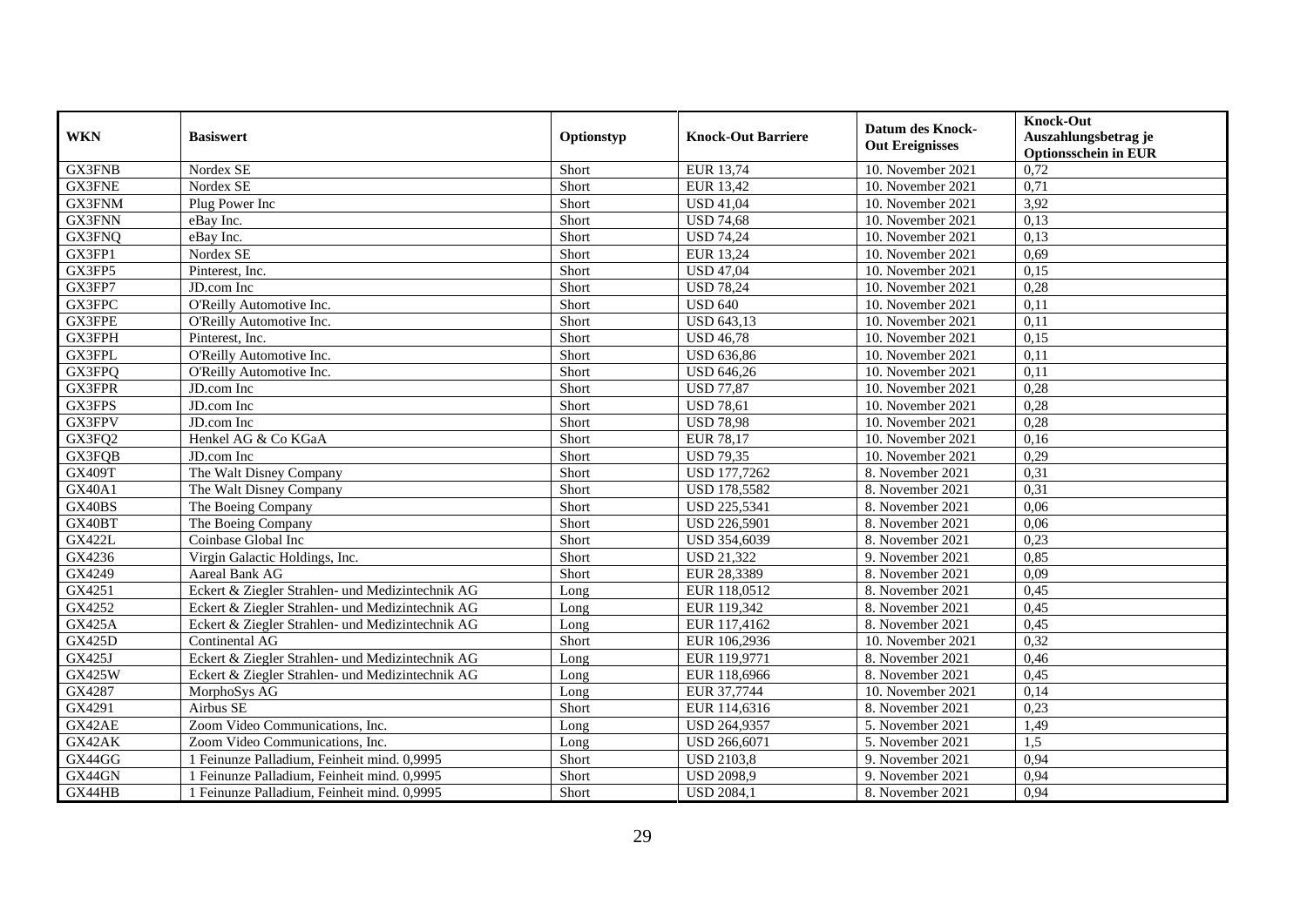| <b>WKN</b>    | <b>Basiswert</b>                                   | Optionstyp | <b>Knock-Out Barriere</b> | <b>Datum des Knock-</b><br><b>Out Ereignisses</b> | <b>Knock-Out</b><br>Auszahlungsbetrag je<br><b>Optionsschein in EUR</b> |
|---------------|----------------------------------------------------|------------|---------------------------|---------------------------------------------------|-------------------------------------------------------------------------|
| GX44HG        | 1 Feinunze Palladium, Feinheit mind. 0,9995        | Short      | <b>USD 2093,9</b>         | 9. November 2021                                  | 0,94                                                                    |
| GX44HR        | 1 Feinunze Palladium, Feinheit mind. 0,9995        | Short      | <b>USD 2089</b>           | 8. November 2021                                  | 0,94                                                                    |
| GX44X2        | Virgin Galactic Holdings, Inc.                     | Short      | <b>USD 20,8765</b>        | 9. November 2021                                  | 0,83                                                                    |
| GX44X6        | Virgin Galactic Holdings, Inc.                     | Short      | <b>USD 21,1053</b>        | 9. November 2021                                  | 0,84                                                                    |
| GX44XG        | Virgin Galactic Holdings, Inc.                     | Short      | <b>USD 21,5631</b>        | 9. November 2021                                  | 0,86                                                                    |
| GX44Y2        | Merck & Co., Inc.                                  | Long       | <b>USD 79,973</b>         | 8. November 2021                                  | 0,13                                                                    |
| GX44YH        | <b>RWE AG</b>                                      | Long       | EUR 32,1486               | 8. November 2021                                  | 0,06                                                                    |
| GX44ZB        | <b>RWE AG</b>                                      | Long       | EUR 32,3119               | 8. November 2021                                  | 0,06                                                                    |
| GX46GB        | 1 Feinunze Palladium, Feinheit mind. 0,9995        | Short      | <b>USD 2078,8</b>         | 8. November 2021                                  | 0,93                                                                    |
| GX46GK        | 1 Feinunze Platin, Feinheit mind. 0,9995           | Short      | <b>USD 1070,4</b>         | 10. November 2021                                 | 0,48                                                                    |
| GX46GQ        | 1 Feinunze Platin, Feinheit mind. 0,9995           | Short      | <b>USD 1094,9</b>         | 10. November 2021                                 | 0,49                                                                    |
| GX46GS        | 1 Feinunze Platin, Feinheit mind. 0,9995           | Short      | <b>USD 1078,5</b>         | 10. November 2021                                 | 0,48                                                                    |
| GX46N4        | MorphoSys AG                                       | Long       | EUR 38,0826               | 10. November 2021                                 | 0,14                                                                    |
| GX46NM        | Sartorius AG                                       | Long       | EUR 538,9684              | 10. November 2021                                 | 1,54                                                                    |
| GX46NX        | <b>International Business Machines Corporation</b> | Long       | USD 120,4173              | 4. November 2021                                  | 0,2                                                                     |
| GX46PK        | <b>International Business Machines Corporation</b> | Long       | <b>USD 123,1534</b>       | 4. November 2021                                  | 0,21                                                                    |
| GX46PM        | <b>International Business Machines Corporation</b> | Long       | <b>USD 121,7752</b>       | 4. November 2021                                  | 0,2                                                                     |
| GX46PU        | <b>International Business Machines Corporation</b> | Long       | USD 123,8374              | 4. November 2021                                  | 0,21                                                                    |
| GX46Q3        | <b>International Business Machines Corporation</b> | Long       | <b>USD 121,1013</b>       | 4. November 2021                                  | $\overline{0,2}$                                                        |
| GX46QK        | Virgin Galactic Holdings, Inc.                     | Short      | <b>USD 20,5121</b>        | 9. November 2021                                  | 0,82                                                                    |
| GX46QN        | Virgin Galactic Holdings, Inc.                     | Short      | <b>USD 20,703</b>         | 9. November 2021                                  | 0,83                                                                    |
| GX46QQ        | Renault S.A.                                       | Short      | EUR 33,0955               | 9. November 2021                                  | 0,1                                                                     |
| GX46QZ        | Renault S.A.                                       | Short      | EUR 32,9017               | 9. November 2021                                  | 0,1                                                                     |
| GX46RG        | <b>International Business Machines Corporation</b> | Long       | <b>USD 122,4592</b>       | 4. November 2021                                  | 0,21                                                                    |
| GX46TG        | <b>Bank of America Corporation</b>                 | Long       | <b>USD 46,6712</b>        | 9. November 2021                                  | 0,08                                                                    |
| GX46TP        | Bank of America Corporation                        | Long       | <b>USD 46,4365</b>        | 9. November 2021                                  | 0,08                                                                    |
| GX46Y3        | Taiwan Semiconductor Manufacturing Company Ltd.    | Short      | USD 119,7611              | 8. November 2021                                  | 0,37                                                                    |
| GX46Y6        | Taiwan Semiconductor Manufacturing Company Ltd.    | Short      | <b>USD 120,3107</b>       | 8. November 2021                                  | 0,37                                                                    |
| GX47ZW        | 1 Feinunze Silber, Feinheit mind. 0,999            | Short      | <b>USD 24,6</b>           | 10. November 2021                                 | 0.68                                                                    |
| GX4807        | 1 Feinunze Silber, Feinheit mind. 0,999            | Short      | <b>USD 24,5</b>           | 8. November 2021                                  | 0,72                                                                    |
| <b>GX480B</b> | 1 Feinunze Silber, Feinheit mind. 0,999            | Short      | <b>USD 24,7</b>           | 10. November 2021                                 | 0,69                                                                    |
| <b>GX480S</b> | 1 Feinunze Silber, Feinheit mind. 0,999            | Short      | <b>USD 24,6</b>           | 10. November 2021                                 | 0,73                                                                    |
| <b>GX483X</b> | Intel Corporation                                  | Short      | <b>USD 51,9008</b>        | 8. November 2021                                  | 0,14                                                                    |
| <b>GX485B</b> | Intel Corporation                                  | Short      | <b>USD 51,6391</b>        | 8. November 2021                                  | 0,12                                                                    |
| GX4875        | Telefonica S.A.                                    | Short      | EUR 3,8973                | 10. November 2021                                 | 0,08                                                                    |
| GX4877        | Telefonica S.A.                                    | Short      | EUR 3,9168                | 10. November 2021                                 | 0,08                                                                    |
| <b>GX487C</b> | Hugo Boss AG                                       | Short      | EUR 56,6613               | 9. November 2021                                  | 0,17                                                                    |
| <b>GX487L</b> | Telefonica S.A.                                    | Short      | EUR 3,8581                | 10. November 2021                                 | 0,08                                                                    |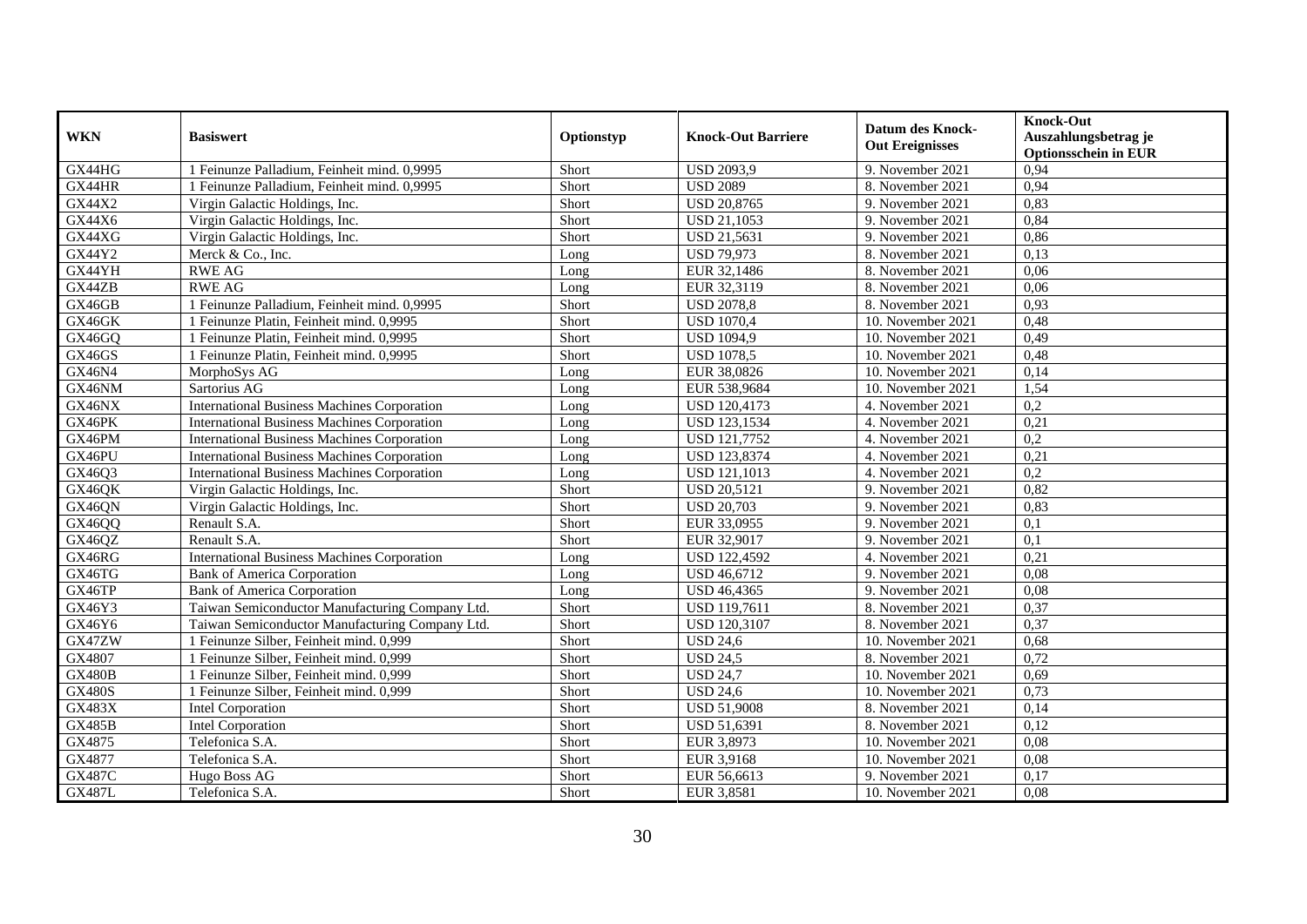| <b>WKN</b>    | <b>Basiswert</b>                            | Optionstyp | <b>Knock-Out Barriere</b> | <b>Datum des Knock-</b><br><b>Out Ereignisses</b> | <b>Knock-Out</b><br>Auszahlungsbetrag je<br><b>Optionsschein in EUR</b> |
|---------------|---------------------------------------------|------------|---------------------------|---------------------------------------------------|-------------------------------------------------------------------------|
| <b>GX487M</b> | Telefonica S.A.                             | Short      | EUR 3,8777                | 10. November 2021                                 | 0,08                                                                    |
| <b>GX488K</b> | Telefonica S.A.                             | Short      | EUR 3,9364                | 10. November 2021                                 | 0.08                                                                    |
| <b>GX488N</b> | NetEase Inc ADR                             | Short      | <b>USD 105,5291</b>       | 10. November 2021                                 | 0,37                                                                    |
| <b>GX489J</b> | ABB Ltd                                     | Short      | CHF 32,0416               | 10. November 2021                                 | 0,92                                                                    |
| <b>GX489X</b> | ABN AMRO Bank N.V.                          | Short      | EUR 13,2132               | 10. November 2021                                 | 0,4                                                                     |
| GX48EM        | Netflix, Inc.                               | Long       | USD 643,4969              | $10.$ November 2021                               | 0,21                                                                    |
| GX48FE        | UnitedHealth Group Inc.                     | Short      | <b>USD 465,883</b>        | 10. November 2021                                 | 0,79                                                                    |
| GX48GJ        | Porsche Automobil Holding SE                | Long       | EUR 86,472                | 9. November 2021                                  | 0,16                                                                    |
| GX48GQ        | Porsche Automobil Holding SE                | Long       | EUR 85,5636               | 9. November 2021                                  | 0,16                                                                    |
| GX48GU        | Porsche Automobil Holding SE                | Long       | EUR 85,1043               | 10. November 2021                                 | 0,16                                                                    |
| GX48H4        | Occidental Petroleum Corporation            | Long       | <b>USD 32,7045</b>        | 10. November 2021                                 | 0,08                                                                    |
| GX48HK        | Occidental Petroleum Corporation            | Long       | <b>USD 32,4262</b>        | 10. November 2021                                 | 0,08                                                                    |
| GX48HP        | Porsche Automobil Holding SE                | Long       | EUR 86,0127               | 9. November 2021                                  | 0,16                                                                    |
| GX48HQ        | Occidental Petroleum Corporation            | Long       | USD 32,1376               | 10. November 2021                                 | 0,08                                                                    |
| GX48J2        | <b>CUREVAC NV</b>                           | Long       | <b>USD 35,1594</b>        | 10. November 2021                                 | 0,35                                                                    |
| GX49NP        | 1 Feinunze Platin, Feinheit mind. 0,9995    | Short      | <b>USD 1085,5</b>         | 10. November 2021                                 | 0,49                                                                    |
| GX49NZ        | Bouygues S.A.                               | Long       | EUR 32,9417               | 10. November 2021                                 | 0,06                                                                    |
| <b>GX49P9</b> | Bouygues S.A.                               | Long       | EUR 33,3499               | 8. November 2021                                  | 0,06                                                                    |
| GX49PP        | Bouygues S.A.                               | Long       | EUR 33,554                | 8. November 2021                                  | 0,06                                                                    |
| GX49Q6        | Bouygues S.A.                               | Long       | EUR 34,1663               | 8. November 2021                                  | 0,07                                                                    |
| GX49QE        | Bouygues S.A.                               | Long       | EUR 33,1458               | 10. November 2021                                 | 0,06                                                                    |
| <b>GX49R0</b> | Bouygues S.A.                               | Long       | EUR 33,9622               | 8. November 2021                                  | 0,06                                                                    |
| <b>GX49R3</b> | Bouygues S.A.                               | Long       | EUR 33,7581               | 8. November 2021                                  | 0,06                                                                    |
| GX49V3        | Bristol-Myers Squibb Company                | Short      | <b>USD 60,1765</b>        | 8. November 2021                                  | 0,1                                                                     |
| GX49W7        | <b>Bristol-Myers Squibb Company</b>         | Short      | <b>USD 59,8729</b>        | 8. November 2021                                  | 0,1                                                                     |
| GX49WP        | Kering S.A.                                 | Short      | EUR 671,3369              | 9. November 2021                                  | 0,2                                                                     |
| GX49WQ        | Kering S.A.                                 | Short      | EUR 674,4291              | 9. November 2021                                  | 0,2                                                                     |
| GX4PRS        | 1 Feinunze Palladium. Feinheit mind. 0.9995 | Short      | <b>USD 2046.2</b>         | 8. November 2021                                  | 0.93                                                                    |
| GX4PRT        | 1 Feinunze Palladium, Feinheit mind. 0,9995 | Short      | <b>USD 2041,4</b>         | 8. November 2021                                  | 0,93                                                                    |
| GX4PRU        | 1 Feinunze Silber, Feinheit mind. 0,999     | Short      | <b>USD 24,2</b>           | 8. November 2021                                  | 0,62                                                                    |
| GX4PRV        | 1 Feinunze Silber, Feinheit mind. 0,999     | Short      | <b>USD 24,1</b>           | 8. November 2021                                  | 0,61                                                                    |
| GX4PRY        | 1 Feinunze Platin, Feinheit mind. 0,9995    | Short      | <b>USD 1041,3</b>         | 8. November 2021                                  | 0,47                                                                    |
| GX4PS1        | 1 Feinunze Palladium, Feinheit mind. 0,9995 | Short      | <b>USD 2036,6</b>         | 8. November 2021                                  | 0,93                                                                    |
| GX4PS2        | 1 Feinunze Gold, Feinheit mind. 0,995, LBMA | Short      | <b>USD 1804</b>           | 8. November 2021                                  | 3,15                                                                    |
| GX4PS3        | 1 Feinunze Gold, Feinheit mind. 0,995, LBMA | Short      | <b>USD 1799</b>           | 8. November 2021                                  | 3,19                                                                    |
| GX4PS4        | 1 Feinunze Palladium, Feinheit mind. 0,9995 | Short      | <b>USD 2031,9</b>         | 8. November 2021                                  | 0,93                                                                    |
| GX4PS6        | 1 Feinunze Palladium, Feinheit mind. 0,9995 | Short      | <b>USD 2065,3</b>         | 8. November 2021                                  | 0,94                                                                    |
| GX4PS7        | 1 Feinunze Silber, Feinheit mind. 0,999     | Short      | <b>USD 24,3</b>           | 8. November 2021                                  | 0,69                                                                    |